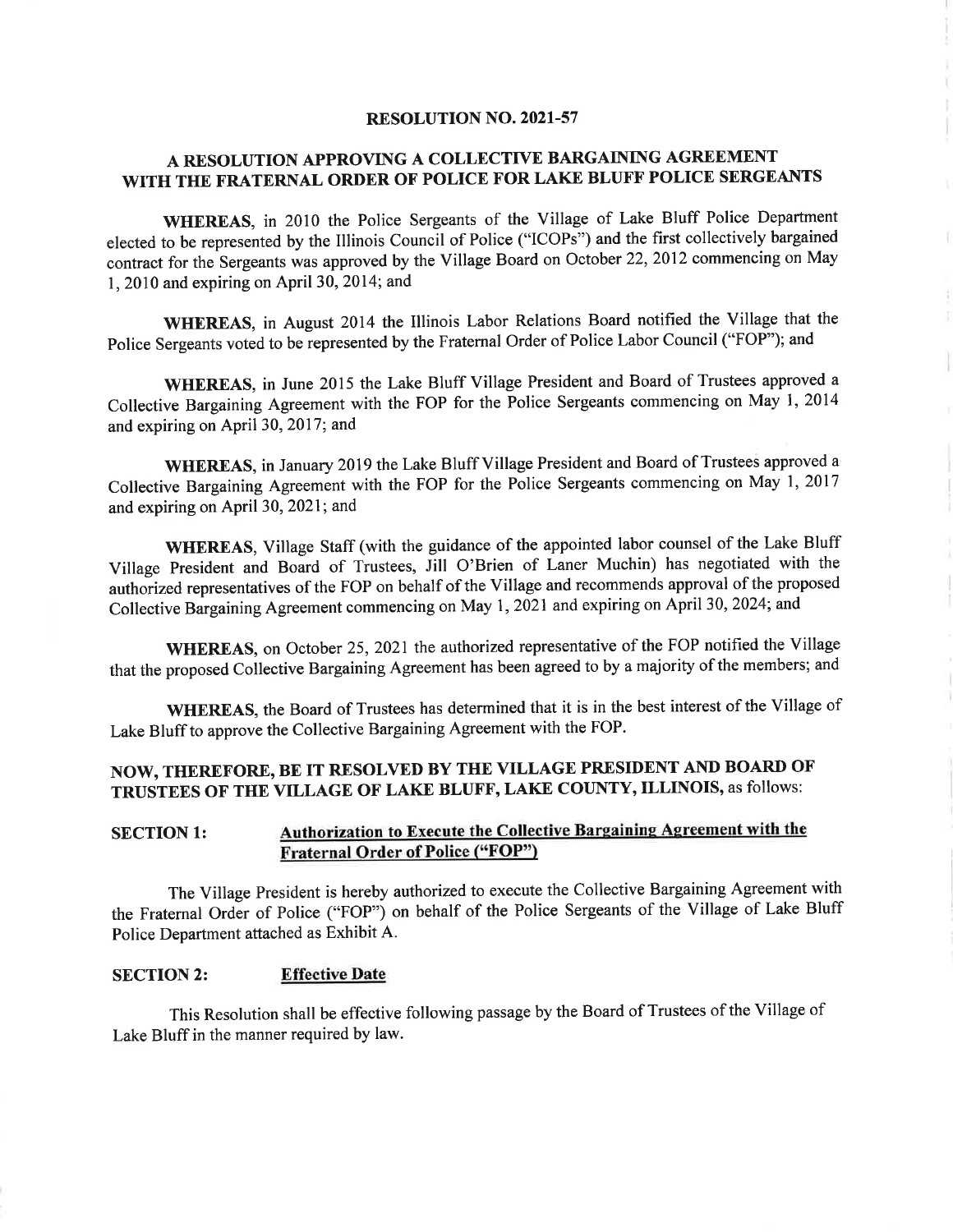PASSED this 8<sup>th</sup> day of November 2021 by vote of the Board of Trustees of the Village of Lake Bluff, as follows:

AYES:  $(6)$ Fisher, Markee, Rappin, Rider, Ankenman, Briand

 $(0)$ NAYS:

ł.

 $(0)$ **ABSENT:** 

APPROVED this 8<sup>th</sup> day of November 2021.

Village President

ATTEST:

Village Clerk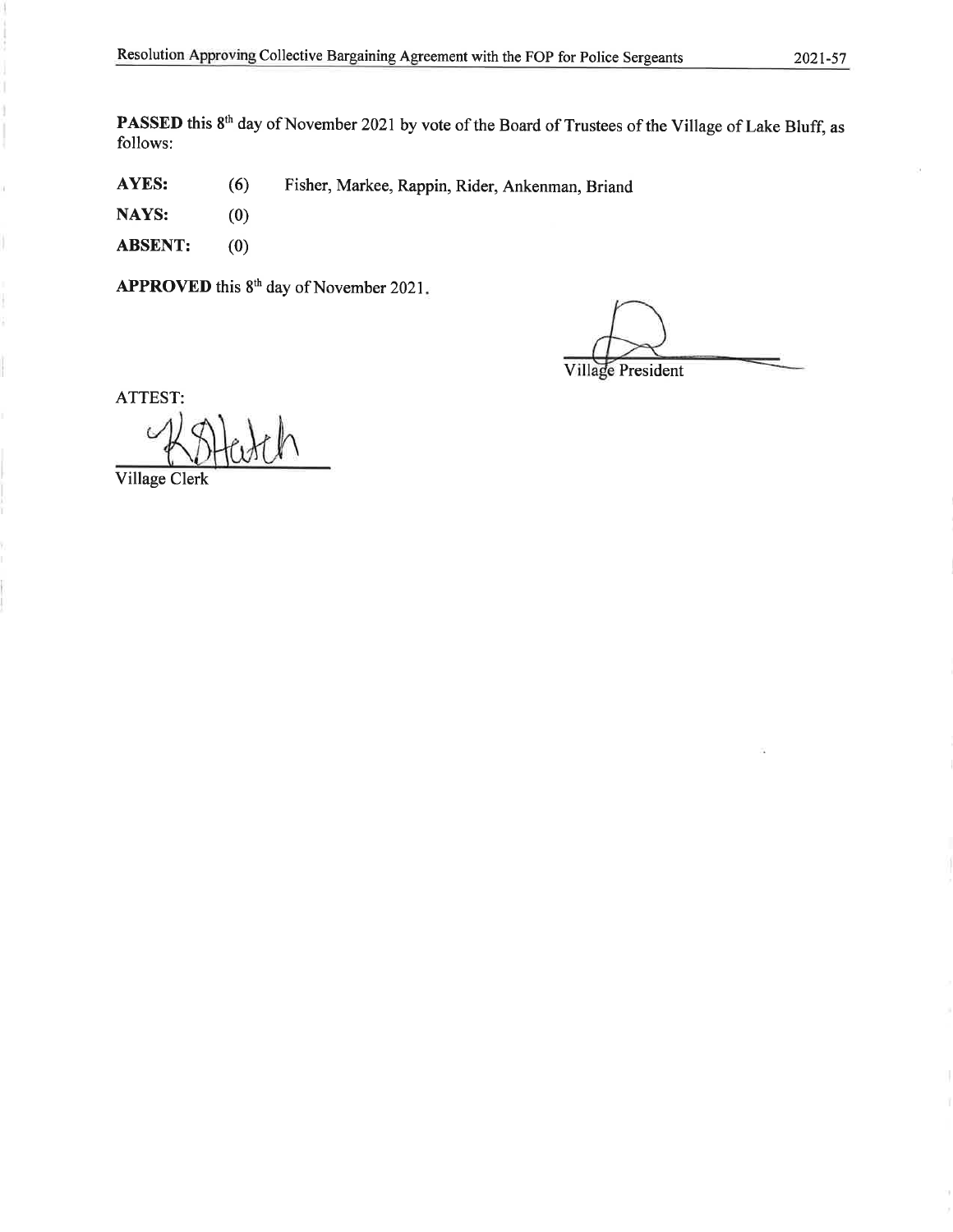#### Exhibit A - Agreement

 $\overline{\bullet}$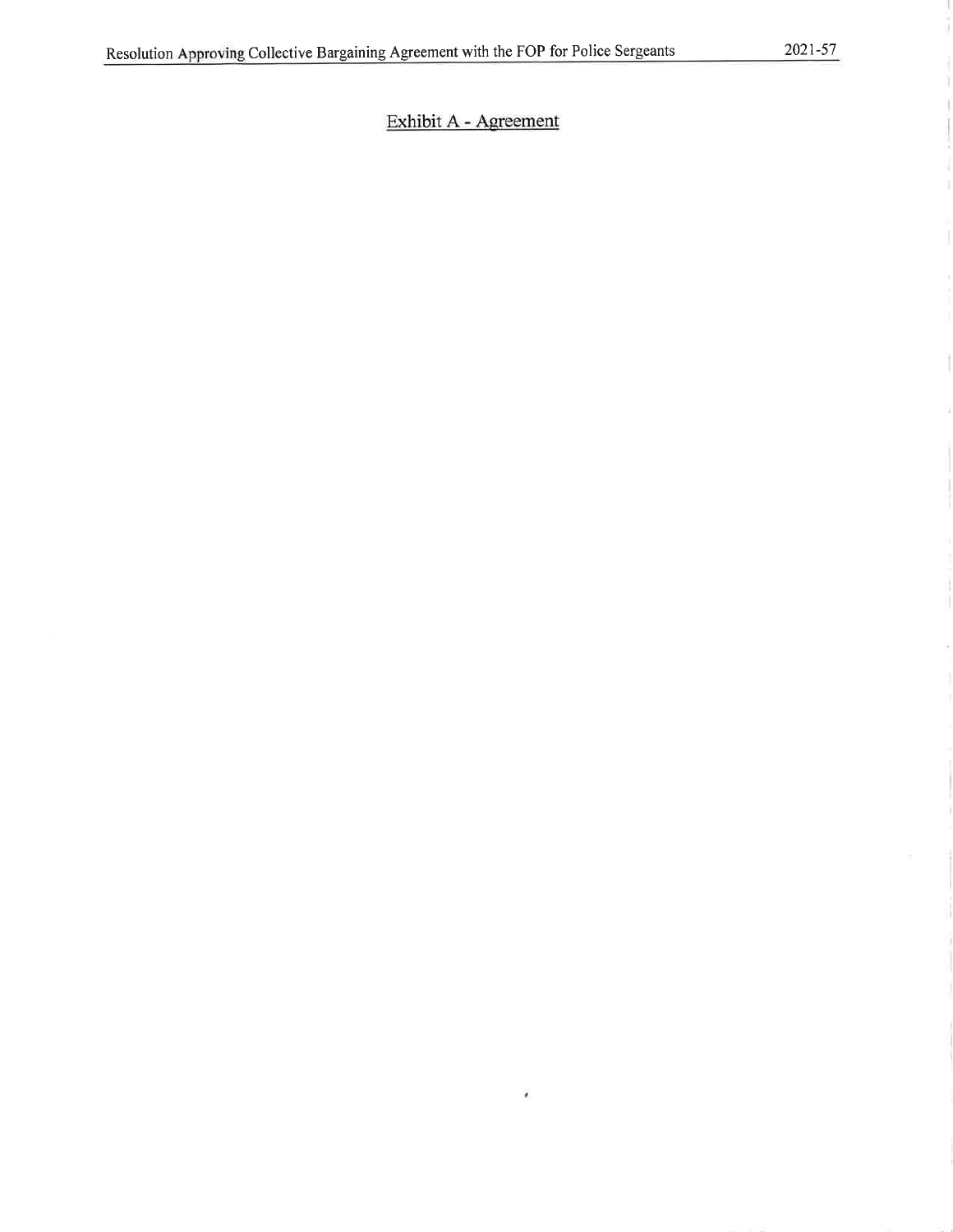# ILLINOIS FOP LABOR COUNCIL

## **and**

## **VILLAGE OF LAKE BLUFF**

**Sergeants** 



#### $\mathbf{\Lambda}$  **May 1, 2021** – **April 30, 2024**

i

Springfield - Phone: 217-698-9433 / Fax: 217-698-9487 Western Springs - Phone: 708-784-1010 / Fax: 708-784-0058 Web Address: www.fop.org 24-hour Critical Incident Hot Line: 877-IFOP911

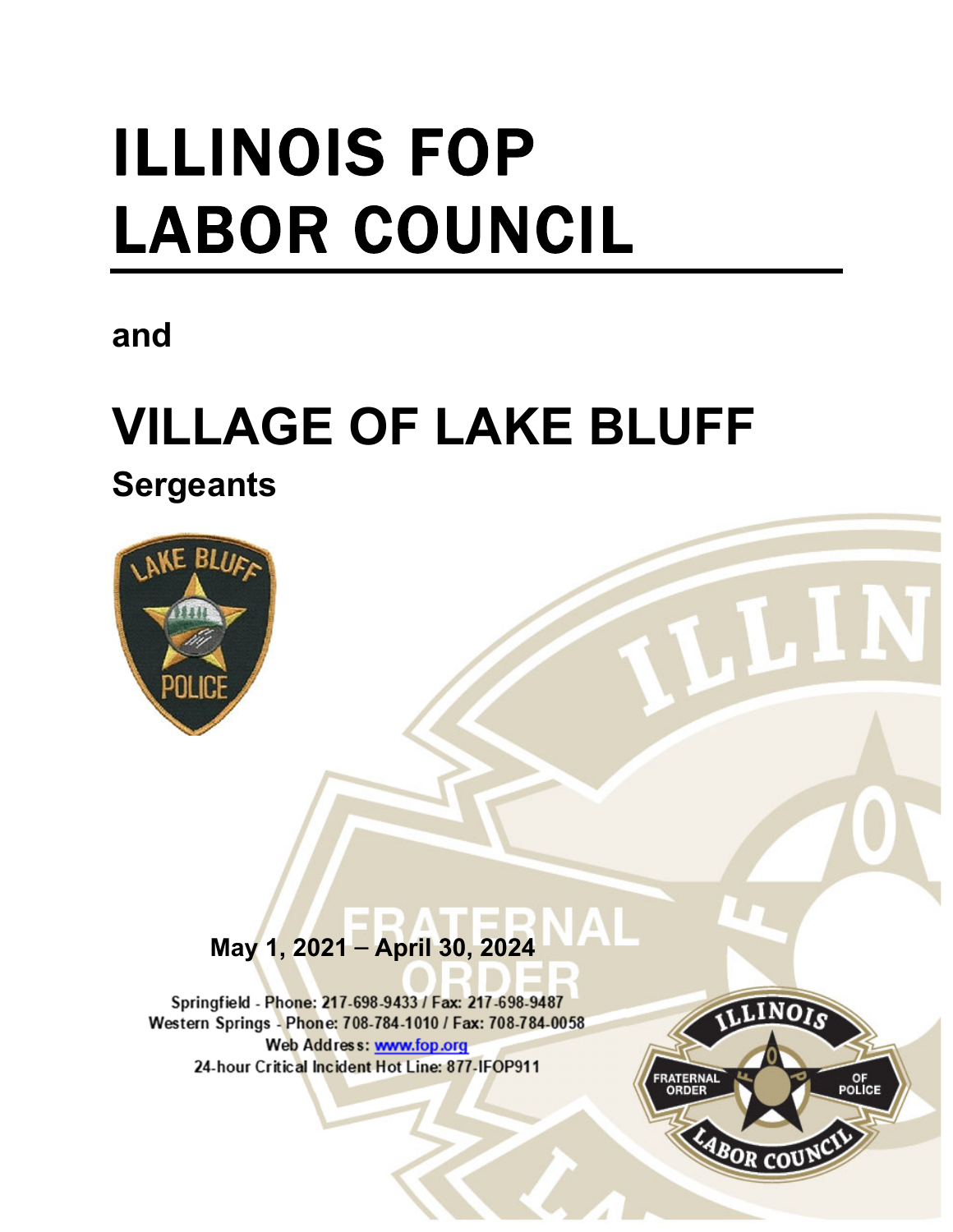#### **ILLINOIS FOP**

#### **LABOR COUNCIL**

**and** 

#### **VILLAGE OF LAKE BLUFF**

#### **Sworn Police Sergeants**

**May 1, 2021 – April 30, 2024**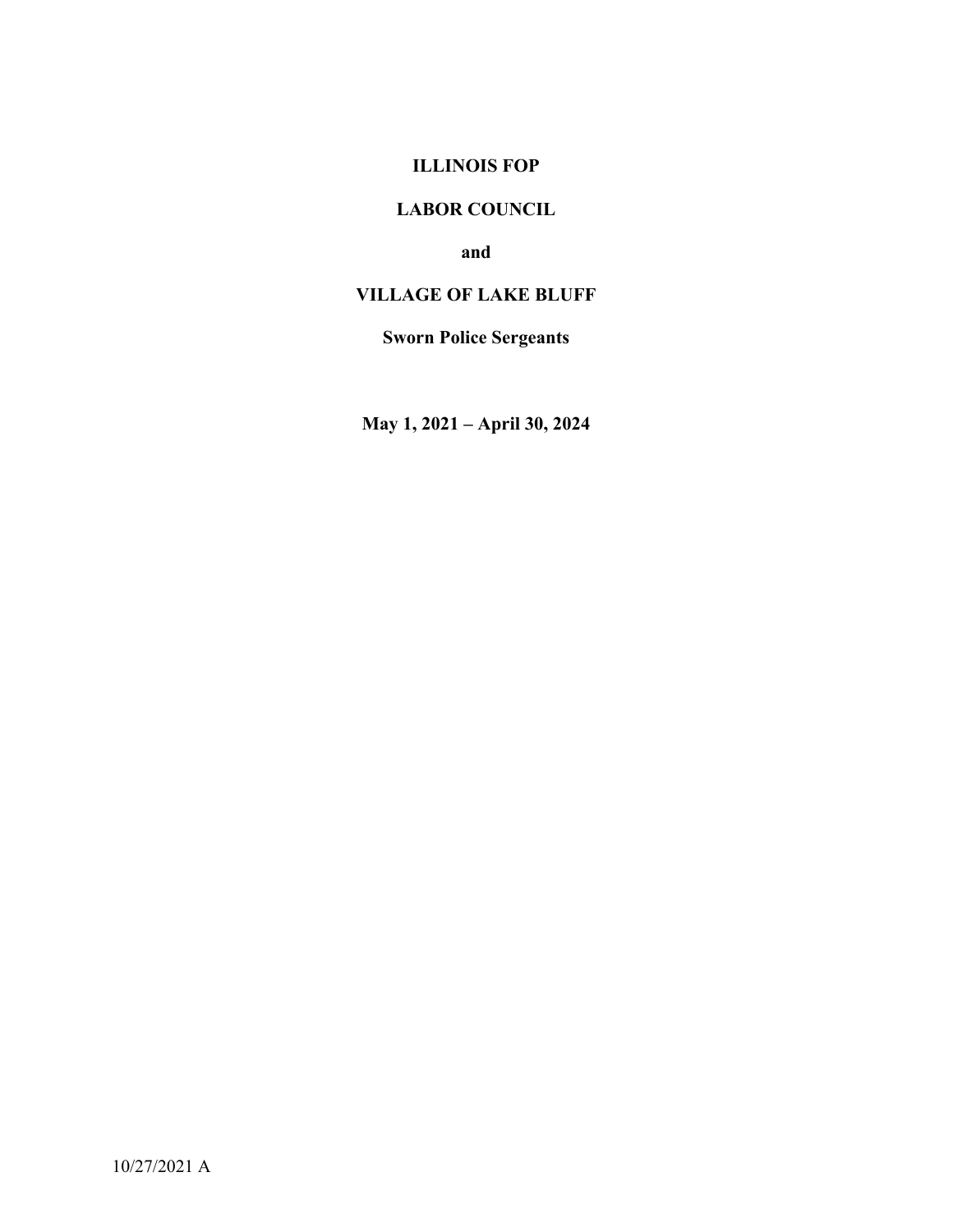#### **TABLE OF CONTENTS**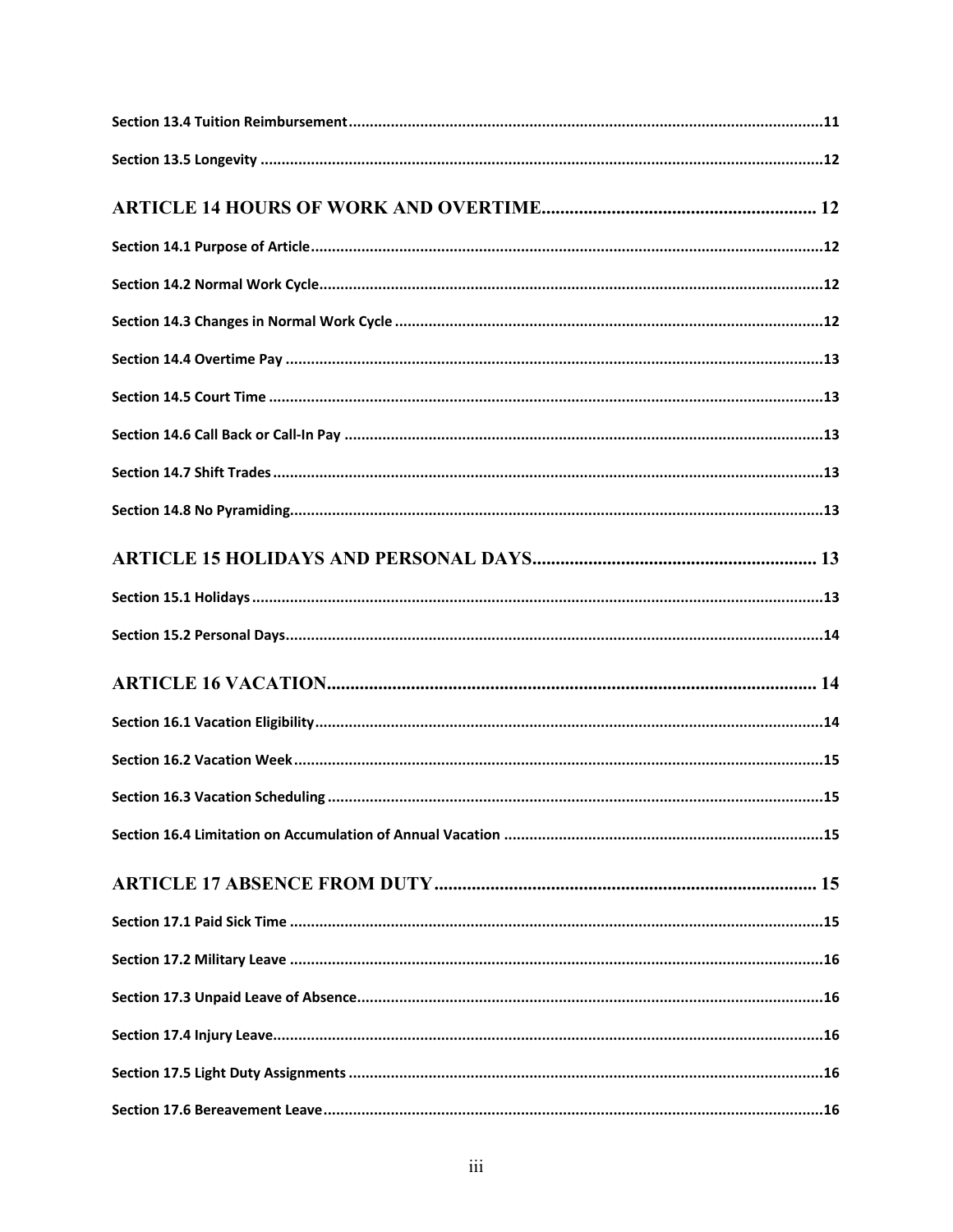| ARTICLE 18 HOSPITAL, MEDICAL, SURGICAL, MAJOR MEDICAL, DENTAL AND |
|-------------------------------------------------------------------|
|                                                                   |
|                                                                   |
|                                                                   |
|                                                                   |
|                                                                   |
|                                                                   |
|                                                                   |
|                                                                   |
|                                                                   |
|                                                                   |
|                                                                   |
|                                                                   |
|                                                                   |
|                                                                   |
|                                                                   |
|                                                                   |
|                                                                   |
|                                                                   |
|                                                                   |
|                                                                   |
|                                                                   |
|                                                                   |
|                                                                   |
|                                                                   |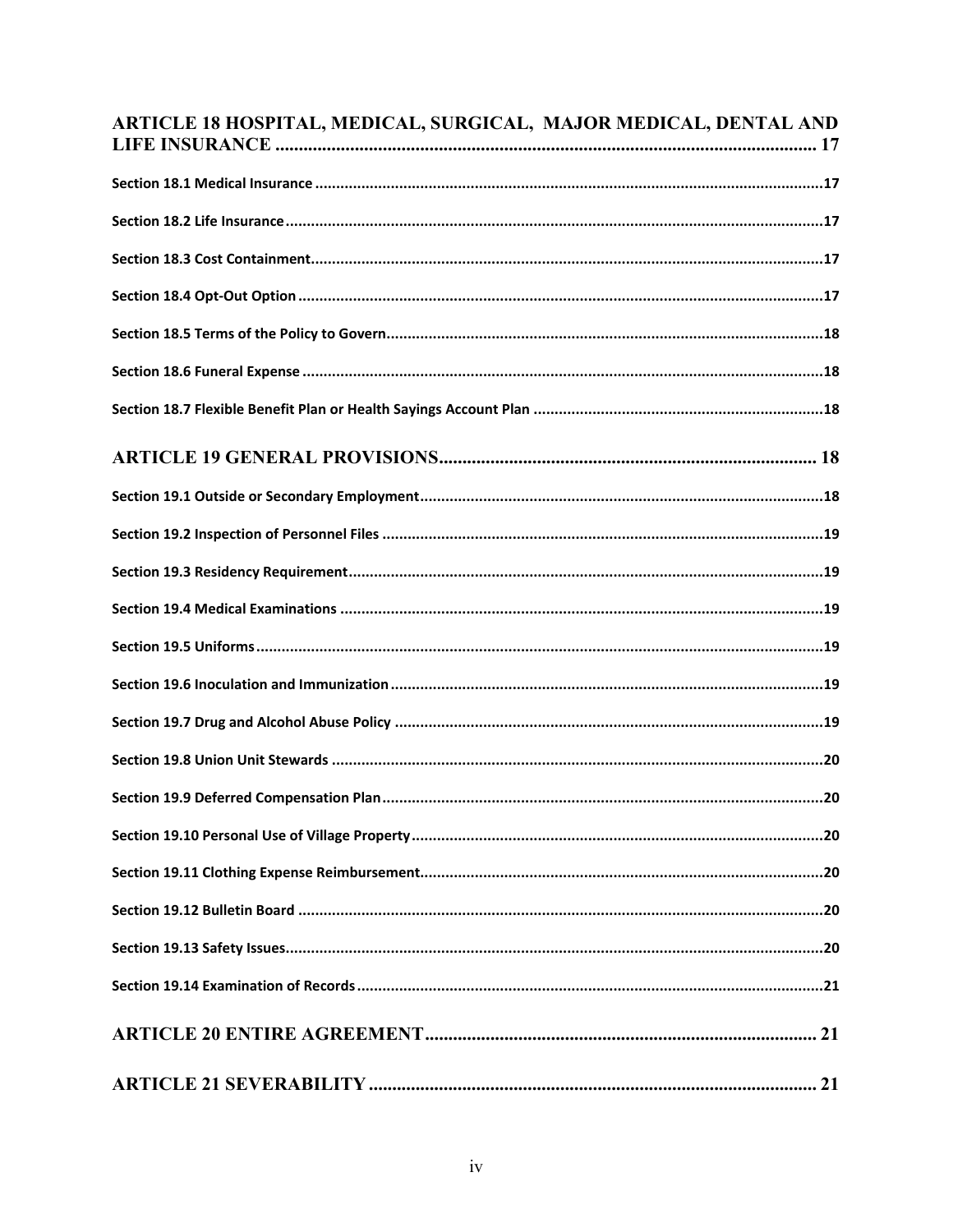| APPENDIX E SECONDARY EMPLOYMENT INDEMNITY AGREEMENT  29 |  |
|---------------------------------------------------------|--|
|                                                         |  |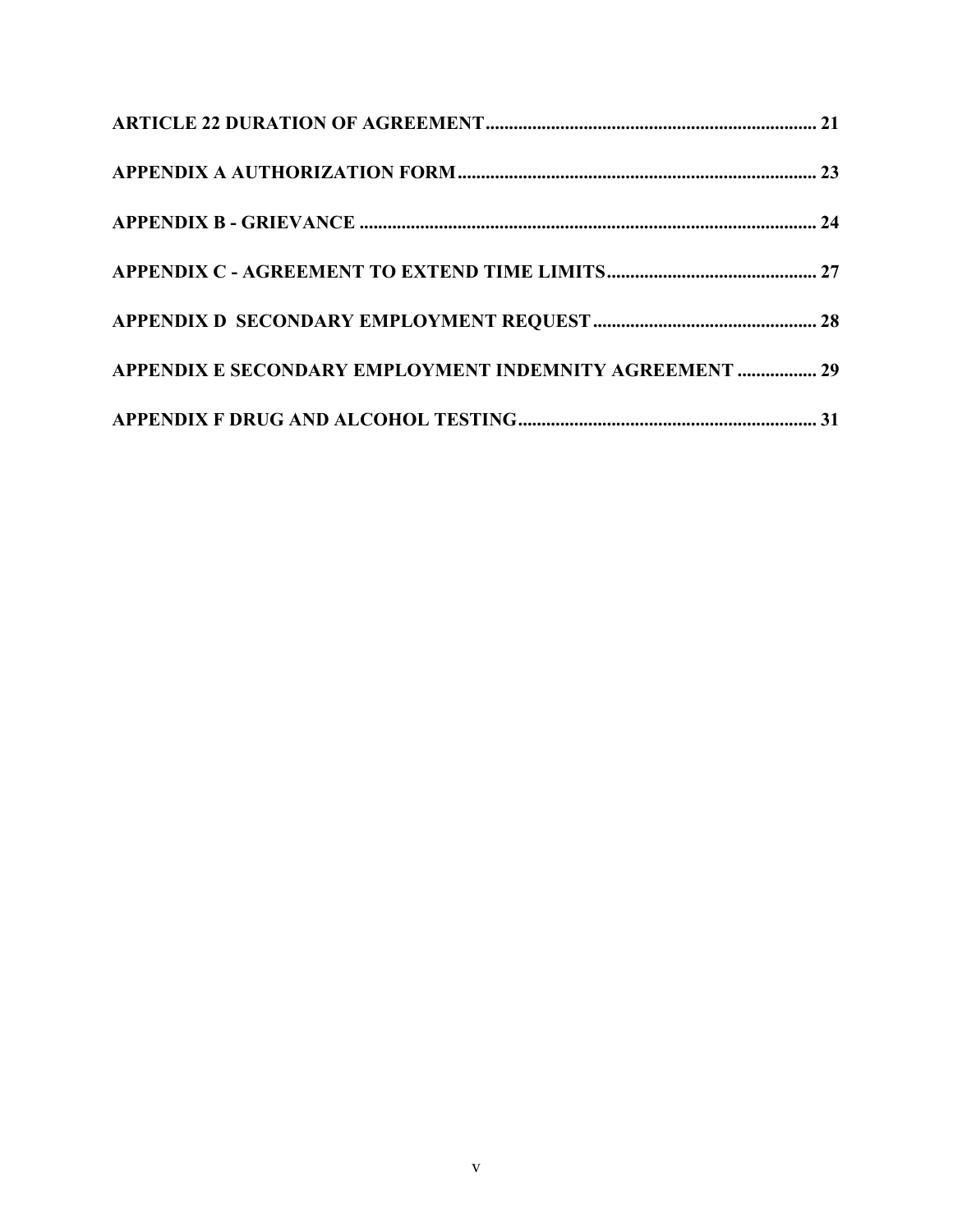#### **INTRODUCTION**

This Labor Agreement is voluntarily entered into by and between the Village of Lake Bluff, Illinois, hereinafter also referred to as the "Village" and the Illinois Fraternal Order of Police, Labor Council hereinafter also referred to as the "Union" or "Labor Council", or "Council" as the exclusive collective bargaining agent for the employees of the Village of Lake Bluff who are described in the collective bargaining unit described herein.

#### **PREAMBLE**

The Union, having been certified by the Illinois Labor Relations Board, August 6, 2014 (S-RC-14- 097) as collective bargaining agent for all sworn Police Sergeants employed by the Village (other than the Commander(s), and the Village, having voluntarily endorsed the practices and procedures of collective bargaining as a fair and orderly way of conducting certain relations between them, and the intention of the parties to this Labor Agreement being to provide for the appropriate wage structure, hours of employment, working conditions and benefits, and orderly and expeditious grievance procedure, all as set forth herein, the parties therefore agree to the following:

#### **ARTICLE 1 RECOGNITION AND REPRESENTATION**

#### **Section 1.1 Exclusive Agent**

The Village recognizes the Union as the sole and exclusive bargaining agent for all Sworn Police Sergeants, excluding all sworn Officers below the rank of Sergeant, Police Commanders and other sworn Officers above the rank of Sergeant, Managerial and Supervisory employees employed with the Village of Lake Bluff.

#### **Section 1.2 Membership**

As used herein, the term "sworn Police Sergeants" shall refer to all those persons included in the collective bargaining unit described above.

#### **Section 1.3 Probationary Period**

The probationary period for all employees hired or promoted to a position in this bargaining unit shall normally be six (6) months. The Chief may extend the probationary period for an additional six (6) month period after providing written notice to the Union and the affected Sergeant with a brief explanation of the reason for the extension. During the probationary period, employees shall be entitled to all benefits (except where specifically stated) provided for in this Labor Agreement except that any discipline and termination shall be at the sole discretion of the Village and shall not be subject to the grievance procedure set forth in this Agreement. There shall be no seniority among probationary Sergeants. Upon successful completion of the probationary period, a Sergeant shall acquire seniority, which shall be retroactive to the individuals' last date of hire with the Village in the position covered by this Labor Agreement.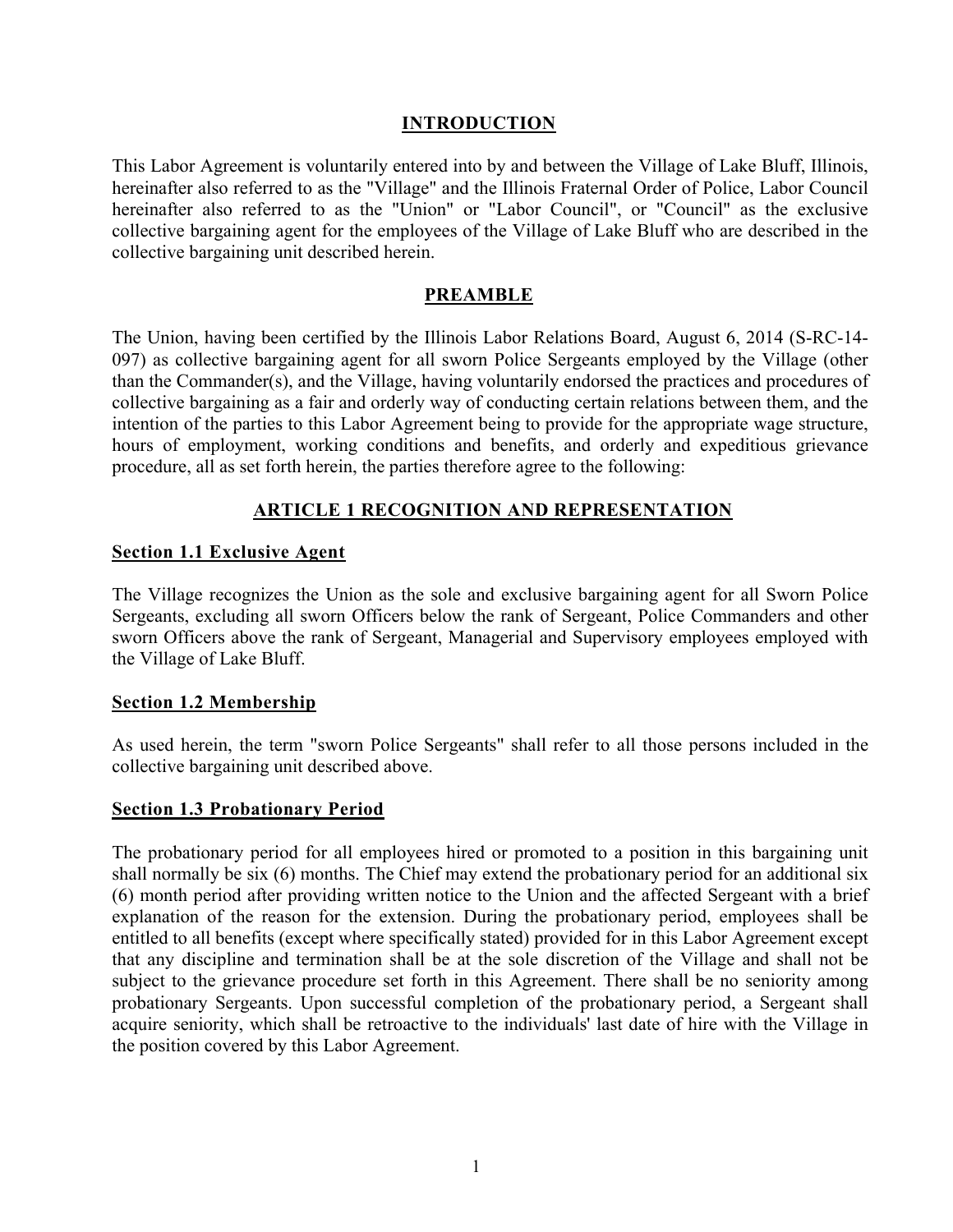#### **Section 1.4 New Sergeants**

The Village agrees to notify the Union of the hiring or promotion of all new sworn Police Sergeants, whose job classifications are covered by this Labor Agreement within ten (10) working days of the date of promotion to the position of Sergeant.

#### **ARTICLE 2 NON-DISCRIMINATION**

#### **Section 2.1 Equal Employment Opportunity**

The Village will continue to provide equal employment opportunity for all Sergeants covered by the terms of this Labor Agreement.

#### **Section 2.2 Non-Discrimination**

Neither the Village nor the Union shall discriminate against any employee because of race, creed, color, national origin, sex, or physical or mental disability as defined by the Americans with Disabilities Act or other legally protected categories. Complaints or charges of discrimination under Article 2 shall not be subject to the grievance and arbitration Article of this Labor Agreement.

#### **Section 2.3 Use of Masculine Pronoun**

The use of the masculine pronoun in this or any other document is understood to be for clerical convenience only, and it is further understood that the masculine pronoun includes the feminine pronoun as well.

#### **ARTICLE 3 DUES DEDUCTION. & INDEMNIFICATION**

#### **Section 3.1 Dues Check Off**

The Village shall deduct Union dues from the salary of each Union member covered by this Labor Agreement in amounts as determined by the Union, and shall promptly transmit such funds to the Union, provided the amounts to be deducted shall be uniform for each Union member and provided the deduction is voluntary and authorized in writing by the Union member, Appendix A Dues Authorization by the member. Bona Fide religious objections to the payment of voluntary membership dues shall be resolved consistent with the provisions of the Illinois Public Labor Relations Act, as amended, and the rules of the Illinois Public Relations Board. Voluntary Union dues shall be deducted from the salaries of Union members and transmitted to the Illinois FOP Labor Council at 974 Clock Tower Drive, Springfield, IL 62704- 1304 within thirty (30) days after the deductions have been made.

#### **Section 3.2 Indemnification**

The Illinois Fraternal order of Police, Labor Council agrees to indemnify and hold harmless the Village, its elected representatives, officers, administrators, agents and employees from and against any and all claims, demands, actions, complaints, suits or other forms of liability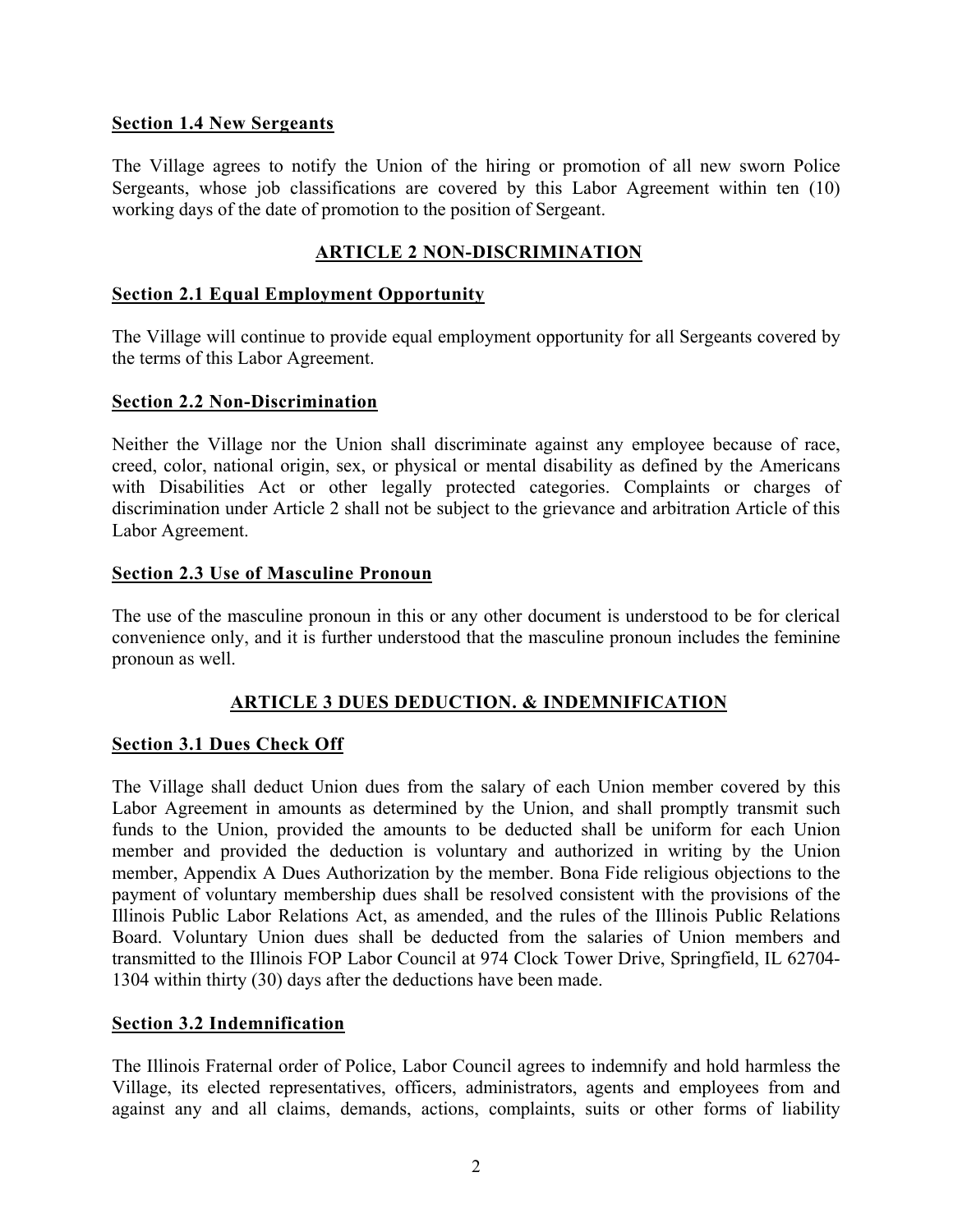(monetary or otherwise) that arise out of or by reason of any action taken or not taken by the Village for the purpose of complying with the provisions of this Article, or in reliance on any written deduction authorization furnished under this Article, including Village's reasonable and necessary attorney's fees incurred in defending any of said claims, actions, complaints, suits or other forms of liability, and in enforcing the terms of this Article.

#### **Section 3.3 Union Representatives and Visitation**

The Village recognizes the right of the Union to elect, appoint, or otherwise name up to two (2) Sworn Lake Bluff Police Sergeants as Stewards of the unit. The names of these two (2) Stewards shall be provided to the Lake Bluff Chief of Police or designee immediately upon the conclusion of the negotiation of this Labor Agreement. Any subsequent changes in the names of these unit Stewards shall also be provided to the Chief of Police or designee in writing as such changes occur. Stewards shall not conduct Union business during regular working hours except with the permission of the Chief of Police or designee.

Also, the Village recognizes the right of the Union to send Labor Council representatives to the police department, for purposes for the administration, investigations and processing provisions of the Labor Agreement. Attendance will be subject to reasonable prior notice and approval of the Chief (or designee in his absence), which approval will not be unreasonably withheld or denied. Such visits shall not interfere with normal police department functions or any necessary police activities.

The Village shall grant a reasonable amount of paid release time for up to two (2) Union members to participate in contract negotiations at agreed upon joint meetings scheduled during the employee's normal working hours, provided it does not interfere with normal police department duties. Any pay under this Section shall only be provided in the event the Union member was regularly scheduled to work during the agreed upon times of the contract negotiations. Upon request, the Village agrees to provide the Union with employee information in accordance with Public Act 94-472, or as amended.

#### **ARTICLE 4 NO STRIKE - NO LOCKOUT**

#### **Section 4.1 No Strike**

Neither the Union nor any Sergeants or agents of Sergeants covered by this Labor Agreement will initiate, encourage, authorize, engage in, ratify, or condone any strike, sympathy strike, slowdown, or withholding of services or any other job action or any other intentional interruption or disruption of the operations of the Village regardless of reason for so doing. Any and/or all Sergeants who violate any of the provisions of this Article may be discharged or otherwise disciplined by the Village. Each Sergeant who holds the position of Sergeant or steward of the Union occupies a position of special trust and responsibility in maintaining and bringing about compliance with the provisions of this Article. In addition, in the event of a violation of this Article, the Union agrees to inform its members of their obligations under this Labor Agreement and to direct them to return to work.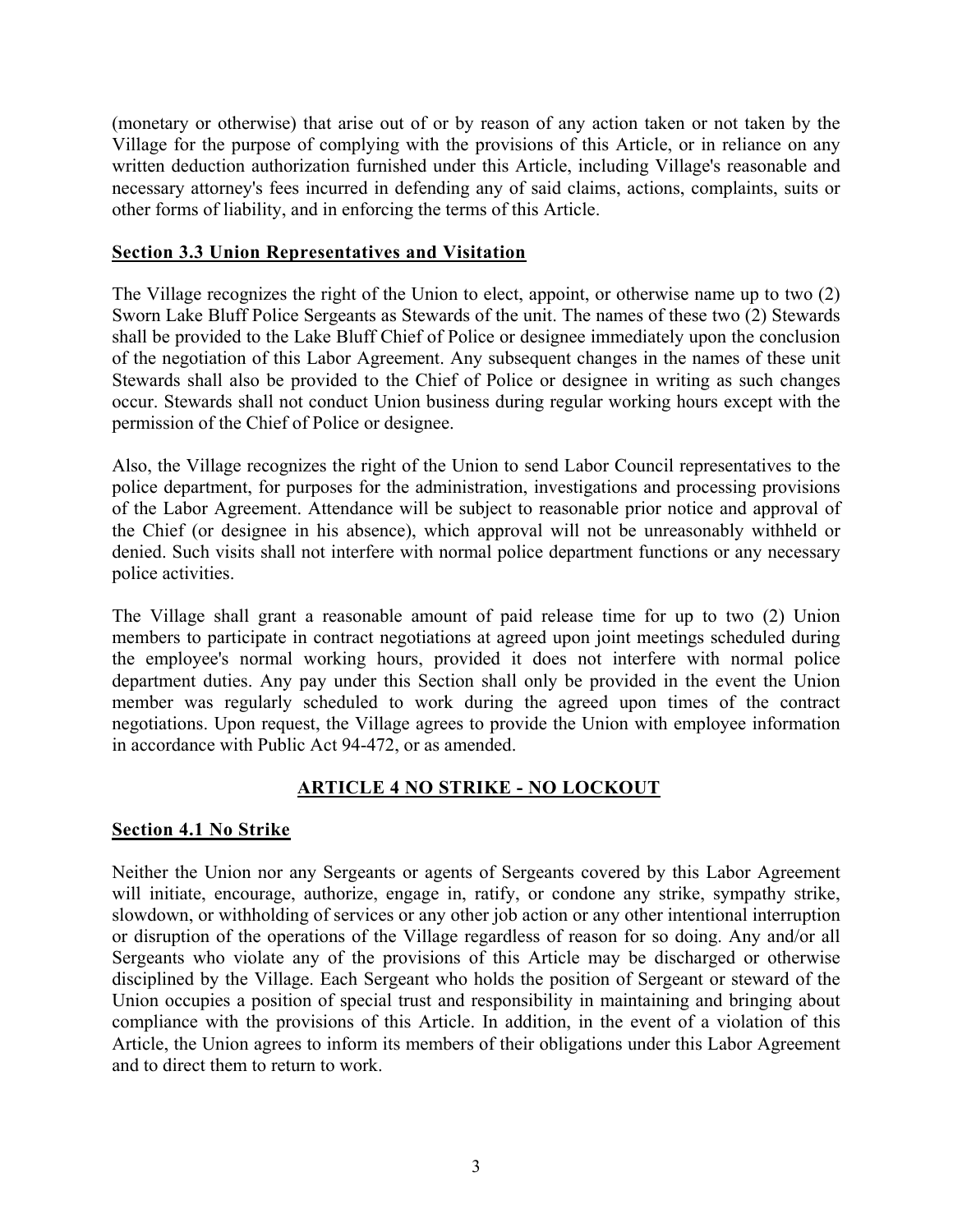#### **Section 4.2 No Lockout**

During the term of this Labor Agreement, the Village will not instigate a lock out of any Sergeants during the term of this Labor Agreement over a labor dispute with the Council.

#### **Section 4.3 Penalty**

The only matter that may be made the subject of a grievance and arbitration procedure concerning disciplinary action imposed for an alleged violation of Section 4.1 is whether or not the Sergeant actually engaged in such prohibited conduct. The failure to confer a penalty in any instance is not a waiver of such right in any other instance nor is it a precedent.

Section 4.4 Judicial Restraint

Nothing contained herein shall preclude the Village or the Council from obtaining judicial restraint and damages in the event the other party violates this Article.

#### **ARTICLE 5 EMPLOYEE RIGHTS**

#### **Section 5.1 Public Information**

The Employer agrees to comply with the applicable statutes or Acts governing public information.

#### **Section 5.2 Observance of Statutory Requirements**

The Employer will observe the provisions of the Uniform Peace Officer's Disciplinary Act (50 ILCS 725/1 et seq.) in conducting an interrogation of a covered member during a formal investigation of the covered member's alleged misconduct. As provided in the Act, the term "interrogation" does not include questioning (1) as part of an informal inquiry or (2) relating to minor infractions of agency rules which may be noted or: the covered member's record but which may not in themselves result in removal, discharge or suspension in excess of three (3) days. The Employer will also observe the requirements of the Illinois Public Labor Relations Act 5 ILCS 315/1 et seq.), as construed by the Illinois State Labor Relations Board, regarding the right of a covered member to have Labor Council representation during an investigatory interview.

#### **ARTICLE 6 EMPLOYEE SECURITY**

#### **Section 6.1 Just Cause Standard**

No non-probationary employee covered by the terms of this Labor Agreement shall be suspended, relieved from duty or disciplined in any manner without just cause.

#### **Section 6.2 Fire and Police Commission**

Any documented reprimands, suspensions, proposed terminations or other disciplinary actions brought by the Village, Police Chief or designee against any Sergeant covered by this Labor Agreement, shall not be considered valid unless the accused Sergeant or Sergeants and the Union have been provided with specific details of charges as well as the names of any and all witnesses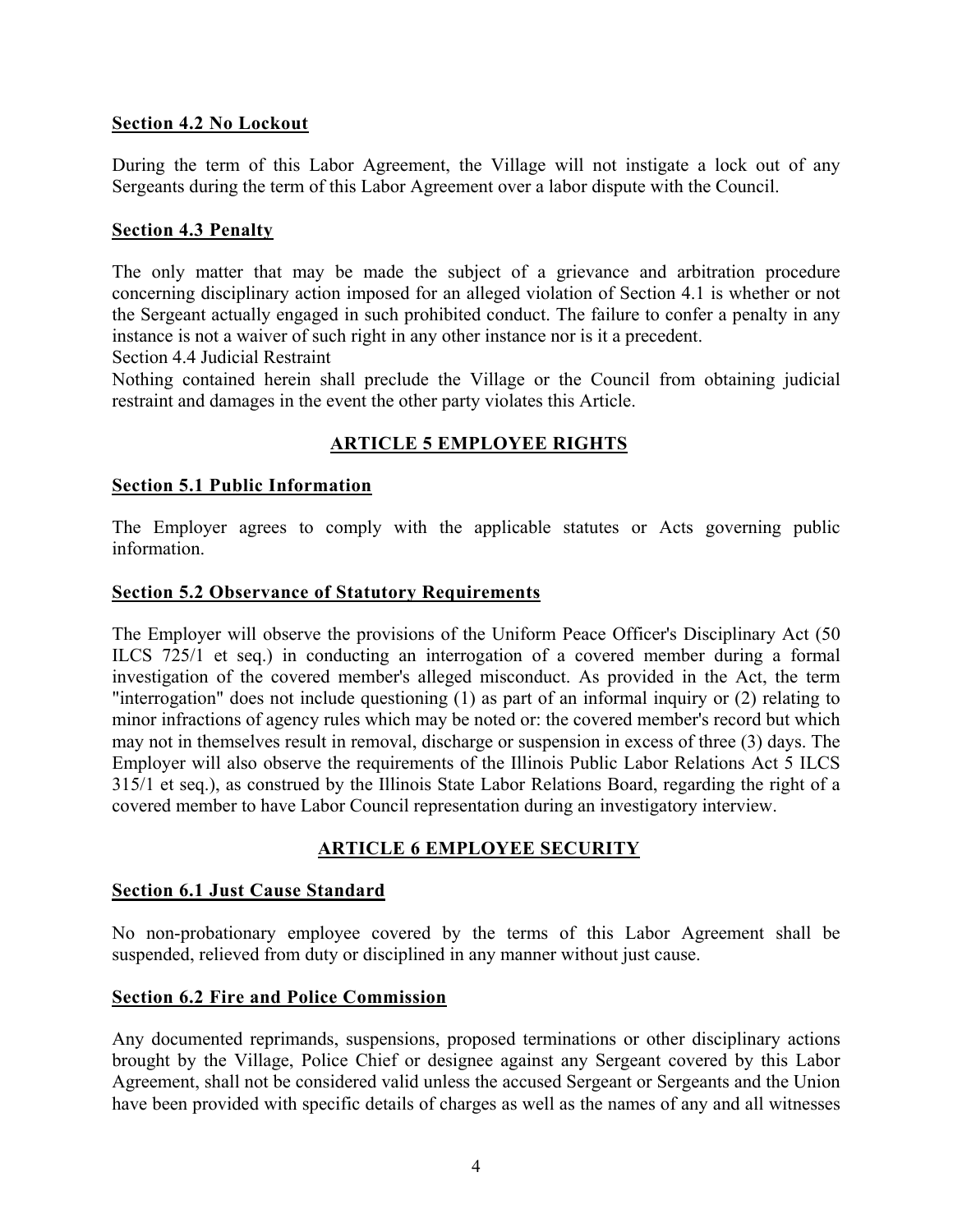who may be called to testify against the accused. Nothing will preclude either party from presenting additional witnesses if new information is presented. The parties recognize that the Fire and Police Commission of the Village has certain statutory authority over members covered by this Labor Agreement, including, but not limited to, the right to make, alter and enforce rules and regulations. Nothing in this Labor Agreement is intended in any way to replace or diminish the authority of the Fire and Police Commission, except that the parties have negotiated an alternative procedure based upon Article 11 Dispute Resolution and Grievance Procedure of this Labor Agreement and as expressed in this Labor Agreement per Article 11, with respect to the imposing of disciplinary action, appeal and/or review of disciplinary actions shall be in lieu of the Fire and Police Commission, and shall expressly supersede and preempt, any provisions that might otherwise be the Rules and Regulations of the Village's Fire and Police Commission to review, implement discipline or conduct an appeal of disciplinary actions imposed. The parties to the Labor Agreement have agreed the Chief of Police shall have the sole authority to impose disciplinary action up to and including termination for a non-probationary covered member for just cause and will not file charges with the Fire and Police Commission. Neither the Police Chief nor the Village, or their agents will file charges asking the Fire and Police Commission to review or impose discipline on any covered member; instead all such discipline shall be imposed by the Chief of Police and appealed per Article 11 Dispute Resolution and Grievance Procedure. Pursuant to Section 15 of the IPLRA and 65 ILCS § 10-2.1-17, the parties have negotiated an alternative procedure based upon the grievance and arbitration provisions of this Labor Agreement. The parties agree the affected covered member may only appeal the disciplinary action imposed per Article 11 and no such appeal shall be available before the Fire and Police Commission.

#### **Section 6.3 Disciplinary Sequence**

The typical disciplinary sequence for any employee covered by this Labor Agreement generally will be: Verbal Warning; Written Warning, with a copy to the employee's personnel file; Suspension and/or dismissal. Disciplinary action, up to and including termination of employment, shall be for just cause. It is understood that the Village may skip any step(s) in the progressive discipline sequence and even dismissal may result as the first step in the disciplinary procedure depending on factors such as the circumstances, the Sergeant's overall record, and severity of the offense. Upon request, any Lake Bluff police Sergeant covered by this Labor Agreement is entitled to Labor Council representation at any meeting or hearing called for the specific purpose of disciplining the employee. If a non-disciplinary meeting, turns into a disciplinary meeting, the employee is entitled to ask for a recess of the meeting for a reasonable period of time until Labor Council representation can be obtained before continuing with any such disciplinary meeting.

#### **Section 6.4 Discipline and Dismissal**

Suspension and/or dismissal of a sworn police Sergeant must be supported by just cause. Any Arbitrator shall have the authority to order restoration of employment, including full seniority rights, back wages, benefits and accruals of such and pension contributions by the Employer of a dismissed employee pursuant to this Section only if accompanied by a finding of a violation of the employee's substantive rights or other applicable obligations in the Labor Agreement. The Arbitrator and or any legal tribunal in such cases shall reduce any back pay award by any amount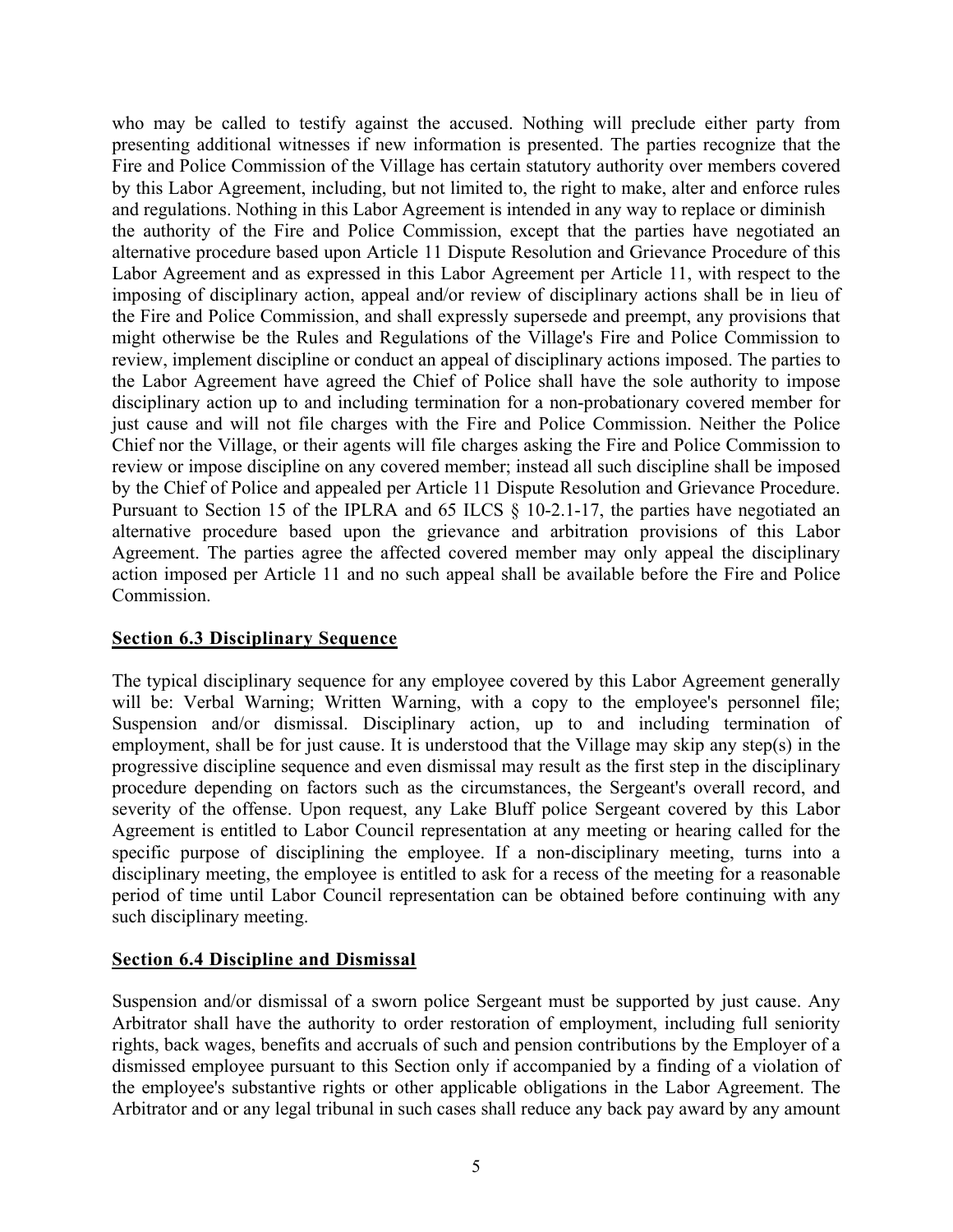earned by the employee during the period the employee was not working for the Village and by any unemployment or other compensation payments earned or received during such period, except for any employee paid loss of income protection policy or benefit plan or legal defense program.

#### **ARTICLE 7 LABOR MANAGEMENT COMMITTEE**

At the request of either party, the Union and the Chief of Police or designee shall meet to discuss matters of mutual concern that do not involve grievances being processed under the Grievance Procedure or negotiations for the purpose of altering the terms of this Labor Agreement. The party requesting the meeting shall submit a written agenda of the items it wishes to be discussed as least seven (7) regular Village business working days prior to the date of the meeting.

#### **ARTICLE 8 MANAGEMENT RIGHTS**

Except as specifically limited by the express provisions of this Labor Agreement, the Labor Council recognizes that certain rights, powers and responsibilities belong solely to and are exclusively vested in the Employer, and these rights shall be liberally construed. Specifically, but without limiting the generality of the foregoing, it is understood and agreed that this Labor Agreement does not affect and shall not be deemed or construed to impair the Employer's right, in its sole discretion and judgment, to do the following on a unilateral basis:

- a. To determine, control, regulate and direct matters of inherent managerial policy;
- b. To supervise and direct the working forces;
- c. To determine the functions of the Police Department and its mission;
- d. To determine the nature and extent of service offered to the public by the Employer;
- e. To determine, plan, direct and control the Employer's overall budget;
- f. To determine the Employer's organizational structure;
- g. To select new employees, and establish examination techniques and eligibility requirements;
- h. To assign, reassign, schedule or alter the assignments issued to the working force or any individual therein;
- i. To plan, direct, schedule, control and determine the operations or services to be conducted by Sergeants of the Employer and to change them from time to time;
- j. To hire, promote, demote, suspend, recall, discipline, or discharge non-probationary employees for just cause;
- k. To hire, promote, demote, suspend, recall, discipline or discharge probationary employees for any or no reason;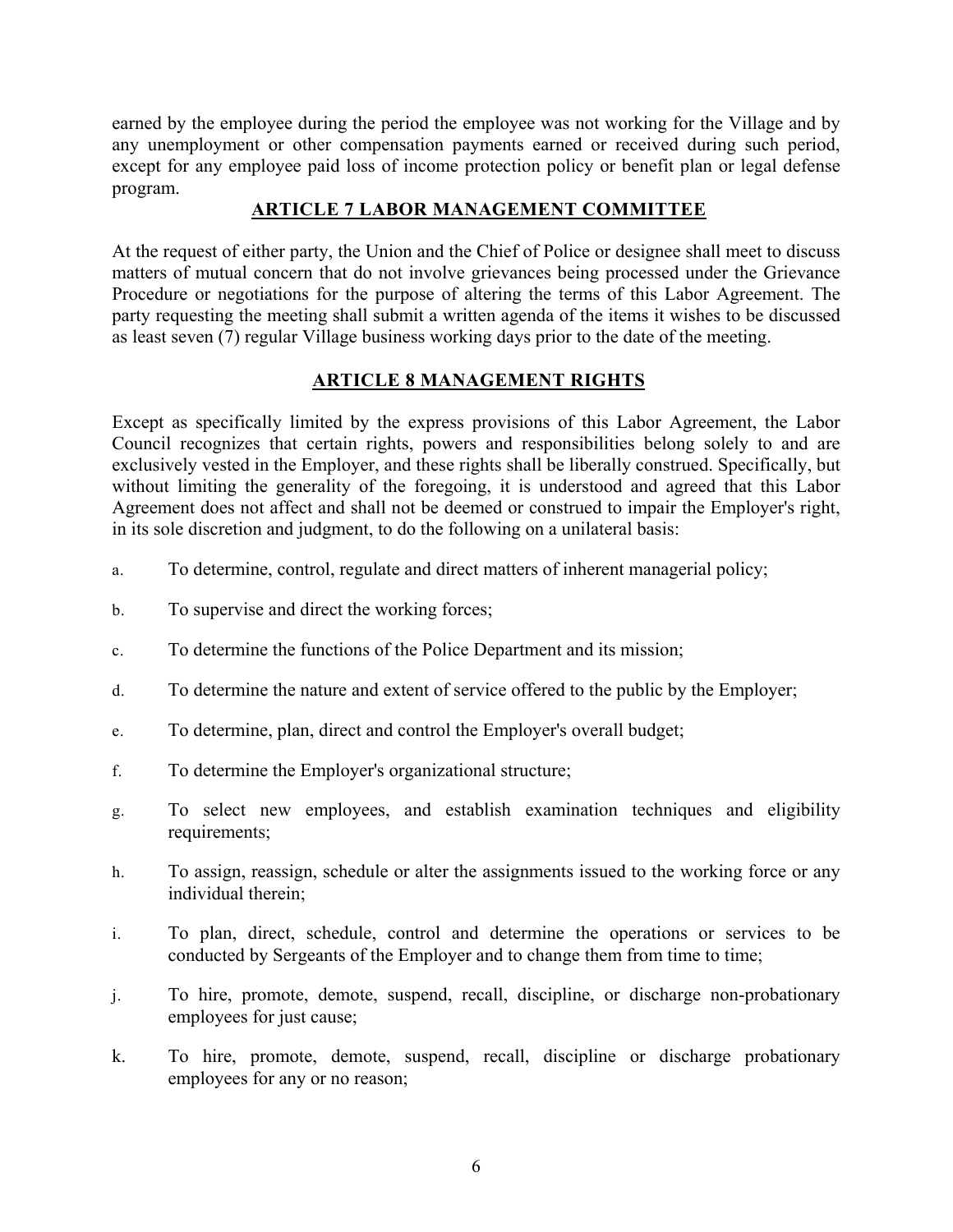- 1. To train employees and select employees for training opportunities;
- m. To change or eliminate existing methods, equipment or facilities or introduce new ones;
- n. To make, alter, modify, eliminate, and enforce reasonable rules, regulations, including those known as the Village of Lake Bluff Rules and Regulations for the Police Department, policies, procedures, special orders and operating reasonable directives governing matters including, without limitation, performance, safety, quality, and other behavioral guidelines governing Sergeants;
- o. To determine the nature, extent, duration, character and method of operation including the right to contract out or subcontract;
- p. To assign and/or schedule overtime assignments;
- q. To determine the quality and quantity of work required to be performed by the employees to ensure maximum mobility, flexibility and efficiency of operations;
- r. To determine the methods, means, organization and number of personnel by which such operations and services shall be made or provided; and,
- s. To establish performance standards and evaluate employees.

#### **ARTICLE 9 SENIORITY**

#### **Section 9.1 Definition of Seniority**

Seniority shall be based on the length of time from the last date of beginning continuous fulltime employment as a sworn Sergeant in the Lake Bluff Police Department. Leaves exceeding ninety (90) days shall be deducted from the total accumulated date of full-time service in determining seniority, except leaves resulting from military duty or duty-related injuries or unless otherwise stated to the contrary in this Labor Agreement. Seniority for the benefits and accrual of benefits shall be based on years of continuous employment with the Village of Lake Bluff. Conflicts of seniority shall be determined on the basis of the order of the Sergeants on the Lake Bluff Police and Fire Commission's promotional list, with the Sergeant higher on the list being more senior.

#### **Section 9.2 Loss of Seniority**

An employee will lose his seniority when:

- a. The employee resigns, retires or quits;
- b. The employee is discharged (for just cause for a Sergeant who has successfully completed the probationary period) and such is not overturned by an Arbitrator;
- c. The employee fails to report to work within five (5) calendar days after the conclusion of an authorized leave of absence or vacation;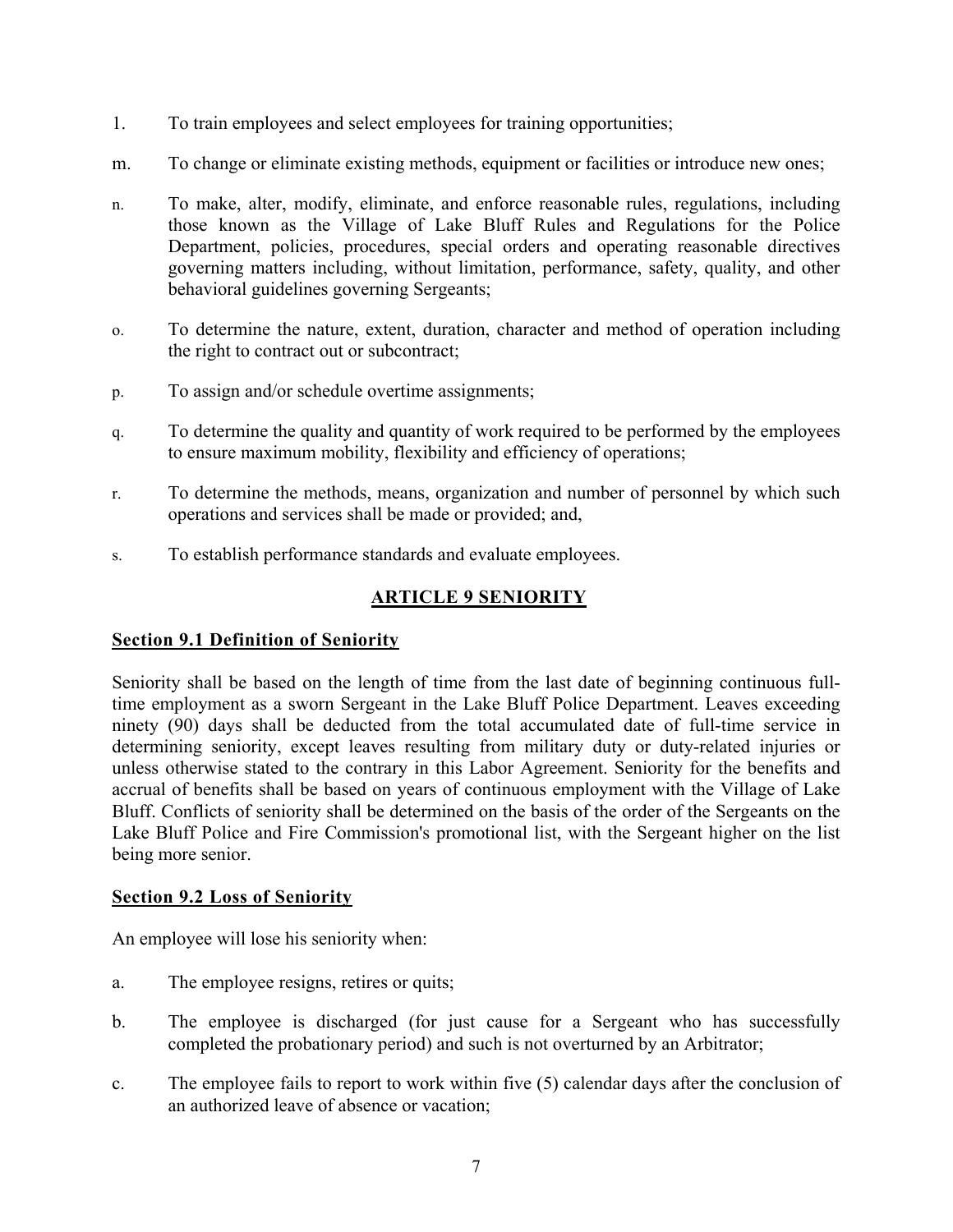- d. The employee fails to notify the Chief of Police or his authorized designee of his intention to return to work within five (5) weekdays Monday through Friday (exclusive of holidays observed by the Village) after being sent notice of recall;
- e. The employee is laid off and fails to report to work within fourteen (14) days after having been recalled;
- f. The employee is laid off for a period in excess of eighteen (18) months;
- g. The employee does not perform work for the Village (except for military service, disability pension, or a layoff where the Sergeant has recall rights, or an established work related injury compensated under workers' compensation for a period in excess of twelve (12) months.
- h. The Employer agrees that the covered member may present documentation to support the failure to comply with sub-sections: (c)-(d) and (e) if the Employer implements disciplinary action. Such documentation, if any, must be submitted within forty-eight (48 hours) of Employer's request to be considered.

#### **ARTICLE 10 LAYOFF AND RECALL**

#### **Section 10.1 Layoff**

The Village, in its sole discretion, shall determine when and whether layoffs are necessary. If it is determined that layoffs are necessary, Sergeants covered by this Labor Agreement will be laid off in accordance with their length of service as a sworn officer with the Department as provided by the Illinois Statute, 65 ILCS 5/10-2.1-18. Except in an emergency, no layoff will occur without at least ten (10) business days' written notification (email is fine) to the Union.

#### **Section 10.2 Recall**

Sergeants who are laid off shall be placed on a recall list for a period of eighteen (18) months. If there is a recall, Sergeants who are still on the recall list shall be recalled, in the inverse order of their layoff, provided they are fully qualified to perform the work to which they are recalled without further training. Sergeants who are eligible for recall shall be given a minimum of fourteen (14) days' notice of recall and notice of recall shall be sent to the Sergeant by certified or registered mail with a copy to the Union, provided that the Sergeant must notify the Chief of Police or designee of his/her intention to return to work within five (5) weekdays Monday through Friday (exclusive of holidays observed by the Village) after receiving notice of recall. Such notification of intention to return to work shall be done in writing. The Village shall be deemed to have fulfilled its obligations by mailing the recall notice by certified mail, return receipt requested, to the mailing address last provided by the Sergeant, it being the obligation and responsibility of the Sergeant to provide the Chief of Police or authorized designee with his/her current mailing address. A Sergeant who fails to timely respond to a recall notice shall have his/her name removed from the recall list.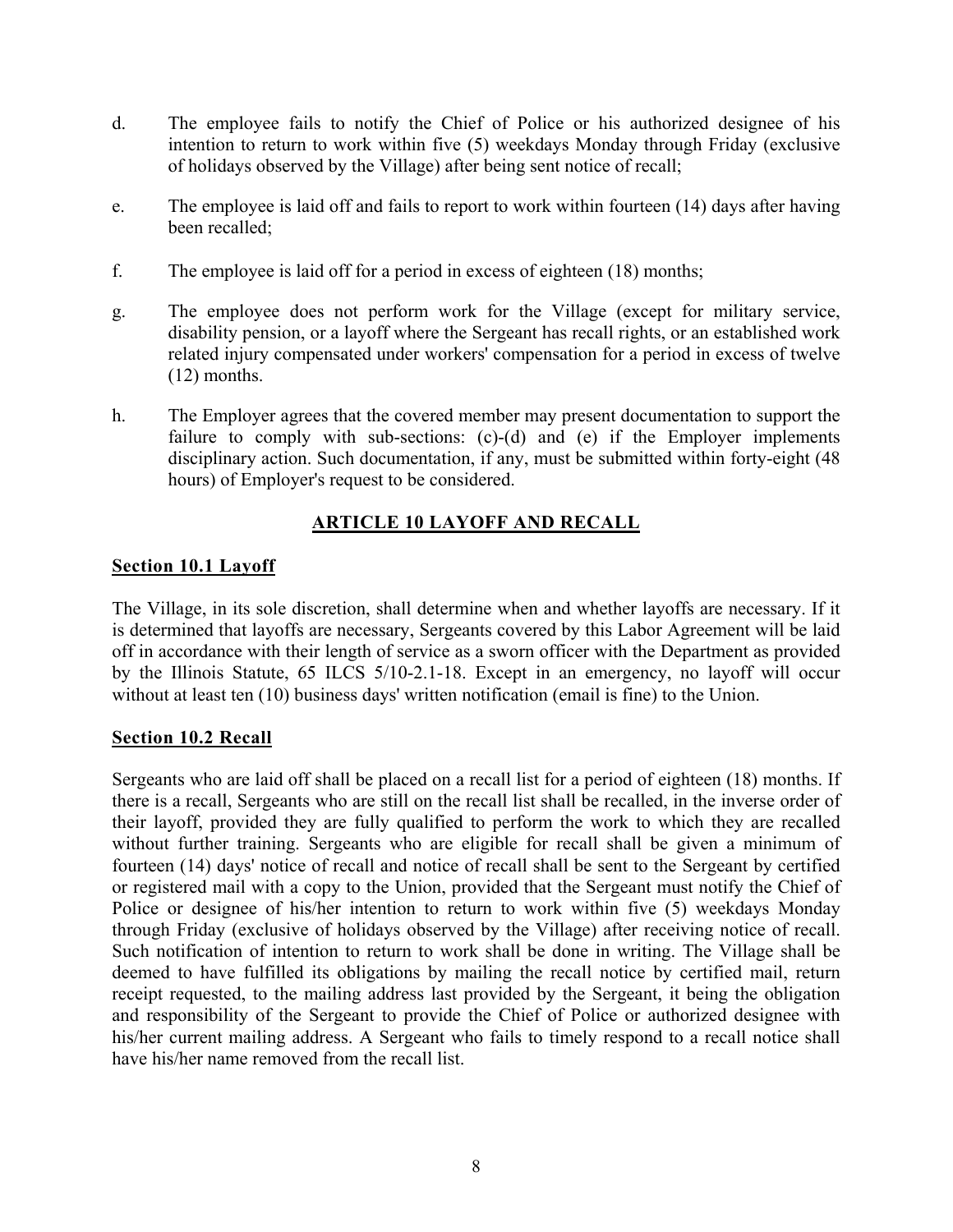#### **ARTICLE 11 RESOLUTION AND GRIEVANCE PROCEDURE**

#### **Section 11.1 Definition**

A "grievance" is defined as a dispute raised by a Sergeant and/or the Union against the Village involving an alleged violation of an express provision of this Labor Agreement. The parties recognize that the Lake Bluff Police and Fire Commission has and retains certain statutory authority over employees covered by this Labor Agreement, except as denoted in Article 6. Such authority shall not contradict the terms of this Labor Agreement. A reprimand may be grieved, but is not subject to arbitration.

#### **Section 11.2 Representation**

The Labor Council may have the grievant or grievants present at any step of the grievance procedure, and the grievant is entitled to Labor Council representation at any step of the grievance procedure.

#### **Section 11.3 Procedure**

STEP 1: Any Sergeant who has a grievance or the Labor Council shall submit the grievance, Appendix B in writing to the Deputy Chief of Police (or designee). The grievance, (Appendix B) shall contain a statement of the facts, the provision, or provisions of this Labor Agreement, which are alleged to have been violated, and the relief requested. All grievances must be presented no later than seven (7) business days from the date of the occurrence of the matter giving rise to the grievance or within seven (7) business days after the Sergeant, through the use of reasonable diligence, could have obtained knowledge of the occurrence of the event giving rise to the grievance.

The Deputy Chief of Police (or designee) shall render a written response to the grievance within seven (7) business days after the grievance is presented to the Labor Council and grievant.

STEP 2; If the grievance is not settled at Step l and the Sergeant or Union wishes to appeal the grievance to Step 2 of the Grievance Procedure, it shall be submitted in writing to the Chief of Police within seven (7) business days after receipt of the Deputy Chief of Police written response at Step 1 or the time limited to provide the written response.

The grievance shall specifically state the basis upon which the grievant and/or Labor Council believes the grievance was improperly denied at the previous step in the grievance procedure. The Chief of Police, or designee, will review the grievance and may offer to discuss the grievance within seven (7) business days with the grievant and an authorized representative of the Union at a time and place mutually agreeable to the parties. If no settlement of the grievance is reached, the Chief of Police or designee shall provide a written response to the grievant and the Union within seven (7) business days following the meeting.

STEP 3: If the grievance is not settled at Step 2 and the Sergeant or Union desires to appeal, it shall be referred by the Sergeant or Union in writing to the Village Administrator within seven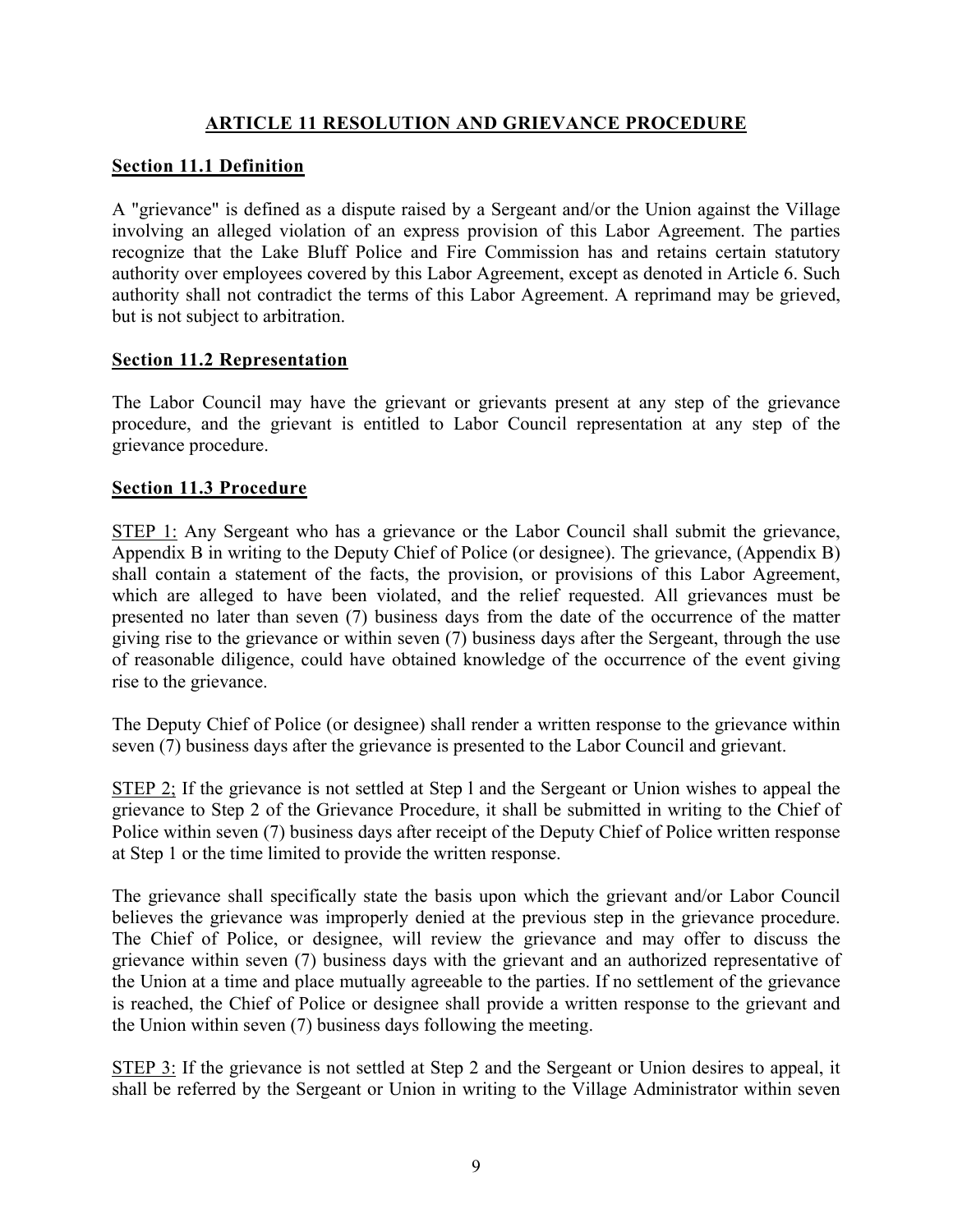(7) business days after receipt of the Chief of Police response at Step 2. Thereafter the Village Administrator or his designee or other appropriate individual(s) as desired by the Village Administrator, shall meet with the grievant and a Union representative within seven (7) business days of receipt of the Sergeant or Union's appeal, unless extended by the parties. If no agreement is reached, the Village Administrator or designee shall submit a written response to the grievant and the Union with in seven (7) business days following the meeting.

#### **Section 11.4 Arbitration**

If the grievance is not settled in Step 3 and the Labor Council wishes to appeal the grievance to arbitration, as described below, within seven (7) business days of receipt of the Village Administrator's written response as provided to the Labor Council as Step 3 or the time limit to provide the written response.

The parties shall attempt to agree upon an arbitrator within seven (7) business days after receipt of the notice of referral. In the event that the parties are unable to agree upon the arbitrator within the said seven (7) business days, the parties shall jointly request the Federal Mediation and Conciliation Service to submit a panel of five (5) arbitrators. Each party retains the right to reject one (1) panel in its entirety and request that a new panel be submitted. Both the Village and the Union shall have the right to strike two (2) names from the panel. A coin toss will determine the first strike and then the parties will alternate strikes. The person remaining shall be the arbitrator. The arbitrator shall be notified of the selection and shall be requested to set a time and place for the hearing, subject to the availability of Union and Village representatives. The Union and the Village shall have the right to request the arbitrator to require the presence of witnesses or documents. The Union and the Village retain the right to employ legal counsel. The arbitrator shall submit a decision in writing within thirty (30) calendar days following the close of the hearing or the submission or briefs by the parties, whichever is later.

More than one (1) grievance may be submitted to the same arbitrator where both parties mutually agree in writing. The fees and expenses of the arbitrator and the cost of the written transcript, if any, shall be divided equally between the Village and the Union; provided however, that each party shall be responsible for compensating its own representatives and witnesses.

#### **Section 11.5 Authority Limitations of the Arbitrator**

The Arbitrator shall have no right to amend, modify, nullify, ignore, add to, subtract from or change in any way the provisions of this Labor Agreement. The Arbitrator shall consider and decide only the question of fact as to whether there has been a violation, misinterpretation or misapplication of the specific provisions of this Labor Agreement, as well as determine an appropriate award, if any. Any decision of award of the Arbitrator rendered within the limitations of this Article 11 shall be final and binding upon the Village, the Union and the Sergeants covered by this Labor Agreement.

#### **Section 11.6 Time Limit**

If the grievance is not presented by the Sergeant or the Labor Council within the time limits set forth above, it shall be considered "waived" and may not be pursued further. If a grievance is not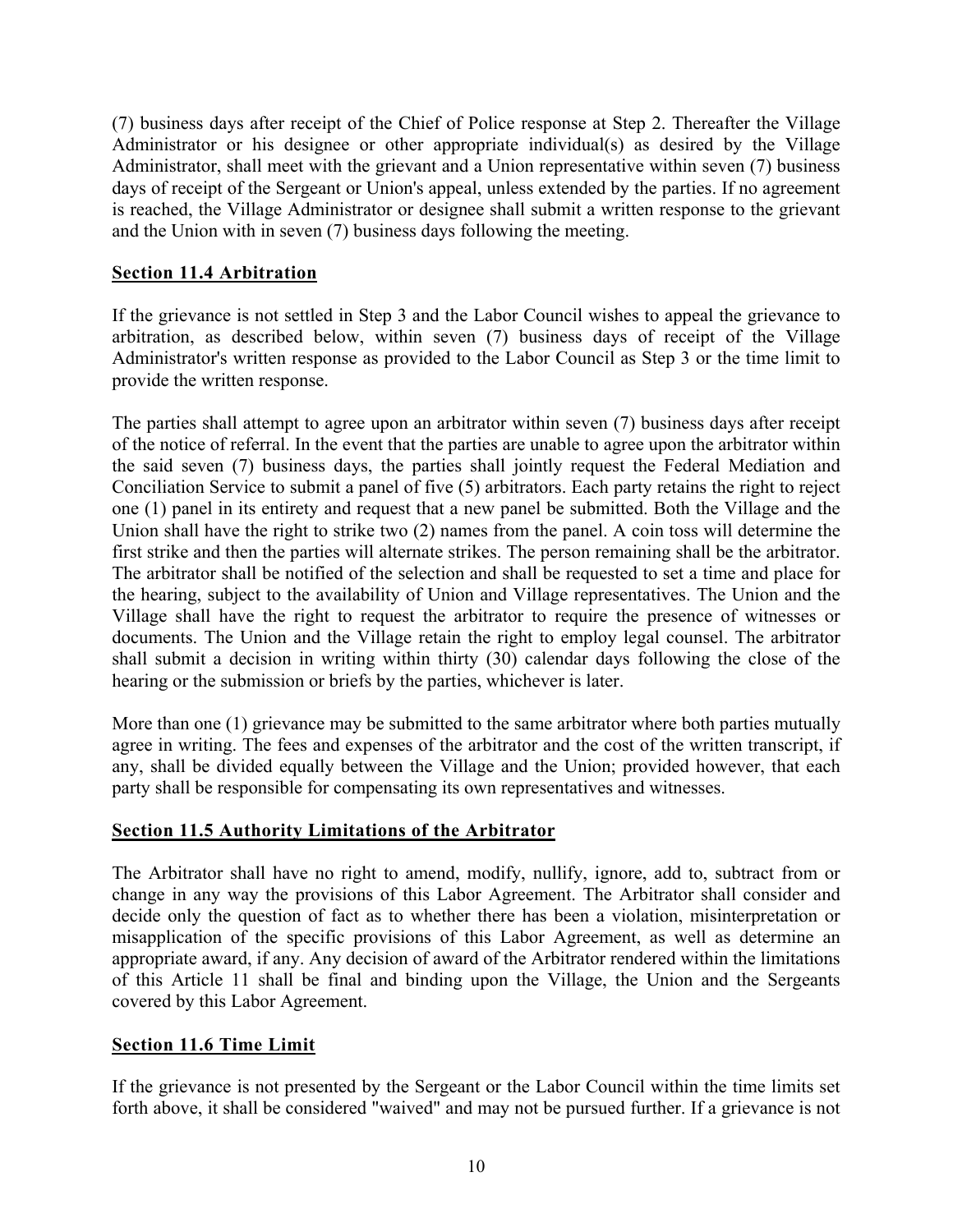appealed to the next step within the specified time limit or any specifically agreed extension thereof, it shall be considered "waived." If the response is not timely provided within the specific time limits, the aggrieved Sergeant or Union may elect to treat the grievance as denied at the step and immediately appeal the grievance to the next step. The parties may by mutual written agreement, (Appendix C) extend any of the time limits set forth in this Article 11.

#### **ARTICLE 12 IMPASSE RESOLUTION**

The resolution of any bargaining impasse shall be in accordance with the Illinois Public Labor Relations Act, as may be amended from time to time (5 ILCS 315/14), or as may otherwise be mutually agreed.

#### **ARTICLE 13 WAGES AND OTHER COMPENSATION**

#### **Section 13.1 Wages**

|                |                | $1-May-20$ | $1-May-21$ | $1-May-22$ | $1-May-23$ |
|----------------|----------------|------------|------------|------------|------------|
| <b>Step</b>    |                |            | $2.50\%$   | $2.50\%$   | 2.50%      |
| $\mathcal{S}$  | <b>Start</b>   | \$105,642  | \$108,283  | \$110,990  | \$113,765  |
| 2              | After 1 Year:  | \$107,496  | \$110,183  | \$112,938  | \$115,761  |
| $\overline{3}$ | After 2 Years: | \$109,911  | \$112,659  | \$115,475  | \$118,362  |
| $\overline{4}$ | After 3 Years: | \$112,654  | \$115,470  | \$118,357  | \$121,316  |
|                | After 4 Years: | \$116,012  | \$118,912  | \$121,885  | \$124,932  |

• Retroactivity on all hours paid 05-01-21

#### **Section 13.2 Jury Duty**

A Sergeant whose service on a jury causes the loss of a regularly scheduled work day shall receive up to eight (8) hours pay for each work day time lost. However, for a Sergeant to receive pay or reimbursement, the Sergeant must turn over all compensation received for jury duty. The Sergeant must present a pay voucher from the Clerk of the Court or other appropriate official stating the full amount of jury duty remuneration.

#### **Section 13.3 Mileage Allowance**

The Village shall normally make available to any Sergeant engaged in Village business a Village owned vehicle. However, where circumstances require, the Chief of Police may authorize a Sergeant utilize a privately owned vehicle for Village business, and the Village will reimburse the Sergeant the then-current IRS approved rate per mile of actual use. Sergeants will be eligible for travel time only if the assigned Village business is more than thirty (30) miles from the Public Safety Building.

#### **Section 13.4 Tuition Reimbursement**

General Order 97-04-17 shall be included by reference as it existed on May 1, 2003.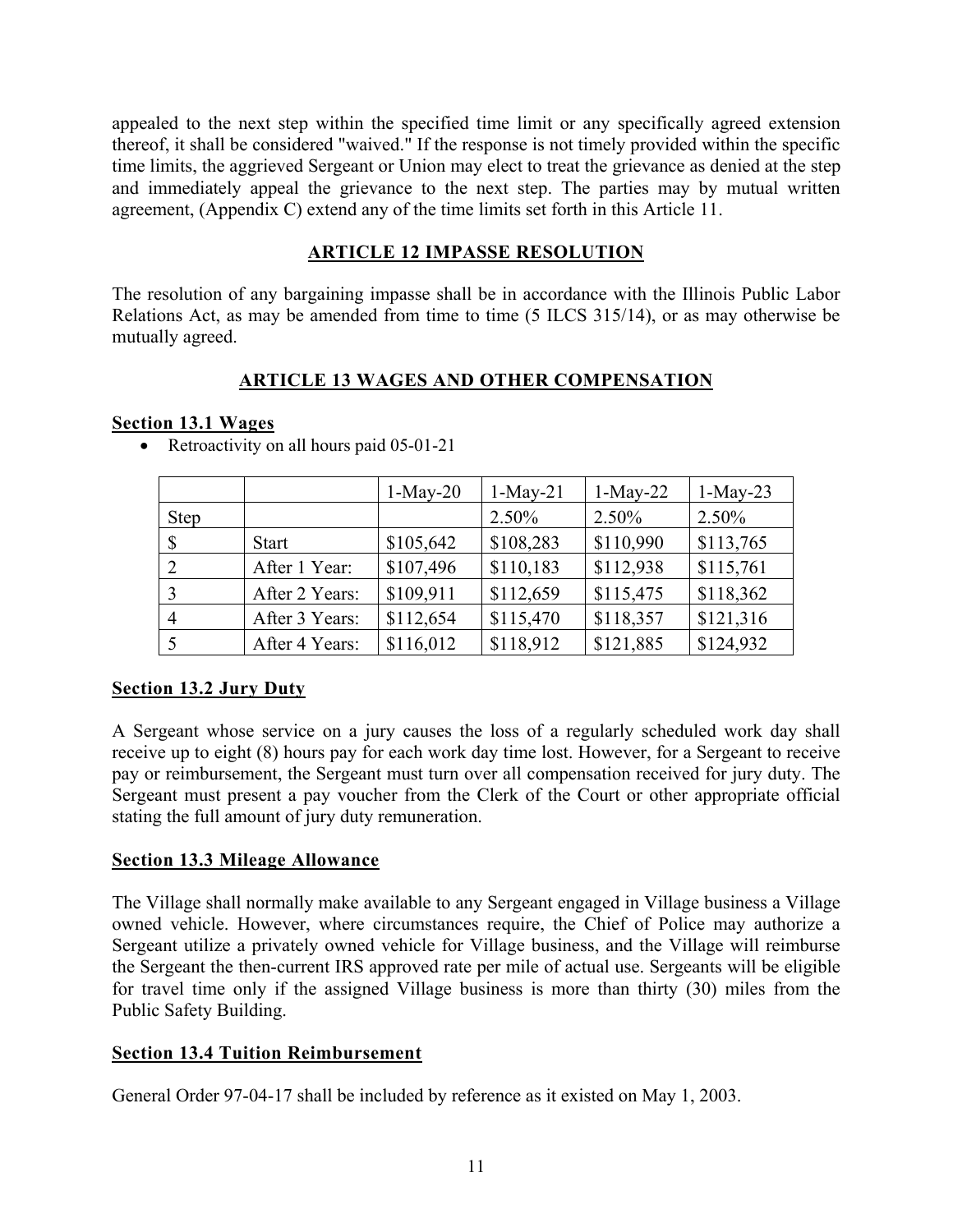#### **Section 13.5 Longevity**

Effective upon ratification of this Agreement, Sergeants who have completed ten (10) years of service with the Department will receive a longevity stipend of twenty-five dollars (\$25.00) per pay period that will be added to their base salary beginning on the first full payroll period following the Sergeant's anniversary date.

#### **ARTICLE 14 HOURS OF WORK AND OVERTIME**

#### **Section 14.1 Purpose of Article**

This Article sets forth the normal work cycle and establishes the basis for calculating overtime payments. Nothing in this Article or Agreement shall be construed or misconstrued as a guarantee of hours of work per day, per week, or per work cycle.

#### **Section 14.2 Normal Work Cycle**

The normal work cycle for Sergeants covered by this Labor Agreement shall be fourteen (14) days consisting of ten (10) shifts of eight (8) hours. Current paid lunch and break practices shall remain in effect.

#### **Section 14.3 Changes in Normal Work Cycle**

Should it be necessary for legitimate operational needs for the Chief of Police to establish a schedule departing from the current practices, the Police Chief will give, if practicable, seventytwo (72) hours of advance notice of such change to all Sergeants affected by such change. Sergeants will rotate on an annual basis. The rotational order shall proceed in a forward manner, i.e., from day shift to afternoon shift to midnight shift. However, Sergeants will be allowed to trade shifts among themselves even if this results in a Sergeant working the same shift assignment as the previous year(s). Shift assignments, once made, will remain in effect; provided however that the Department has the right and obligation to adjust shifts on the basis of skills (i.e., Major Crimes, NIPAS), the Chief or designee, consistent with this right and obligation, shall be entitled to reassign shifts in inverse seniority. Bumping which occurs as a result of the assignment by the Chief of Police or probationary Sergeants will be in inverse seniority order. For the purposes of implementation, the Sergeants will remain on their current shift and the rotational process will begin as of January 1, 2016.

The Union and Sergeants recognize that circumstances change from time to time during the term of Labor Agreement that give rise to a need to change hours of work or other working conditions due to the small size of the unit. If this occurs, the Chief of Police or designee will provide advance notice to the Union, except in the event of emergency or unanticipated business need of the Police Department or Village. The Village agrees to give a thirty (30) day notification to the Union of any non-temporary changes in scheduling and the Village agrees to reopen and negotiate the impact that would be affected by this change in scheduling.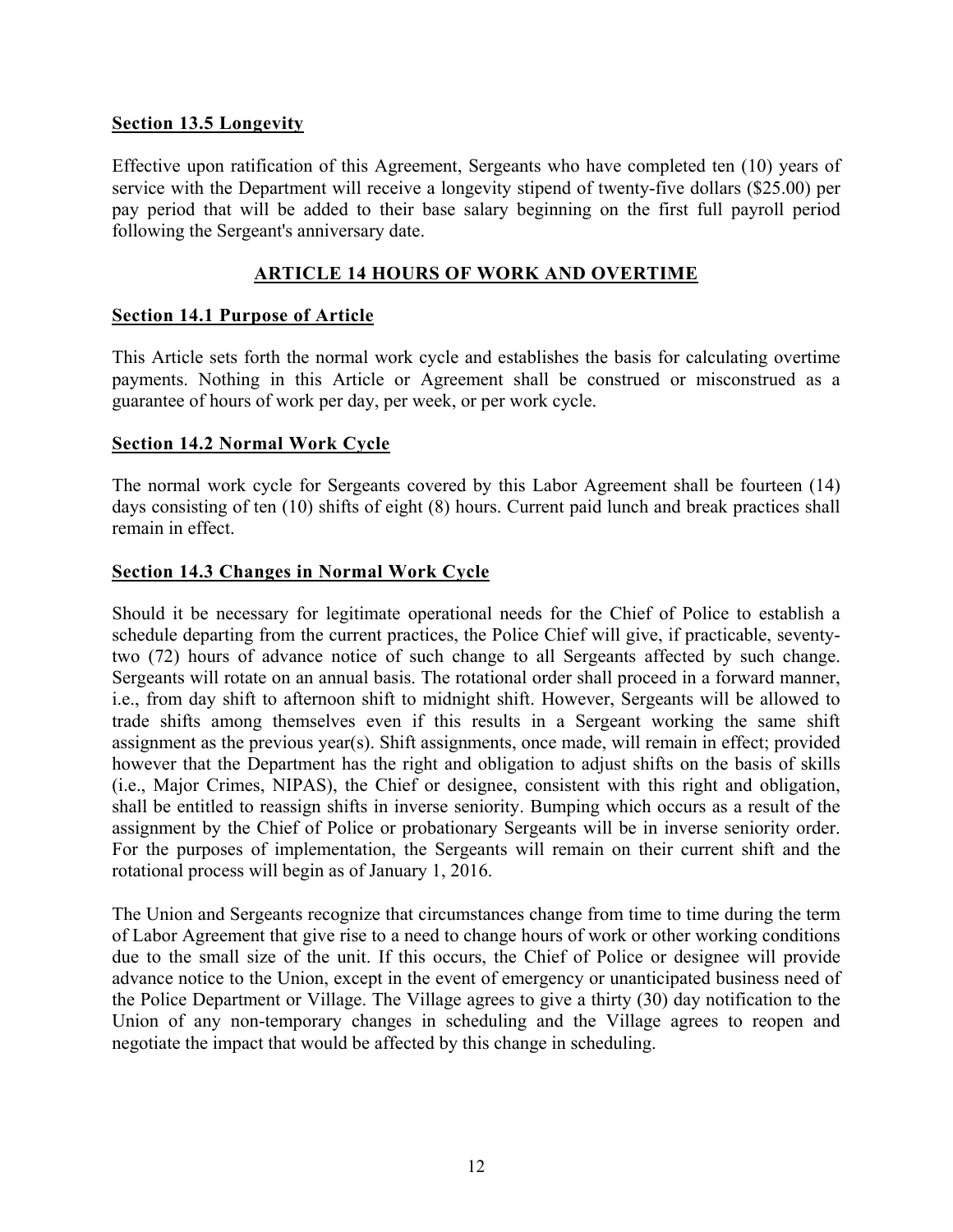#### **Section 14.4 Overtime Pay**

Sergeants shall be paid at one and one-half  $(1+1/2)$  times their normal straight time hourly rate for all hours compensated in excess of the normal eight (8) hour day in the Sergeant's normal fourteen (14) day work cycle rounded to the nearest completed fifteen (15) minute segments with a minimum of fifteen (15) minutes if under fifteen (15) minutes are completed.

#### **Section 14.5 Court Time**

When Sergeants are required to attend court on behalf of the Village outside a Sergeant's normal workday, the Sergeant shall be paid for actual time spent for court with a minimum of three (3) hours pay.

#### **Section 14.6 Call Back or Call-In Pay**

Sergeants who are hired to work outside their normal hours of work (i.e., hours not contiguous to their normal shift or on a day not regularly scheduled) shall be paid their applicable rate of pay for all hours worked outside their normal shift, with a guarantee of two (2) hours' pay. The term "call back" or "call-in" shall not include an employee being contacted by telephone or situations where employees are ordered in to correct their own mistakes or clarify unrecognizable transcripts.

#### **Section 14.7 Shift Trades**

A shift trade may be permitted if a voluntary request for such a trade is submitted and approved by the Chief of Police or designee.

#### **Section 14.8 No Pyramiding**

Compensation shall not be paid more than once for the same hours under any provisions of this Article or Agreement.

#### **ARTICLE 15 HOLIDAYS AND PERSONAL DAYS**

#### **Section 15.1 Holidays**

Sergeants covered by this Labor Agreement shall receive eight (8) days off per calendar year, said days off to be scheduled under normal circumstances based upon the Sergeant's request and with the approval of the Chief of Police or designee. Holidays may not be requested on days that would result in insufficient manpower to cover the shift. In order to be eligible to receive pay for any of the eight (8) scheduled days off the Sergeant must work their full scheduled day before and after the scheduled day off unless proof of sickness or excusable absence is established to the satisfaction of the Chief of Police or designee. Those days shall be made available for request at the beginning of the calendar year. Employees shall be given the opportunity to request these days prior to the beginning of the calendar year, but at a minimum of five (5) days in advance. Such requests shall not be unreasonably denied, however requests may be denied or cancelled if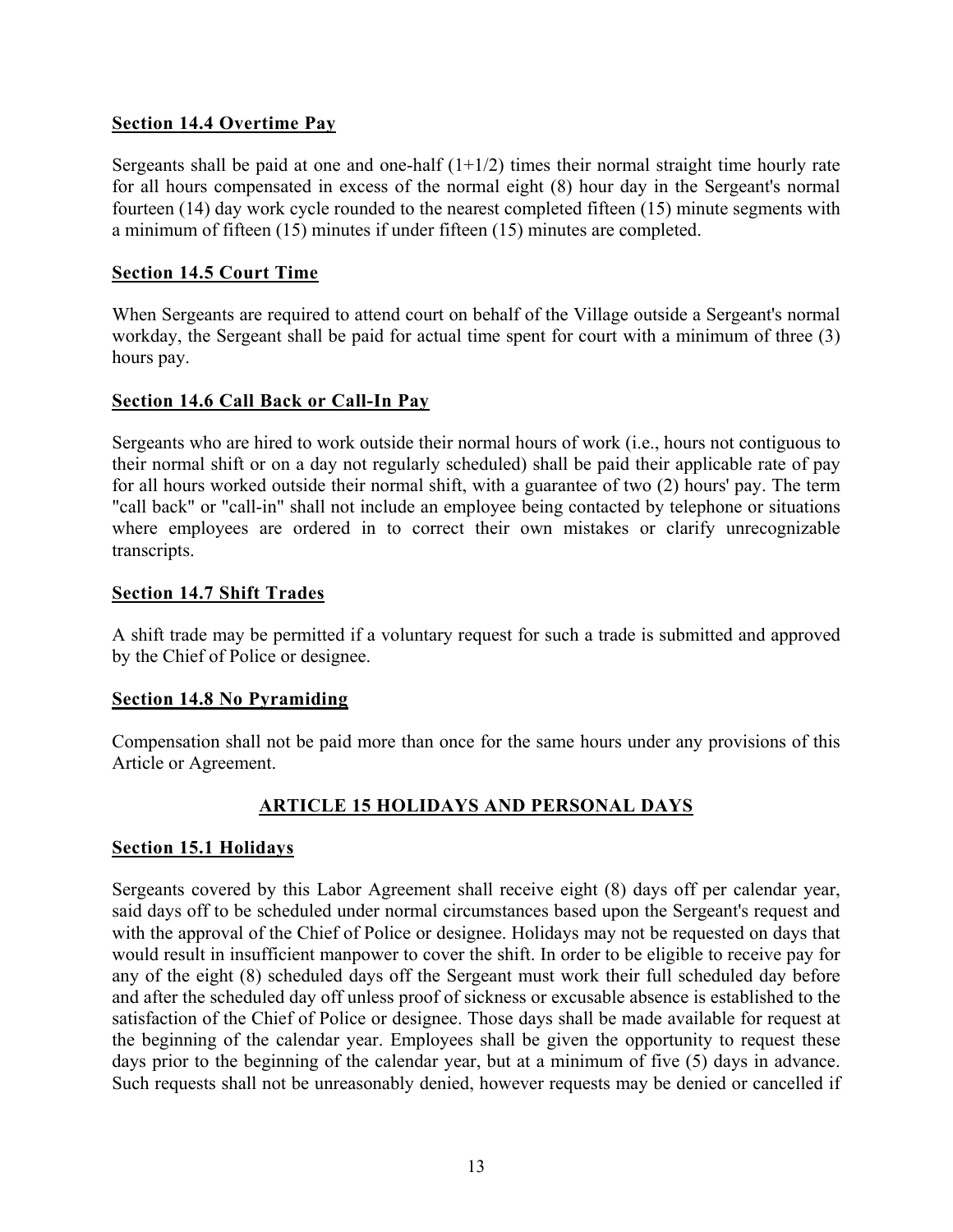another Sergeant selects vacation time on a date a holiday/personal day has been selected resulting in insufficient manpower.

For purposes of this Section, Sergeants who work on Memorial Day, Thanksgiving Day, and Christmas Day shall be paid time and one-half  $(1+1/2)$  for all hours worked. For purposes of the foregoing holiday pay provisions, if a majority of the hours of a shift fall on the holiday (12 midnight through 11:59 PM), the entire shift shall be considered as falling on the holiday for holiday pay purposes. If however, less than a majority of the hours of a shift do not fall on the holiday, the entire shift shall be considered as not falling on the holiday.

#### **Section 15.2 Personal Days**

In addition to the above eight (8) holidays, Sergeants shall also receive four (4) personal days per fiscal year. A personal day may not be taken consecutively with another holiday or vacation time without the approval of the Chief of Police or designee (such approval will not be unreasonably denied).

#### **ARTICLE 16 VACATION**

#### **Section 16.1 Vacation Eligibility**

Every Sergeant shall be eligible to use vacation time after the completion of twelve (12) months of employment with the Village. Sergeants shall start to earn vacation allowances as of the date of employment with the Village. Vacation allowance shall be earned per pay period based on the following schedule:

| Length of Continuous Service                             | Working Days of Vacation Per Year |
|----------------------------------------------------------|-----------------------------------|
| One (1) to Completion of Fourth (4th) Year               | 10 Days                           |
| Five (5) to Completion of Ninth (9th) Year               | 15 Days                           |
| Ten $(10)$ Years to Completion of fourteenth $(15)$ Year | 20 Days                           |

The calendar year will be divided into two (2) separate periods. January, February, and March being the first period. The second period will be April through December. Requests for vacation during the First period is not subject to seniority and is open on a first come first served basis to all Sergeants provided the proper request form has been submitted. Vacations will be limited to a maximum of two (2) weeks per request during the year. No more than one (1) Sergeant may be on vacation at the same time, regardless of shift, and no Sergeant may be on vacation during the week of July 4, unless approved by the Chief or designee. For the period of January through March, vacations will be chosen on a first come/first served basis. No seniority and no "bumping" will be permitted during this period. By November 1, of each year, the Village shall post a vacation bid list which shall remain posted until December 15 of each year. Sergeants may not take any part of the same period for time for vacation as they took the previous year as first pick unless no other Sergeants pick that time. After all employees have made initial selections, the second-round selections, also by seniority will be made. A second-round selection cannot take priority over another employee's first round selection. After the second requests have been submitted, any Sergeants who have remaining accumulated vacation time may submit an additional vacation request as long as it does not affect the minimum staffing requirements. This request is not subject to seniority.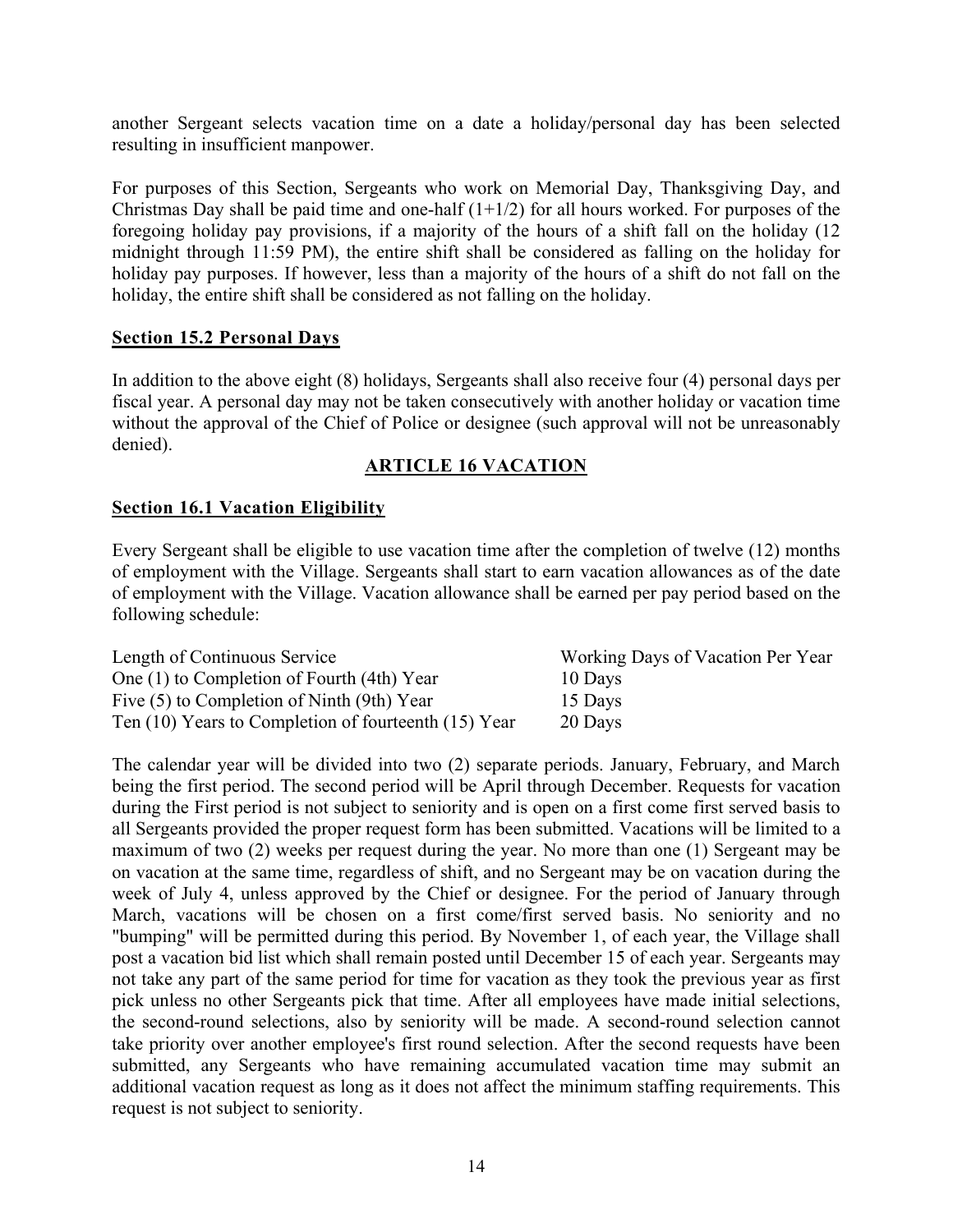#### **Section 16.2 Vacation Week**

Vacation shall be paid on a forty (40) hour basis per week at the rate of the Sergeant's regular straight-time hourly rate of pay in effect for the Sergeant's regular job classification on the payday immediately preceding the Sergeant's vacation.

#### **Section 16.3 Vacation Scheduling**

Vacations shall be scheduled at times requested by the Sergeants consistent with the operational needs of the Department.

#### **Section 16.4 Limitation on Accumulation of Annual Vacation**

Sergeants are not permitted to accrue/carryover more vacation time than they earn in one (1) year plus ten (10) days without written approval by the Chief of Police and the Village Administrator

#### **ARTICLE 17 ABSENCE FROM DUTY**

#### **Section 17.1 Paid Sick Time**

.

All full-time Sergeants are eligible for paid sick time benefits at a rate of one (1) workday of each month of continuous service, or 3.69 hours every two (2) weeks or pay period. Sick leave will be allowed for illness or injury to the employee or the employee's "immediate family" as defined for absences, due to illness, injury, or medical appointment of the employee's child, spouse, sibling, parent, mother/father-in-law, grandchild, grandparent, domestic partner, or stepparent. The leave must be granted on the same terms under which the employee can use sick leave benefits for their own illness or injury. A medical certification or verification of illness is acceptable as provided by a physician or certified health care professional shall be required when utilizing sick leave of more than three (3) consecutive workdays.

- a. Should paid sick time benefits be exhausted in the case of a prolonged personal illness, a Sergeant may utilize accrued vacation pay leave time in lieu of unpaid sick leave if covered member so requests.
- b. On separation from the Village in good standing, an employee having a minimum of sixty (60) days and not more than one hundred-nineteen (119) days of accrued sick leave, shall receive compensation equal to twenty percent (20%) of all days accrued at covered members' current hourly rate. An employee having a minimum of one hundred-twenty (120) days of accrued sick leave shall receive compensation equal to forty percent (40%) of all days accrued at his/her covered member's current hourly rate. An employee having less than sixty (60) days of accrued sick leave will not receive compensation for those days upon separation of employment. Employees who leave the Village's employ as a result of disciplinary action do not qualify for accrued sick leave payments.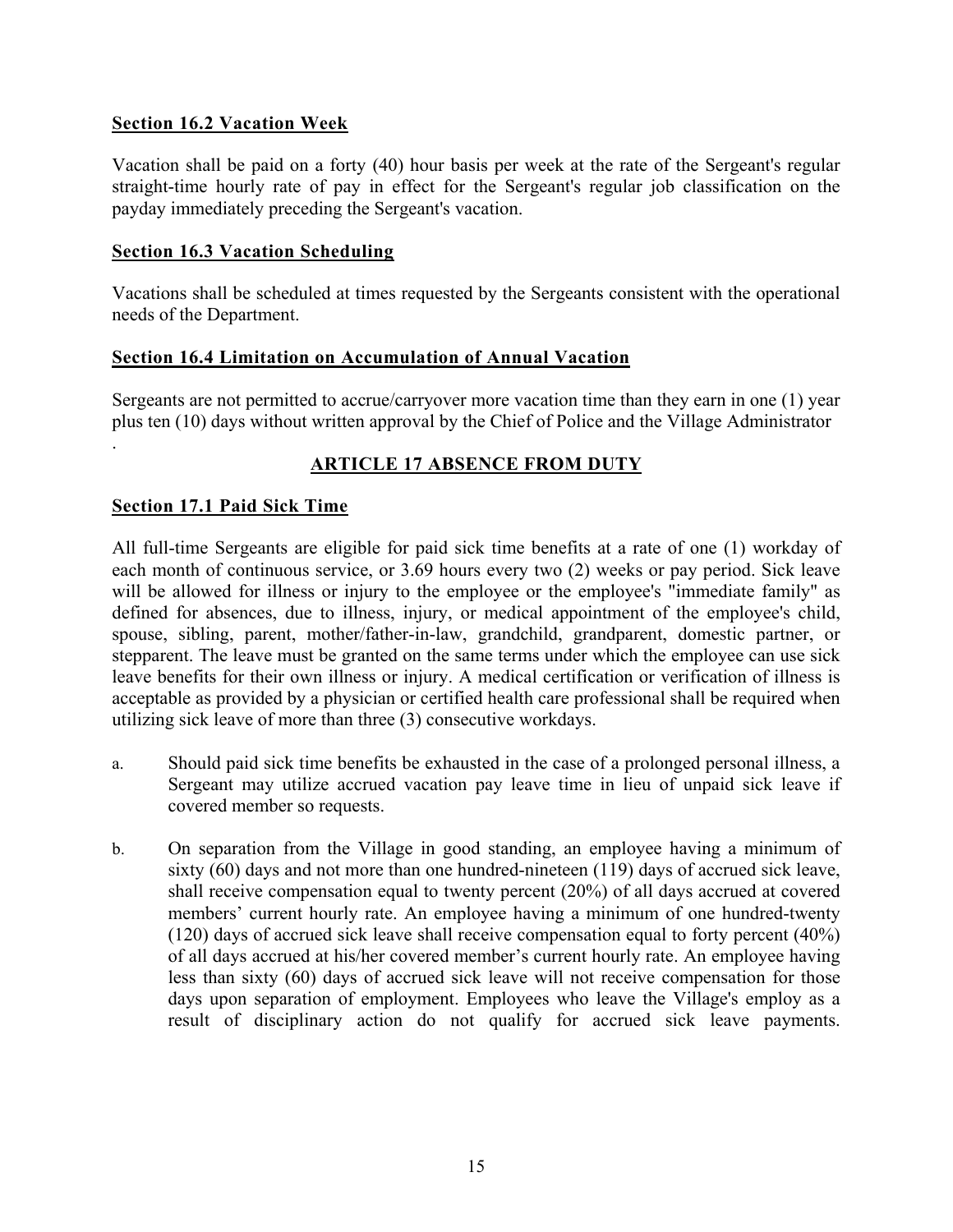#### **Section 17.2 Military Leave**

The Village and the Union will abide by applicable statutes or Executives Orders related to military leave.

#### **Section 17.3 Unpaid Leave of Absence**

A Sergeant must inform the Chief of Police of his intention to request an unpaid leave of absence for off-the-job injuries or for other reasons. An off-the-job injury leave or other unpaid leave of absence may however only be granted by the Village Administrator at the Village's sole discretion. The terms and conditions of such a leave shall be on a case-by-case basis provided the provisions do not violate the terms and conditions of this Labor Agreement or applicable State Statutes. Sergeants returning from off-the-job injury leaves must present medical documentation, signed by the attending physician, certifying the Sergeants' fitness for duty. Returning Sergeants will be given their same or substantially equivalent job for which they are qualified if there is an appropriate vacancy. If a vacancy does not exist at that time, they may be continued on leave and will be offered the first appropriate vacancy for which they are qualified. Those returning from an off-the-job injury leave will not be entitled to a shift preference. Failure to return to work on the date specified in the leave may be cause for discharge.

#### **Section 17.4 Injury Leave**

Nothing in this Labor Agreement shall be construed to preclude the applicability of the Public Employee Disability Act as set forth in 5 ILCS 345/1 et seq., but said Act shall be incorporated herein by reference.

#### **Section 17.5 Light Duty Assignments**

Sergeants who are injured, disabled or ill arising out of circumstances related to a duty or off duty occurrences may be assigned to light-duty work if the Sergeant receives a medical release from his registered health care provider to perform such assignment, subject to the Village's sole discretion. The parties agree to the "Modified Duty Program Policy" as stated in the Village of Lake Bluff Personnel Policies and Procedures, including any revisions thereto which are adopted from time to time.

#### **Section 17.6 Bereavement Leave**

The Village agrees to provide employees a leave of absence without loss of pay or benefits, as a result of a death in the employee's family. Such leave shall be for a period of up to three (3) days. For purposes of this Section, family shall be defined as: Parents, Grandparents, Spouse or civil union partner, Children (including "step" or "adopted"), Brothers, Sisters, Grandchildren, Mother-in-Law, Father-in-Law, Brothers-in-Law, and Sisters-in-Law.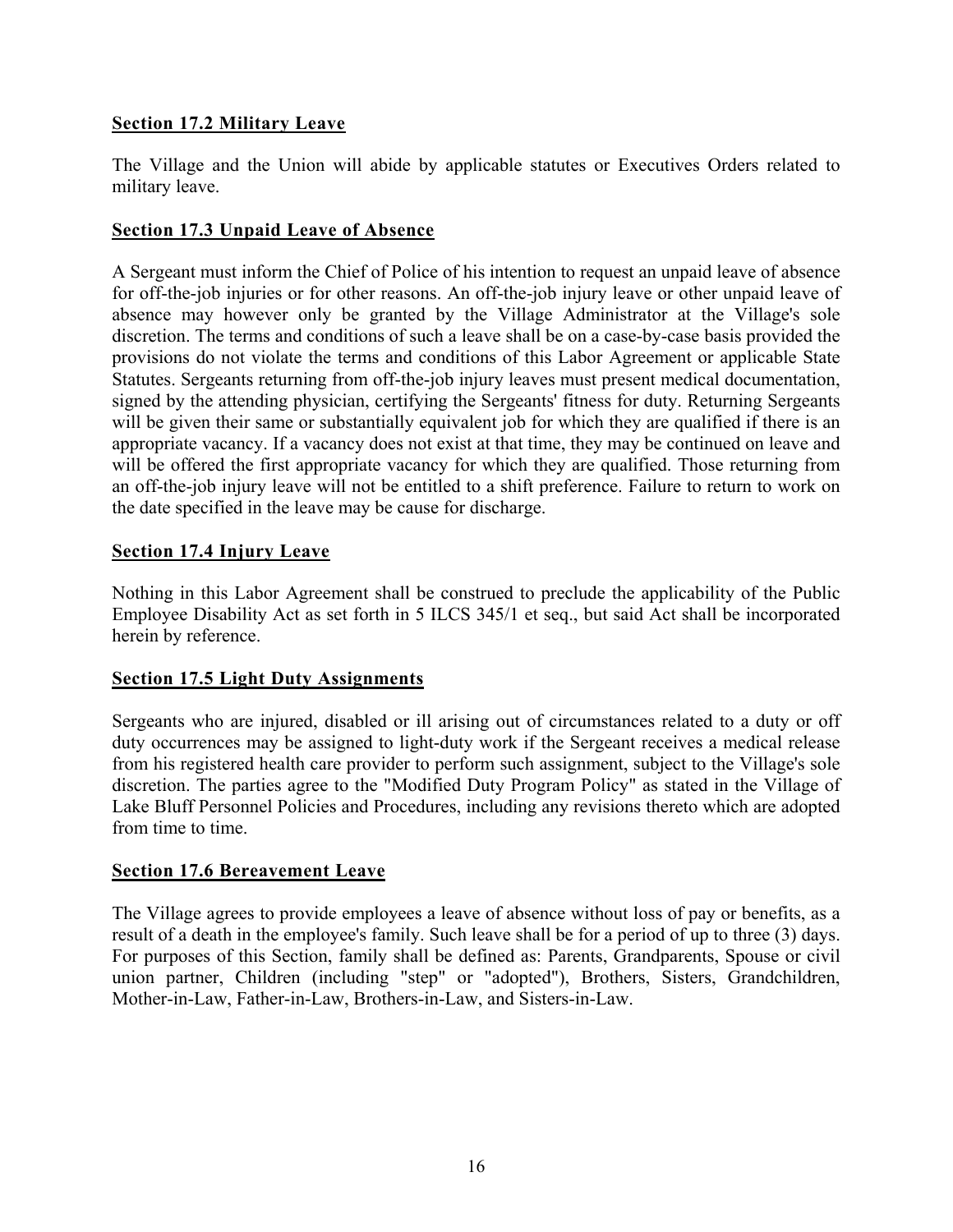#### **ARTICLE 18 HOSPITAL, MEDICAL, SURGICAL, MAJOR MEDICAL, DENTAL AND LIFE INSURANCE**

#### **Section 18.1 Medical Insurance**

The hospitalization, medical, surgical, major medical, and dental insurance programs which are in effect for Village employees shall be continued during the term of this Labor Agreement, provided, however, the Village retains the right to change insurance carriers or to self-insure as it deems appropriate so long as the coverage and benefits are substantially similar to those which predated this Labor Agreement. Any High Deductible Health Plan shall be accompanied by an HAS Account established for the employee by the Village. Village contributions to the HSA accounts shall be fifty percent (50%) of the deductible for the Plan and Tier in which the employee is enrolled. In addition, eligible employees shall have the option to contribute via payroll deduction to the HSA up to the maximum amount allowed by law. Employees not enrolled in an FISA account may elect to participate in the Village's Flex benefit account, if otherwise eligible.

#### **Section 18.2 Life Insurance**

Full-time Sergeants will be provided with life insurance coverage and accidental death and dismemberment coverage under the terms of the current group life insurance program in force, provided, however, the Village retains the right to change carriers as it deems appropriate. The Village will assume the full cost of the Sergeant's life insurance coverage from the date of eligibility onward. Life insurance ceases with termination of employment with the Village except as otherwise provided by law. The specific aspects of the life insurance coverage are contained in the respective carrier's group insurance certificate.

#### **Section 18.3 Cost Containment**

The Village reserves the right to maintain or institute cost containment measures relative to insurance coverage so long as the level of insurance benefits remains substantially the same. The Village will not increase the employee share of the deductibles (routine & hospital/surgical) or the co-insurance percentages from those in effect pursuant to the insurance contract in effect as of the time of ratification; however, the Village will pay a minimum of eighty-six percent (86%) of the premium for employee and applicable family coverage. The employee will pay the remaining premium for the life of this contract. Premium contributions will continue to be deducted on a pre-tax basis.

#### **Section 18.4 Opt-Out Option**

For a period of thirty (30) days prior to the start of the plan year, each bargaining unit employee, upon proof of applicable insurance by another carrier, shall have the option to elect not to receive the health and dental insurance offered by the Village. Such election will be effective for a period of twelve (12) months (pro-rated if employee works partial year). Any employee who is eligible for any applicable family coverage and elects not to receive coverage for them self and family shall receive a payment of \$1,250. Any employee who is eligible for only single coverage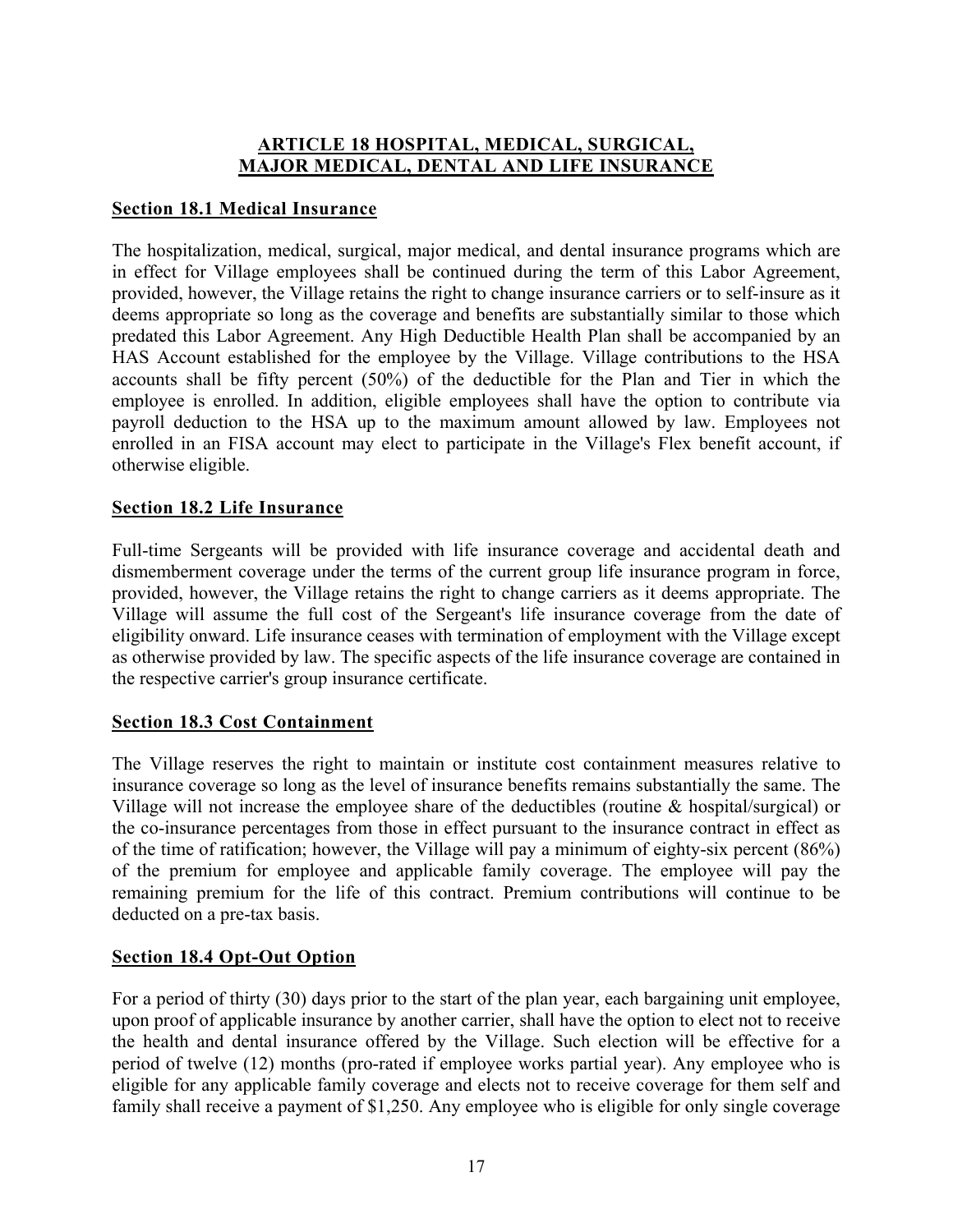and elects not to be covered shall receive a payment of \$725. Such payments shall be made in two (2) equal installments, at the start of the plan year and the other six (6) months thereafter. If an employee does not exercise the right to elect whether or not to be covered or to receive family coverage during the thirty (30) days prior to the start of the plan year, his prior election will continue to be in effect for a period of an additional twelve (12) months. An employee who has elected not to be covered and/or not to receive family coverage shall have the right to change this election during the applicable twelve (12) month period only upon proof of a change of other insurance coverage for self or family as required by law.

#### **Section 18.5 Terms of the Policy to Govern**

The extent of coverage under the insurance policies referred to in Sections 18.1 and 18.2 shall be governed by the terms and conditions set forth in said policies. Any questioning concerning coverage shall be resolved in accordance with the terms and conditions in said policy and shall not be subject to the grievance procedure set forth in this Labor Agreement; provided, however, any Sergeant who has a question concerning coverage may present it to the Village Administrator or designee who shall make appropriate inquiry and advise the Sergeant of the status of the matter.

#### **Section 18.6 Funeral Expense**

The Village agrees to defray all reasonable funeral and burial expenses of any Sergeant killed in the line of duty.

#### **Section 18.7 Flexible Benefit Plan or Health Sayings Account Plan**

The Village will continue to provide a flexible benefit plan or a Health Savings Account Plan to each bargaining unit employee at the same level of benefits and under the same terms and conditions as provided to other Village employees.

#### **ARTICLE 19 GENERAL PROVISIONS**

#### **Section 19.1 Outside or Secondary Employment**

No Sergeant of the Village shall be employed in other occupations, business ventures or other activity considered as secondary full-time or part-time type employment without the knowledge and specific written request and approval of the Chief of Police and the Village Administrator, Secondary employment does not include special details arranged through the Department, or service in the Armed Forces of the United States, or the National Guard of any state. However, such employment shall not be acceptable, if any of the following conditions apply or develop:

- (a) where the nature or place of employment might bring disfavor on the Department or the Village;
- (b) where the secondary employment would involve the employee's appearance in Village uniform, involve use of Village equipment, or in any manner be considered as a conflict of interest with the Sergeant's municipal position;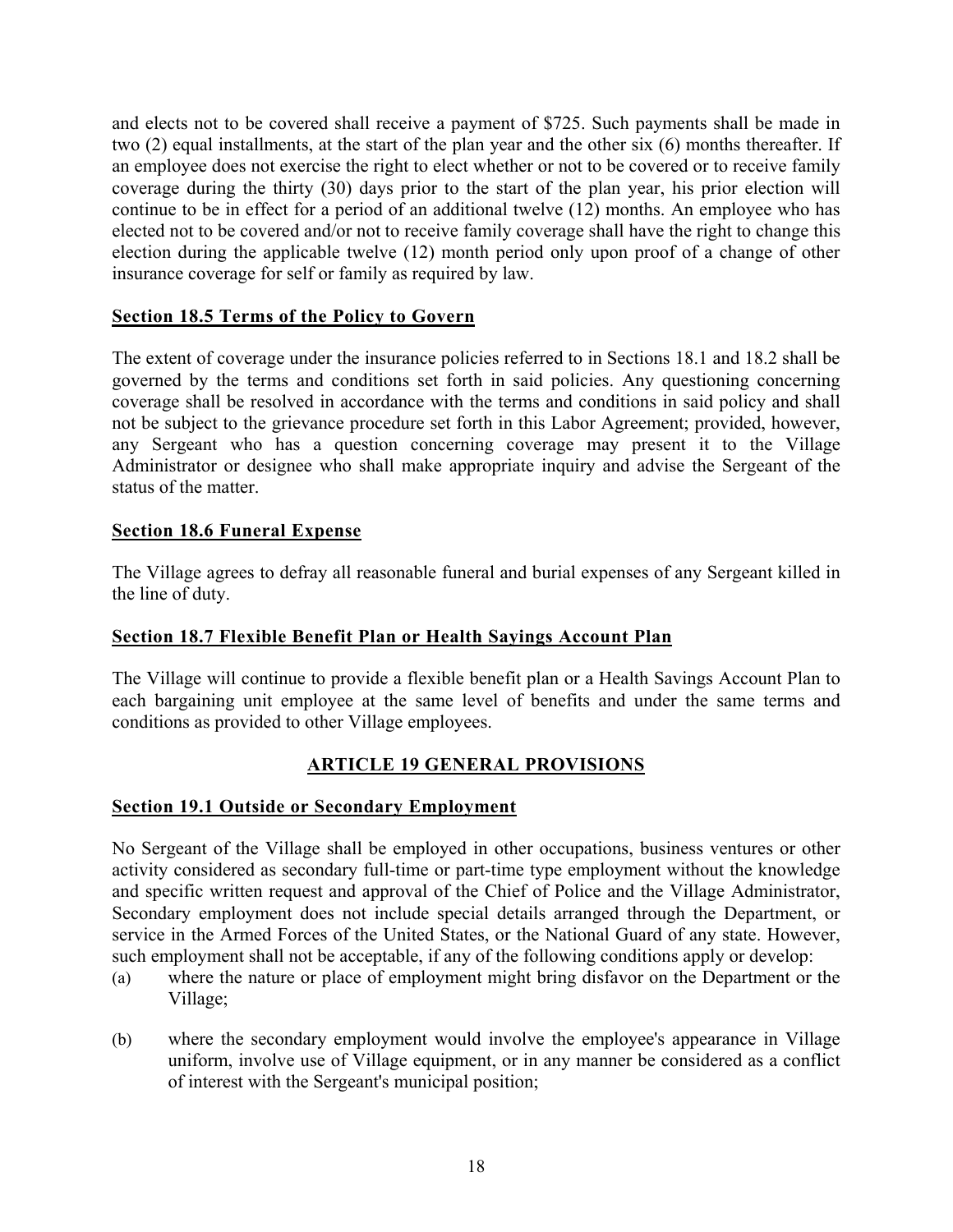(c) where an employee appears to be using his position to influence his secondary employment.

Sergeants who engage in secondary employment shall do so only with the understanding and acceptance that their primary duty, obligation and responsibility is to the Village of Lake Bluff All Sergeants are subject to call at any time for emergencies, special assignment, or overtime duty and no secondary or other employment may infringe on this obligation. All employees seeking to work secondary employment shall submit a Secondary Employment Request form (Appendix D) and shall first obtain the signed Secondary Employment Indemnity Agreement contained in Appendix E.

#### **Section 19.2 Inspection of Personnel Files**

The Village agrees to abide by the Review of Personnel Records Act, 820 ILCS 40/1.

#### **Section 19.3 Residency Requirement**

Although highly desirable, Sergeants are not required to maintain residence within the Village limits. Sergeants shall reside within thirty (30) driving miles of the Lake Bluff Police Station.

#### **Section 19.4 Medical Examinations**

If there is a reasonable basis for concern regarding a Sergeant's fitness for duty or - fitness to return to duty following a layoff or leave of absence, the Village may require, at its expense that the Sergeant have a physical examination and/or psychological examination by a qualified and licensed physician and/or psychologist selected by the Village.

#### **Section 19.5 Uniforms**

The Village agrees to supply police uniforms and equipment in accordance with existing practices and then applicable standard operating procedures.

#### **Section 19.6 Inoculation and Immunization**

The Village agrees to pay all expenses for inoculation or immunization shots for the Sergeant as a result of said Sergeant's exposure to contagious diseases where the said Sergeant has been exposed to said disease in the line of duty. If in a physician's opinion, the members of the family are required to have such shots, the Village agrees to assume the cost of the shots, provided proper medical documentation is submitted to the Village.

#### **Section 19.7 Drug and Alcohol Abuse Policy**

The Parties agree to the Drug and Alcohol Abuse policy as stated in the Village of Lake Bluff Personnel Policies and Procedures June 2013, a copy of which is attached hereto as Appendix F.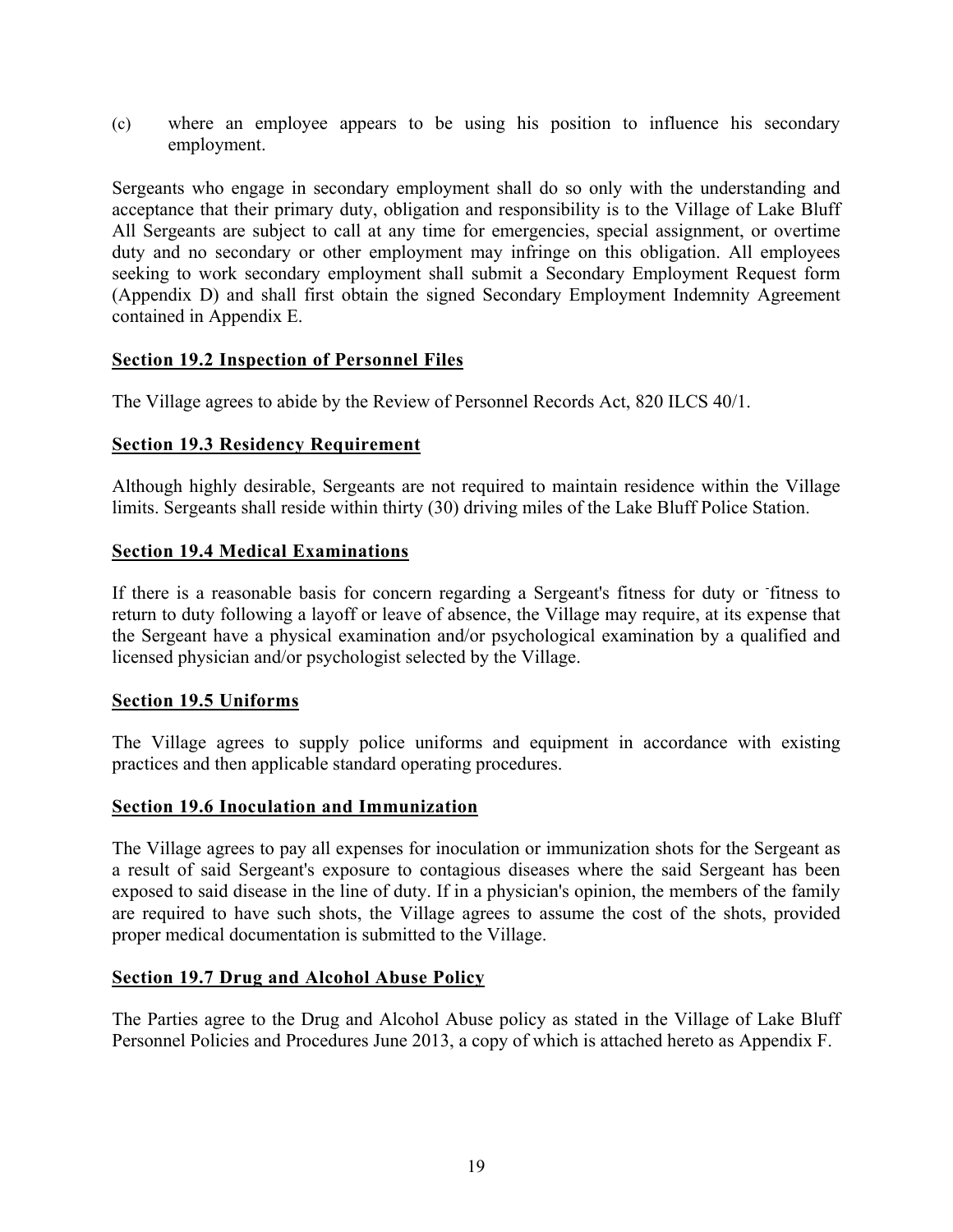#### **Section 19.8 Union Unit Stewards**

For the purposes of administering and enforcing the provisions of this Labor Agreement, the Village agrees as follows: In order to assist the Village with compliance with this Article, the Labor Council shall provide the Chief of Police with a list of names of the Unit Stewards within a reasonable time following election or appointment of such Stewards, or any changes to the list. The names of employees selected as Unit Stewards who may represent employees, with the Labor Council at each Step of the grievance procedure shall be certified in writing to the Village by the Union.

#### **Section 19.9 Deferred Compensation Plan**

Sergeants will have the option of taking part in the Village's 457 deferred compensation program to the extent that such program is offered to other Village employees. The Sergeants will follow the same guidelines as other Village employees.

#### **Section 19.10 Personal Use of Village Property**

Sergeants shall not use any Village property for their own personal use. Provided however, with the prior approval of the Chief of Police or designee, Union representatives may use Village copy and fax machines. Such use shall not take precedence over Village needs.

#### **Section 19.11 Clothing Expense Reimbursement**

When a Sergeant's personal clothing becomes damaged while performing official duties, the Sergeant shall be reimbursed for reasonable replacement, repair or cleaning of the clothing or damages, as applicable.

#### **Section 19.12 Bulletin Board**

A Union bulletin board of reasonable size shall be available for use in the Sergeant's office of the police department or as otherwise agreeable to the parties. Such bulletin board shall be available for the posting of notices and materials relating to Union activities. ,Such materials shall be identified with the name of the Union and shall be signed or otherwise authenticated by an appropriate Sergeant or representative thereof. Such materials shall not be derogatory of any person associated with the Village and shall not include items which are endorsements of candidates for political office (other than offices of the Union). Any posting may be removed if it is not posted by Labor Council and related to Union business.

#### **Section 19.13 Safety Issues**

a. The Village and the Sergeants shall take reasonable steps to provide for safe, properly maintained and functioning equipment that is in daily use by the Sergeants covered in this Labor Agreement. Any report or recommendation which may be prepared by the Labor Council, or designee(s) of the Chief of Police as a direct result of any such meeting will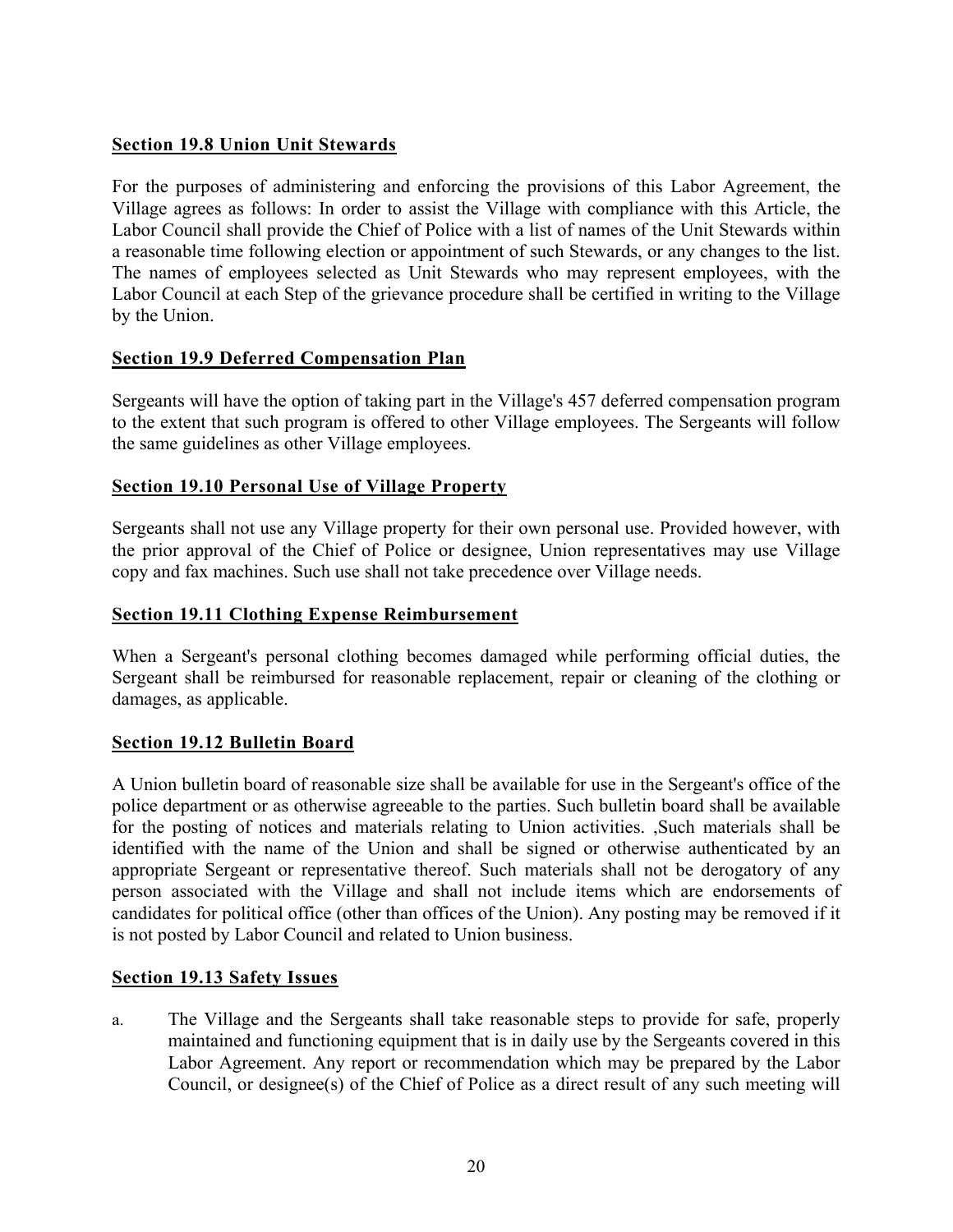be in writing and copies submitted to the Chief of Police and the representatives of the Labor Council.

b. Defective Equipment: No Employee shall be required to use any equipment that has been designated by both the Labor Council, and the Village as being defective because of a disabling condition. When an assigned department vehicle is found to have a disabling defect or is in violation of the law, the employee will notify his supervisor, complete required reports, and follow the supervisor's direction relative to requesting repair, replacement, or the continued operation of said vehicle.

#### **Section 19.14 Examination of Records**

The Labor Council or a representative shall have the right to examine time sheets and other records or copies thereof, pertaining to a specific grievance arising after the effective date of this Labor Agreement at reasonable times, with reasonable advance notice at the normal place of business for such records during normal business hours and with the Sergeant's consent.

#### **ARTICLE 20 ENTIRE AGREEMENT**

This Labor Agreement constitutes the complete and entire Agreement between the parties. This Labor Agreement supersedes and cancels all prior practices and Agreements, whether written or oral, which conflict with the express terms of this Labor Agreement. The parties acknowledge that during the negotiations which resulted in this Labor Agreement, each had the unlimited right and opportunity to make demands and proposals with respect to any subject matter not removed by law from the area of collective bargaining and that the parties waive the right to negotiate on any issue whether known or unknown and that the understandings and Agreements reached by the parties after the exercise of that right and opportunity are set forth in this Labor Agreement.

#### **ARTICLE 21 SEVERABILITY**

In the event that any Article, paragraph, section or sub-section of this Labor Agreement shall be rendered or declared unlawful, invalid or unenforceable by virtue of any judicial action, or by any existing or subsequently enacted Federal or State legislation or by Executive Order or other competent authority, the remaining parts or portions of this Labor Agreement shall remain in full force and effect. In such event, the parties shall, upon the request of either party, commence good faith bargaining over substitute provisions for those parts or portions rendered or declared unlawful, invalid or unenforceable.

#### **ARTICLE 22 DURATION OF AGREEMENT**

This Labor Agreement shall be effective the 1st day of May 2021 and shall remain in full force and effect until midnight on the 30th day of April, 2024. It shall be automatically renewed from year to year thereafter unless either party shall notify the other party in writing at least one hundred twenty (120) days prior to the anniversary date that it desires to modify this Labor Agreement. The notices referred to shall be considered to have been given as of the date shown on the postmark. Written notice may be tendered in person, to the Village Administrator in the case of the Village and to the Fraternal Order of Police, Labor Council, in which case the date of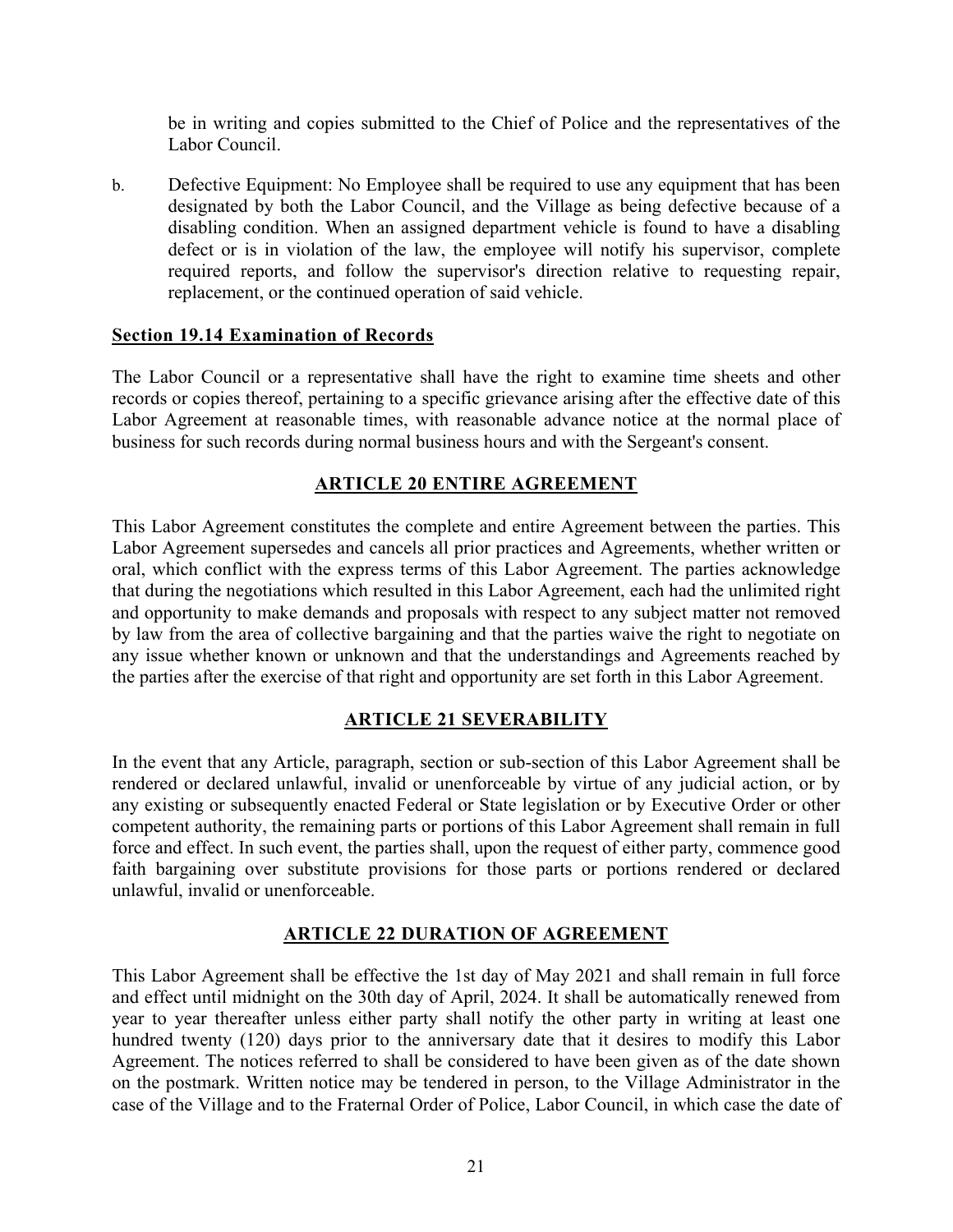notice shall be written on the document as of the date of receipt. Notwithstanding any provision of this Article or Agreement to the contrary, this Labor Agreement shall remain in full force and effect after any expiration date while negotiations or resolution of impasse procedure are continuing for a successor Labor Agreement or part thereof between the parties.

For the Village of Lake Bluff:

Regis Charlot Village President

Date

Katharine Hatch Village Clerk

Village Seal:



Date

For the Illinois FOP Labor Council:

Kevin S. Krug Date Northern Field Supervisor

Robert Brezinski Unit Steward

**Thomas Vinson** Unit Steward

Erik Gehrke **Unit Steward**  Date

Date

Date

22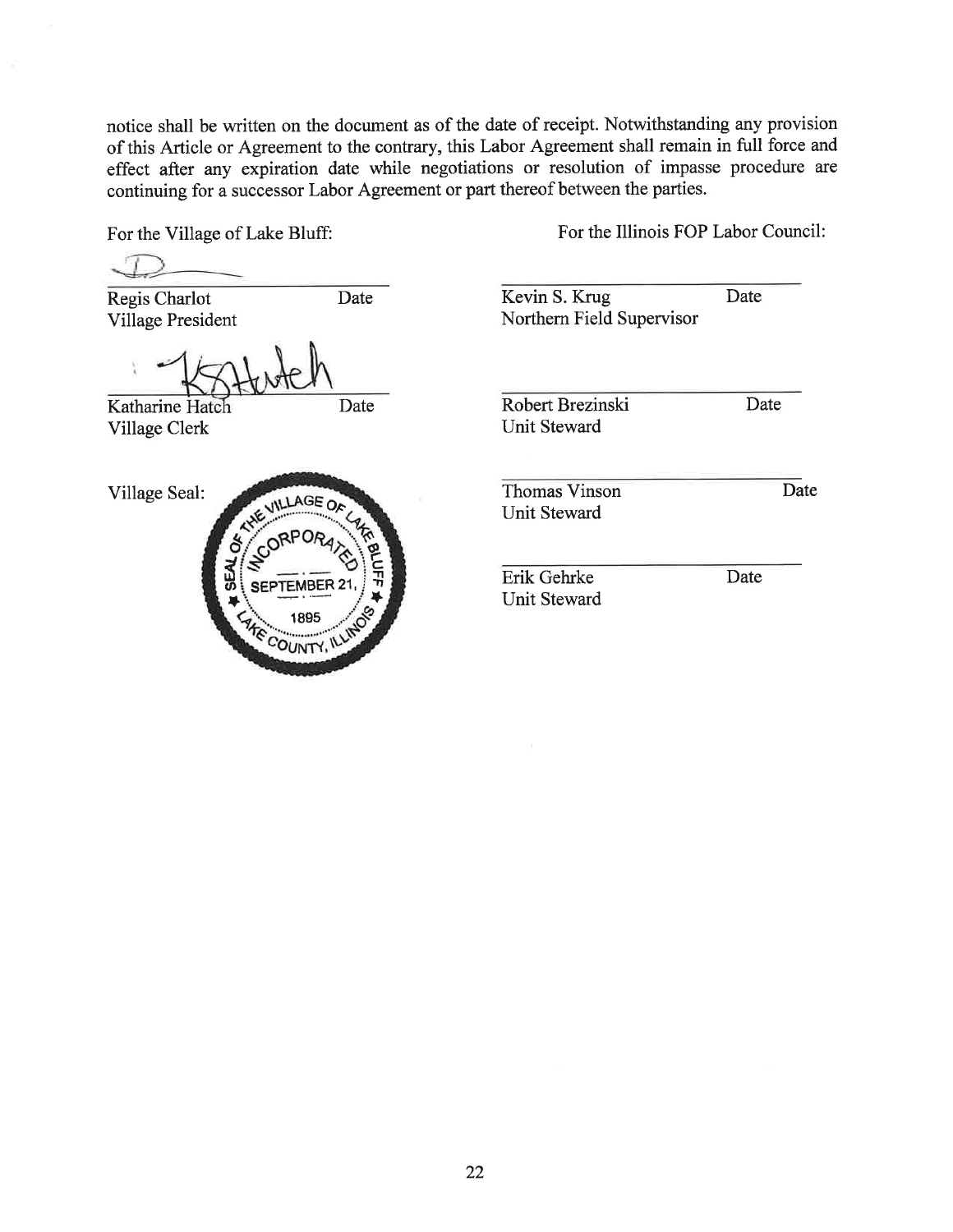#### **APPENDIX A DUES AUTHORIZATION FORM ILLINOIS FRATERNAL ORDER OF POLICE LABOR COUNCIL** 974 CLOCK TOWER DRIVE SPRINGFIELD, ILLINOIS 62704

 $I,$ (insert your name), understand that under the U.S. Constitution I have a right not to belong to a union. By my signature I hereby waive this right and opt to join the IL FOP Labor Council.

|                                                                                                                                                                                                                                                                                                                                                                                                              |         | (insert your name), hereby authorize my |  |  |
|--------------------------------------------------------------------------------------------------------------------------------------------------------------------------------------------------------------------------------------------------------------------------------------------------------------------------------------------------------------------------------------------------------------|---------|-----------------------------------------|--|--|
|                                                                                                                                                                                                                                                                                                                                                                                                              |         |                                         |  |  |
| wages the uniform amount of monthly dues set by the Illinois Fraternal Order of Police Labor                                                                                                                                                                                                                                                                                                                 |         |                                         |  |  |
| Council, for expenses connected with the cost of negotiating and maintaining the collective                                                                                                                                                                                                                                                                                                                  |         |                                         |  |  |
| bargaining agreement between the parties and to remit such dues to the Illinois Fraternal Order of                                                                                                                                                                                                                                                                                                           |         |                                         |  |  |
| Police Labor Council as it may from time to time direct. In addition, I authorize my Employer to                                                                                                                                                                                                                                                                                                             |         |                                         |  |  |
| deduct from my wages any back dues owed to the Illinois Fraternal Order of Police Labor Council                                                                                                                                                                                                                                                                                                              |         |                                         |  |  |
| from the date of its certification as exclusive bargaining representative to the date this dues deduction                                                                                                                                                                                                                                                                                                    |         |                                         |  |  |
| is implemented, in such manner as it so directs.                                                                                                                                                                                                                                                                                                                                                             |         |                                         |  |  |
|                                                                                                                                                                                                                                                                                                                                                                                                              | Signed: |                                         |  |  |
|                                                                                                                                                                                                                                                                                                                                                                                                              |         | Address:                                |  |  |
|                                                                                                                                                                                                                                                                                                                                                                                                              |         | City:                                   |  |  |
|                                                                                                                                                                                                                                                                                                                                                                                                              |         | State: <u>Zip:</u> Zip:                 |  |  |
|                                                                                                                                                                                                                                                                                                                                                                                                              |         |                                         |  |  |
|                                                                                                                                                                                                                                                                                                                                                                                                              |         |                                         |  |  |
| Employment Start Date:                                                                                                                                                                                                                                                                                                                                                                                       |         |                                         |  |  |
| Title: $\frac{1}{\sqrt{1-\frac{1}{2}}\sqrt{1-\frac{1}{2}}\sqrt{1-\frac{1}{2}}\sqrt{1-\frac{1}{2}}\sqrt{1-\frac{1}{2}}\sqrt{1-\frac{1}{2}}\sqrt{1-\frac{1}{2}}\sqrt{1-\frac{1}{2}}\sqrt{1-\frac{1}{2}}\sqrt{1-\frac{1}{2}}\sqrt{1-\frac{1}{2}}\sqrt{1-\frac{1}{2}}\sqrt{1-\frac{1}{2}}\sqrt{1-\frac{1}{2}}\sqrt{1-\frac{1}{2}}\sqrt{1-\frac{1}{2}}\sqrt{1-\frac{1}{2}}\sqrt{1-\frac{1}{2}}\sqrt{1-\frac{1}{2$ |         |                                         |  |  |
| Employer, please remit all dues deductions to:                                                                                                                                                                                                                                                                                                                                                               |         |                                         |  |  |

Illinois Fraternal Order of Police Labor Council Attn: Accounting 974 Clock Tower Drive Springfield, Illinois 62704  $(217)$  698-9433

Dues remitted to the Illinois Fraternal Order of Police Labor Council are not tax deductible as charitable contributions for federal income tax purposes; however, they may be deductible on Schedule A of Form 1040 as a miscellaneous deduction. Please check with your tax preparer regarding deductibility.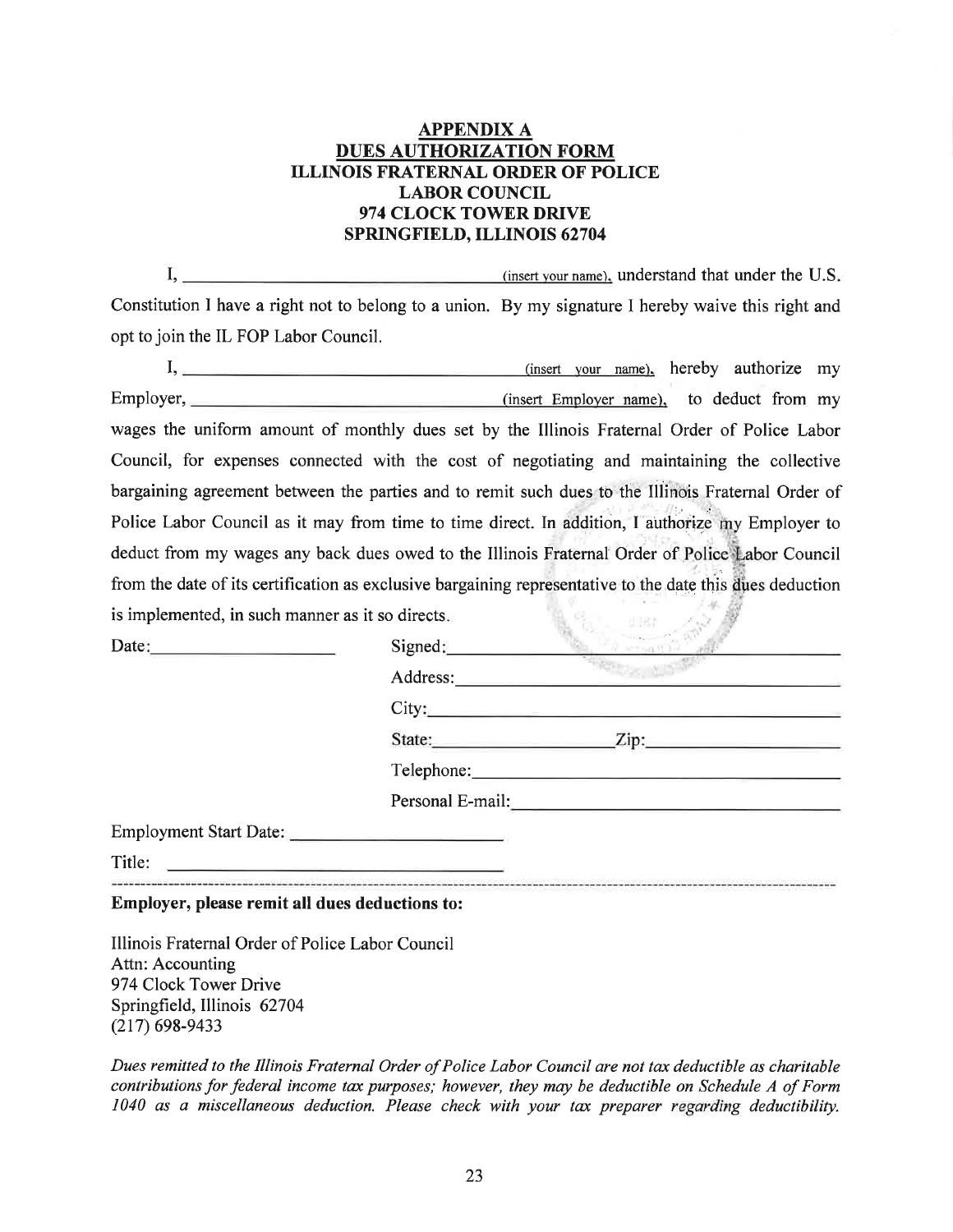#### **APPENDIX B GRIEVANCE FORM**

|                                          |                                                                            | (use additional sheets where necessary) |                                                                                                                                                                                                                         |
|------------------------------------------|----------------------------------------------------------------------------|-----------------------------------------|-------------------------------------------------------------------------------------------------------------------------------------------------------------------------------------------------------------------------|
|                                          |                                                                            |                                         |                                                                                                                                                                                                                         |
| Grievant's Name:                         |                                                                            | Last First                              | <b>M.I.</b>                                                                                                                                                                                                             |
|                                          |                                                                            | <b>STEP ONE</b>                         |                                                                                                                                                                                                                         |
| Contract violated:                       |                                                                            |                                         | Date of Incident or Date Knew of Facts Giving Rise to Grievance: Article(s) and Sections(s) of<br><u> 1988 - Johann Harry Harry Harry Harry Harry Harry Harry Harry Harry Harry Harry Harry Harry Harry Harry Harry</u> |
|                                          |                                                                            |                                         | ,我们也不能在这里的时候,我们也不能在这里的时候,我们也不能会在这里的时候,我们也不能会在这里的时候,我们也不能会在这里的时候,我们也不能会在这里的时候,我们也不                                                                                                                                       |
|                                          |                                                                            |                                         |                                                                                                                                                                                                                         |
| Given To: $\qquad \qquad$                |                                                                            |                                         |                                                                                                                                                                                                                         |
| Grievant's Signature:                    | the control of the control of the control of the control of the control of |                                         | FOP Representative Signature                                                                                                                                                                                            |
|                                          |                                                                            | <b>EMPLOYER'S STEP ONE RESPONSE</b>     |                                                                                                                                                                                                                         |
|                                          |                                                                            |                                         |                                                                                                                                                                                                                         |
| <b>Employee Representative Signature</b> |                                                                            | Position                                |                                                                                                                                                                                                                         |
| Person to Whom Response Given            |                                                                            | Date                                    |                                                                                                                                                                                                                         |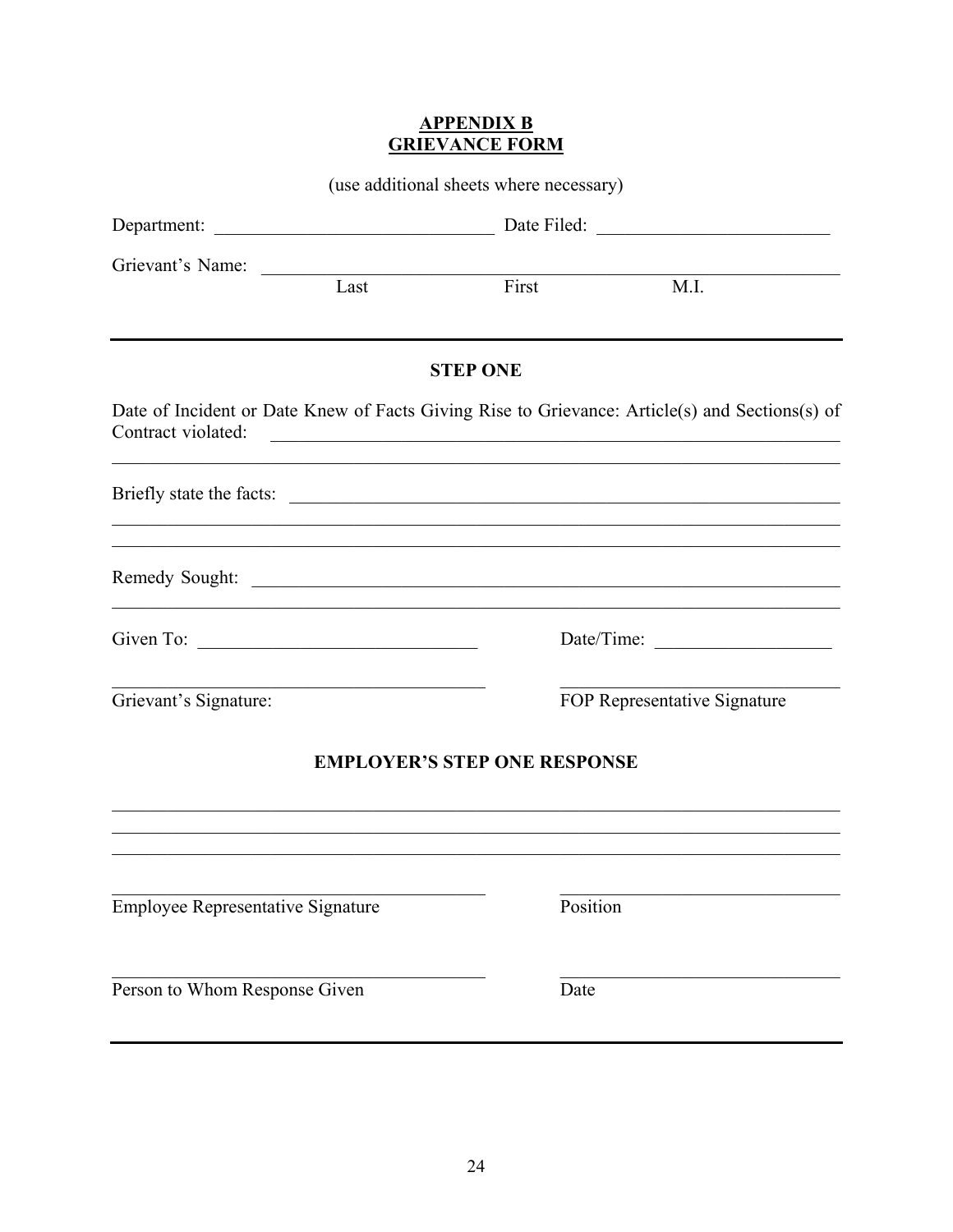## Date/Time: FOP Representative Signature Grievant's Signature: **EMPLOYER'S STEP TWO RESPONSE Employee Representative Signature**  $\overline{\text{Position}}$ Person to Whom Response Given Date

#### **STEP THREE**

Given To:  $\overline{\phantom{a}}$ 

Grievant's Signature:

#### **EMPLOYER'S STEP THREE RESPONSE**

Person to Whom Response Given

**Employee Representative Signature** 

Date

Position

FOP Representative Signature

**STEP TWO** 

Date/Time: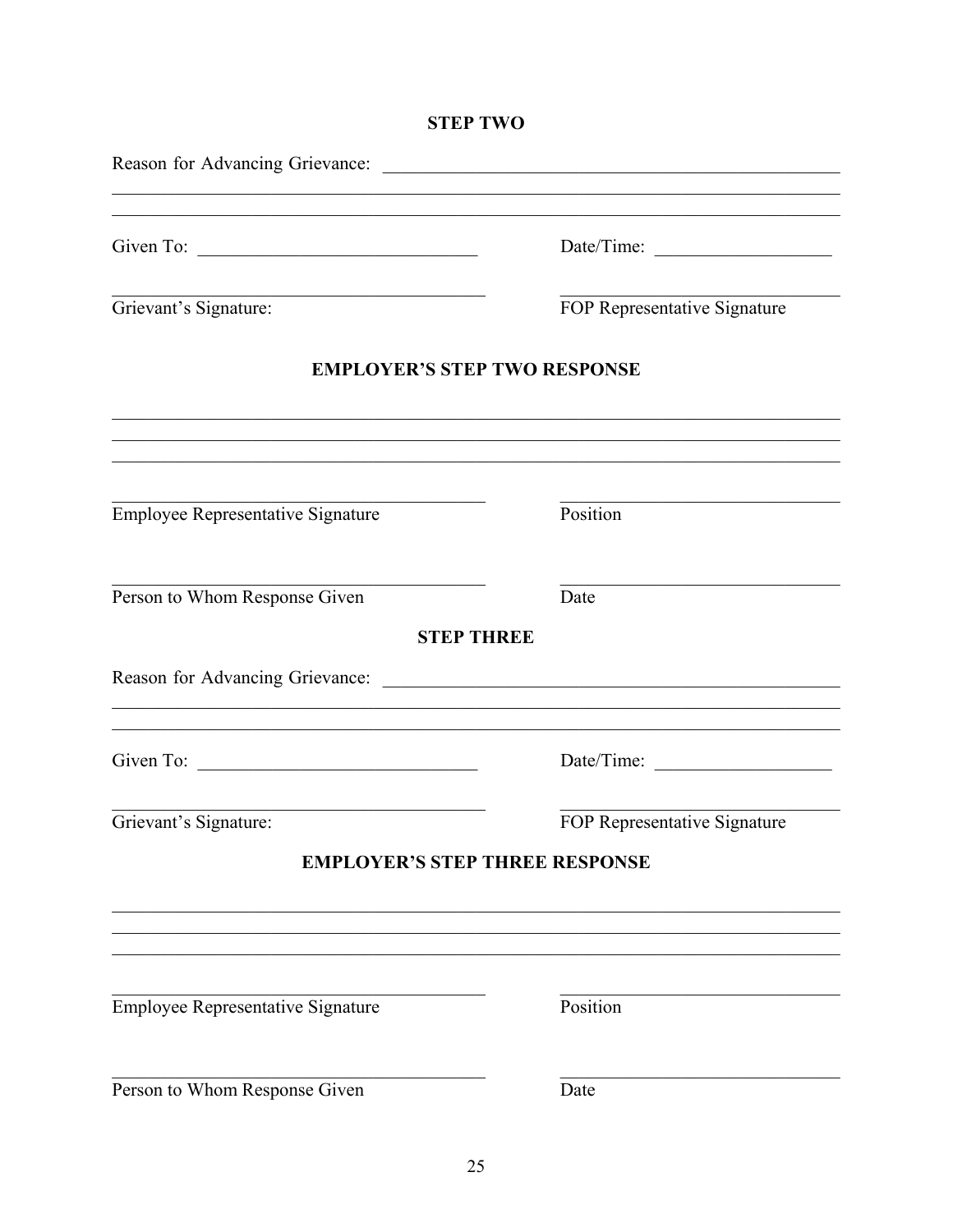### **REFERRAL TO ARBITRATION by Illinois FOP Labor Council**

Person to Whom Referral Given Date

FOP Labor Council Representative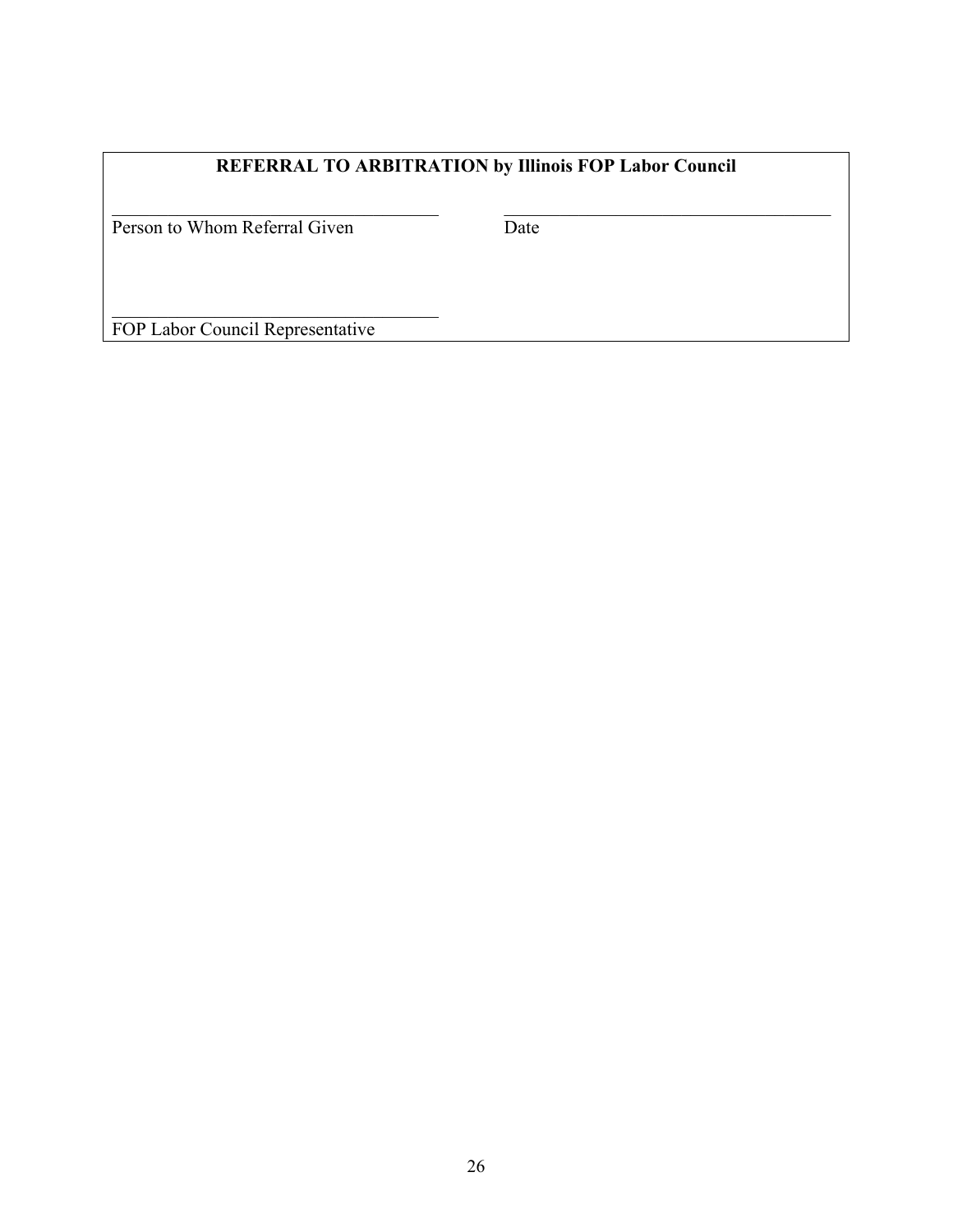#### **APPENDIX C AGREEMENT TO EXTEND TIME LIMITS**

The Village of Lake Bluff and the Illinois Fraternal Order of Police, Labor Council by its authorized representative do hereby agree to extend the time limits for further processing the grievance commonly referred to as the

grievance. This grievance is currently at Step of the grievance procedure. It shall be frozen at that step to allow the parties further opportunity to investigate the dispute until either party delivers to the other a written notice demanding that the grievance processing resume. Neither party waives its position or rights with regard to this grievance by making this agreement to extend the time limits. This form is also available for use in connection with the holding of a grievance meeting under the Agreement. For use in that connection, it is hereby agreed that the seven (7) calendars day period for holding the meeting is hereby extended to and including

**\_\_\_\_\_\_\_\_\_\_\_\_\_\_\_\_\_\_\_\_\_\_\_\_\_\_\_\_\_\_\_\_\_\_\_\_\_ \_\_\_\_\_\_\_\_\_\_\_\_\_\_\_\_\_\_\_\_\_\_\_\_\_\_\_\_\_\_\_** FOR THE EMPLOYER DATE

| FOR THE LABOR COUNCIL | DATE |  |
|-----------------------|------|--|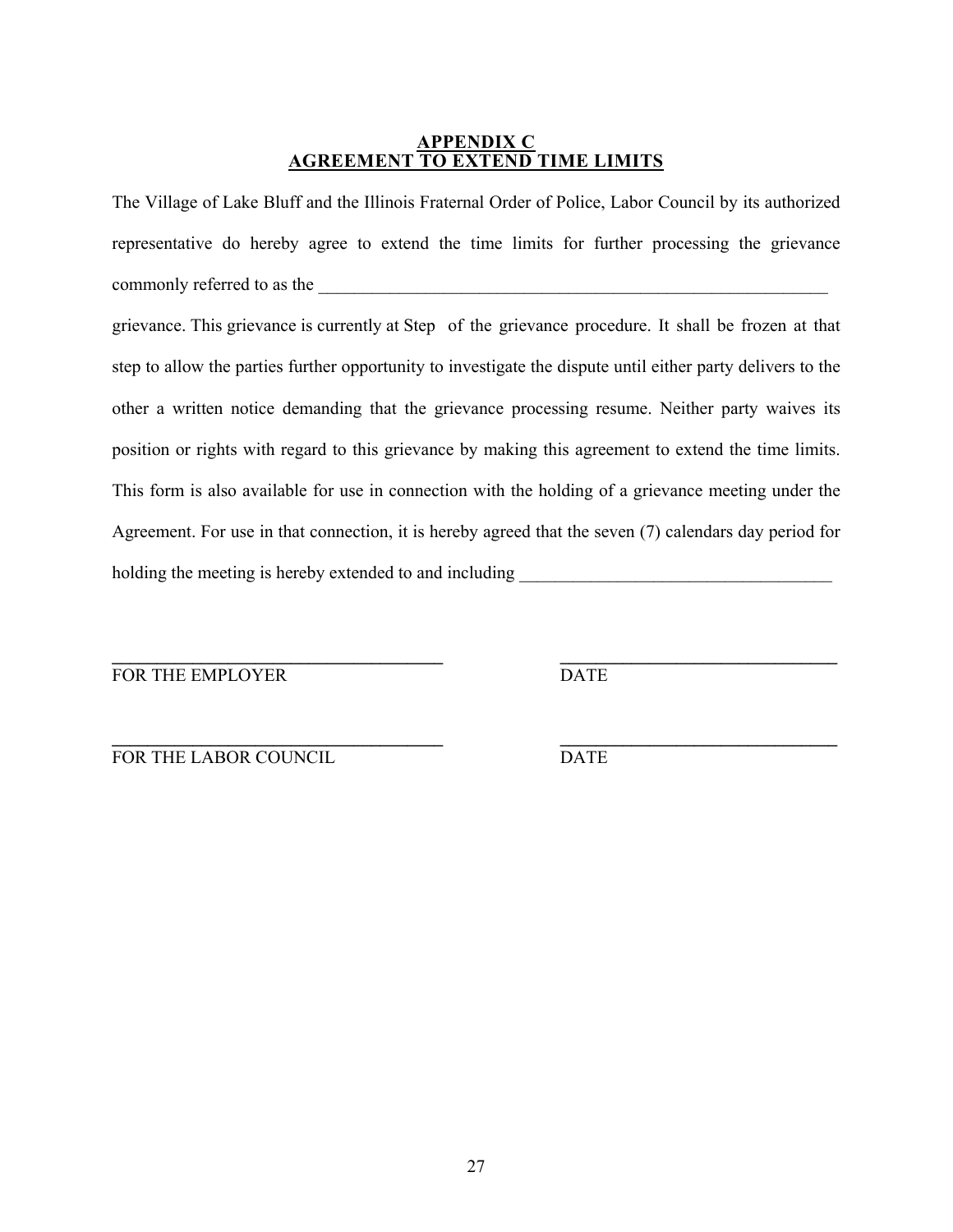## **APPENDIX D<br>SECONDARY EMPLOYMENT REQUEST**

| Officer <u>and</u> the contract of the contract of the contract of the contract of the contract of the contract of the contract of the contract of the contract of the contract of the contract of the contract of the contract of | Date: $\frac{1}{\sqrt{1-\frac{1}{2}} \cdot \frac{1}{2}}$ |
|------------------------------------------------------------------------------------------------------------------------------------------------------------------------------------------------------------------------------------|----------------------------------------------------------|
| Secondary Employer:                                                                                                                                                                                                                | Address:                                                 |
|                                                                                                                                                                                                                                    |                                                          |
|                                                                                                                                                                                                                                    |                                                          |
| Days Per Week (Maximum):                                                                                                                                                                                                           | Days Per Week (Minimum):                                 |
| <b>Supervisor Name:</b>                                                                                                                                                                                                            | Address:                                                 |
| <u> 1989 - Johann Stoff, amerikansk politiker (* 1908)</u>                                                                                                                                                                         |                                                          |
| Brief Description of Type of Work to Be Performed:                                                                                                                                                                                 |                                                          |
| Approvals:                                                                                                                                                                                                                         | Date                                                     |
| Chief of Police                                                                                                                                                                                                                    |                                                          |
| Village Administrator                                                                                                                                                                                                              |                                                          |
| Denial:                                                                                                                                                                                                                            | Date:                                                    |
| Chief Of Police                                                                                                                                                                                                                    |                                                          |
| Village                                                                                                                                                                                                                            | Administrator                                            |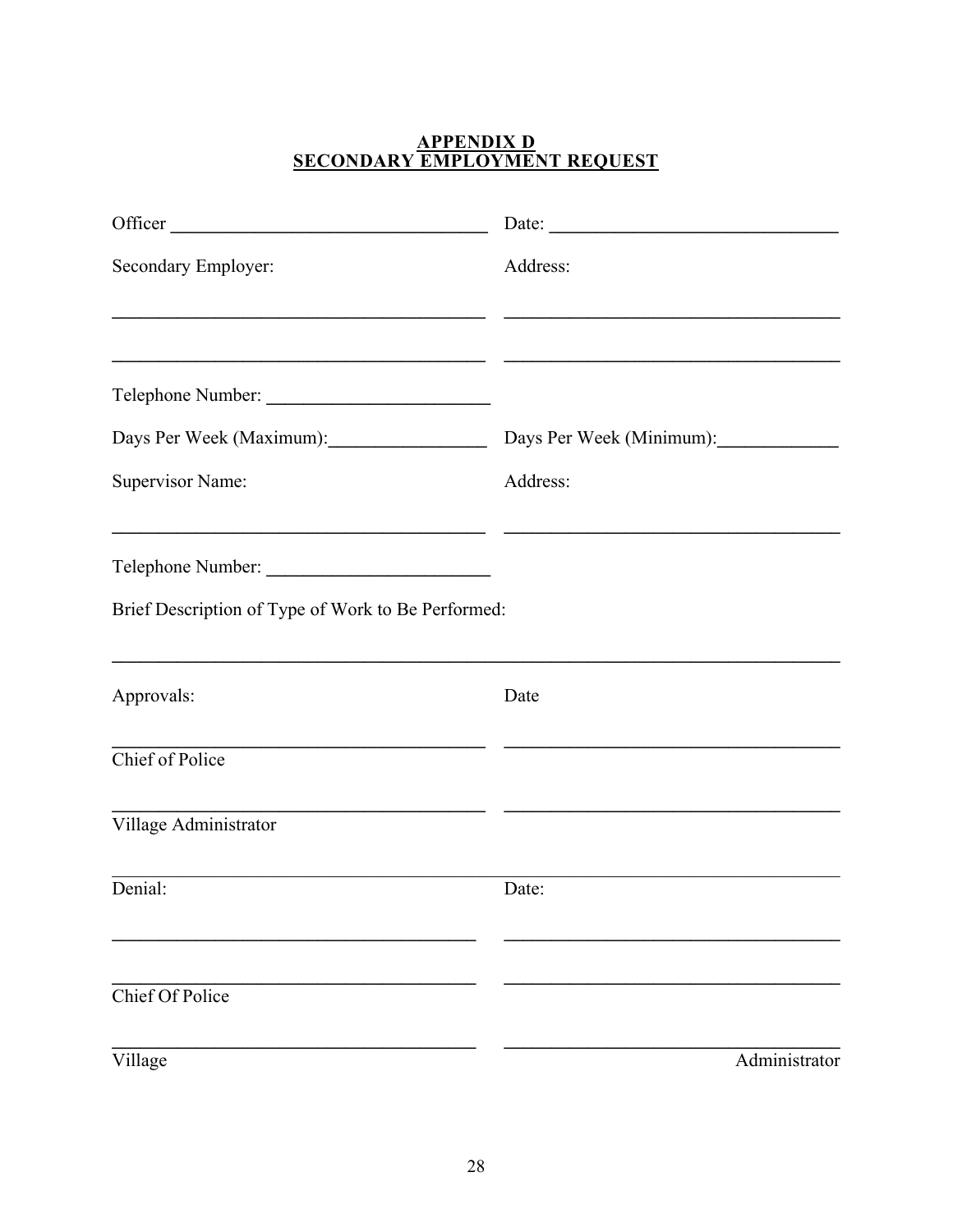#### **APPENDIX E SECONDARY EMPLOYMENT INDEMNITY AGREEMENT**

| This Agreement, entered into this              | day of | by and                    |
|------------------------------------------------|--------|---------------------------|
| between the Village of Lake Bluff ("Village"), |        | , a Village of Lake Bluff |
| Employee ("Employee"), and                     |        | with an address of        |
|                                                |        | ("Secondary Employer").   |

 In consideration for Village of Lake Bluffs permission to allow Employee of the Police Department to be employed in any capacity for Secondary Employer, it is hereby agreed:

#### **Section One**

 Secondary Employer undertakes to indemnify defend and hold harmless against any and all claims, suits, actions, damages, cost, charges and expenses, including court costs and attorney's fees and against all liability, losses and damages of any nature whatever, that Village shall or may at any time be put to by reason of secondary employment of Employee.

#### **Section Two**

 Secondary Employer agrees to defend Village against any claims brought or actions filed, against Secondary Employer or Employee with respect to the subject of the indemnity contained herein, whether such claims or actions are rightfully brought or filed. In case a claim shall be brought or any action be filed with respect to the subject indemnity herein, Secondary Employer and Employee agree that Village may, with Secondary Employer or Employee's insurance company's approval, employ attorneys of its own selection to appear and defend the claim or action on behalf of Village, at the expense of Secondary Employer.

#### **Section Three**

 Village agrees to notify Secondary Employer or Employee in writing, within 30 days, by registered mail, at Secondary Employer or Employee's address as stated in this agreement, of any claim made against Village on the obligations indemnified against. Notification shall be effective on the date of mailing.

#### **Section Four**

 Secondary Employer agrees to reimburse Village for any necessary expenses, attorney's fees, or costs incurred in the enforcement of any part of this indemnity agreement.

#### **Section Five**

The Employee and Secondary Employer jointly and severally agree that at no time during or after the term of this Agreement shall either of them file any claim of any kind or nature against the Village under any circumstances arising from or in any way connected to the secondary employment of employee.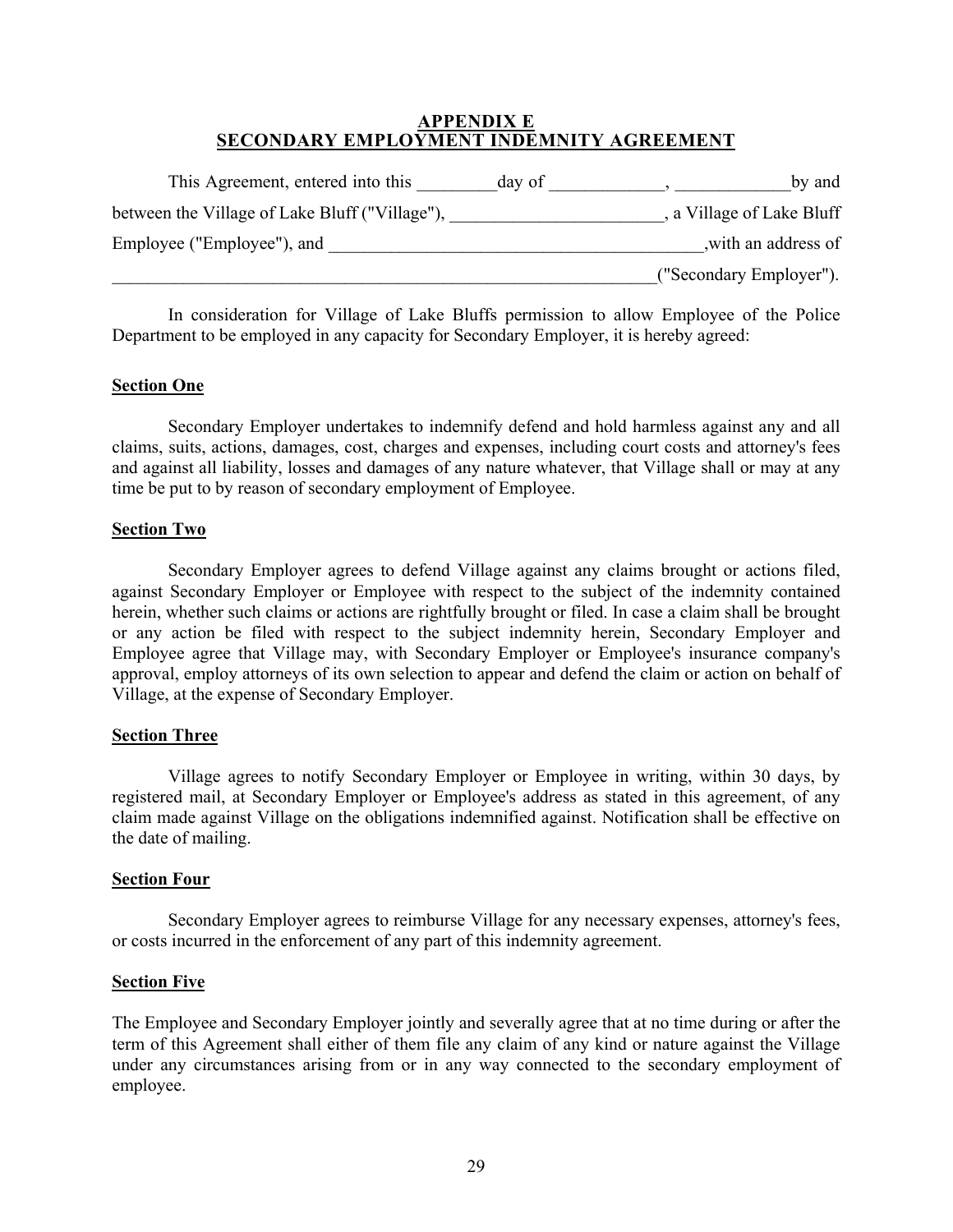#### **Section Six**

 Secondary Employer agrees to defend, indemnify and hold harmless Village for any injury, damage, liability of any nature or to the Secondary Employer, any person or entity, whatsoever, in event Employee is called out by the department in case of an emergency and required to leave their secondary employment.

#### **Section Seven**

 There shall be no modification or change in the terms of this agreement without the written approval of Village. Cancellation of this agreement may only occur when Secondary Employer no longer employs Employee, and only written acceptance thereof by Village. Cancellation shall not relieve Secondary Employer from liability for claims, regardless of when made, resulting from occurrences, which took place during the period of this agreement.

In whereof, the parties have executed this agreement on 20\_\_\_\_\_.

Secondary Employer

 $\mathcal{L}_\text{max}$  and  $\mathcal{L}_\text{max}$  and  $\mathcal{L}_\text{max}$  and  $\mathcal{L}_\text{max}$ City/Village Representative

 $\mathcal{L}_\text{max}$  and the contract of the contract of the contract of the contract of the contract of the contract of the contract of the contract of the contract of the contract of the contract of the contract of the contrac

 $\mathcal{L}_\text{max}$  and the contract of the contract of the contract of the contract of the contract of the contract of the contract of the contract of the contract of the contract of the contract of the contract of the contrac

Employee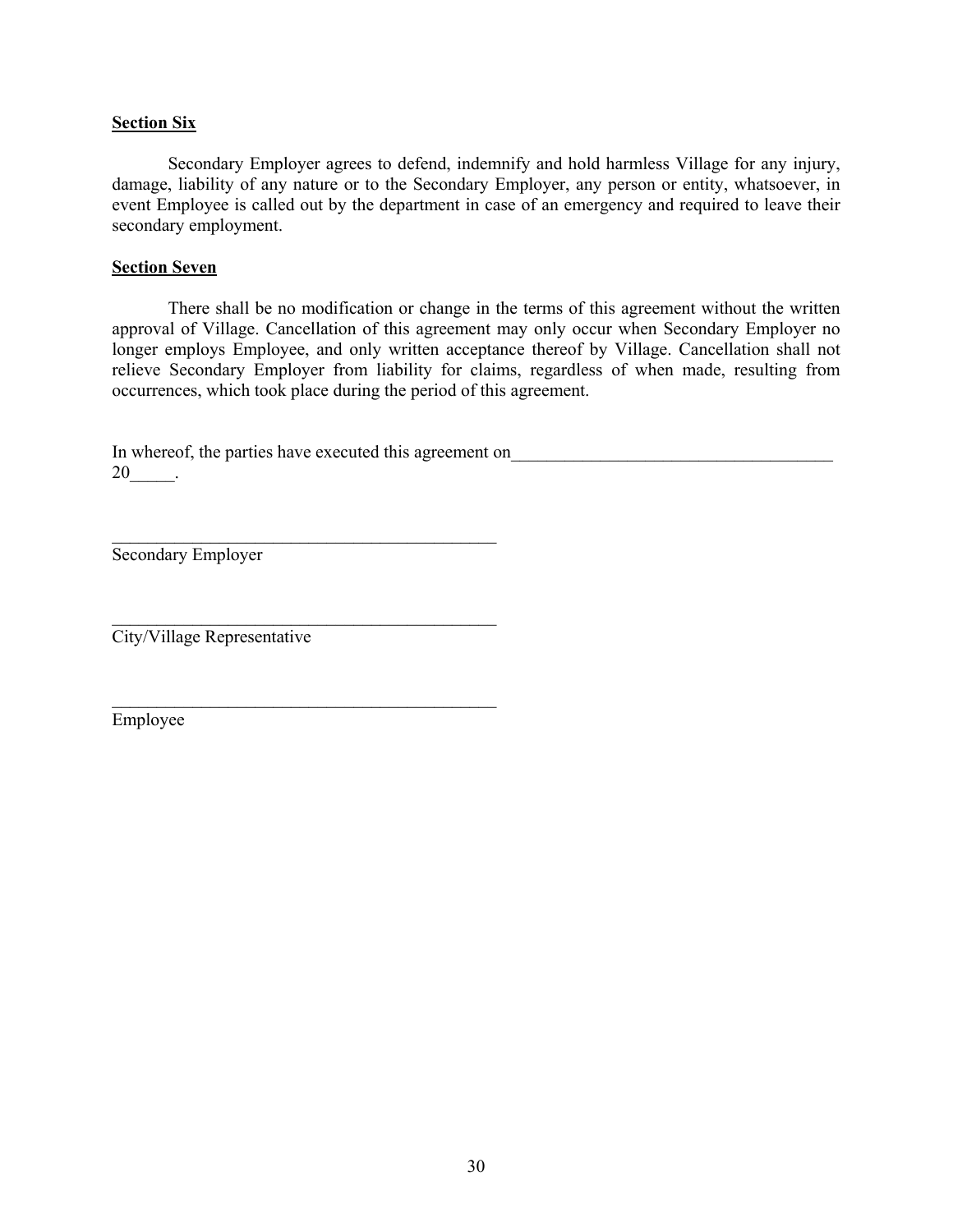#### **APPENDIX F DRUG AND ALCOHOL TESTING**

#### **Section 1. Policy**

 It is the policy of the Village that the public has the reasonable right to expect persons employed by the Village to be free from the effects of drugs and alcohol. The Village, as the employer, has the right to expect the employees to report for work fit and able for duty. The purposes of this policy shall be achieved in such manner as not to violate any established rights of the employees.

#### **Section 2. Prohibition**

Employees shall be prohibited from:

- (a) consuming or possessing alcohol or illegal drugs (unless in accordance with duty requirements) at any time during the work day or anywhere on any Village premises or job sites, including all Village buildings, properties, vehicles and the Employee's personal vehicle while engaged in Village business;
- (b) illegally selling, purchasing or delivering any illegal drug (unless in accordance with duty requirements);
- (c) being under the influence of alcohol or illegal drugs during the course of the work day or within a reasonable time prior to beginning the work day;
- (d) failing to report to their supervisor any known or adverse side effects of medication or prescription drugs which they are taking;
- (e) selling, distributing, dispensing, or transferring alcohol, illegal drugs, or prescription drugs and medications to any other employee or to any person while on duty or acting in an official capacity.

#### **Section 3. Drug and Alcohol Testing Permitted**

- A. Reasonable Cause
	- 1. Anyone in a supervisory position shall have the right to require any employee under their supervision to submit to drug or alcohol testing when reasonable suspicion exists that the employee is in violation of any of the provisions as set forth in this directive. The supervisory person will provide written notice to the employee of the order to submit to drug or alcohol testing. The order will be signed by the supervisory person requiring the test as well as a person of equal or higher level of authority within the same department or the Village Administrator, or in the Village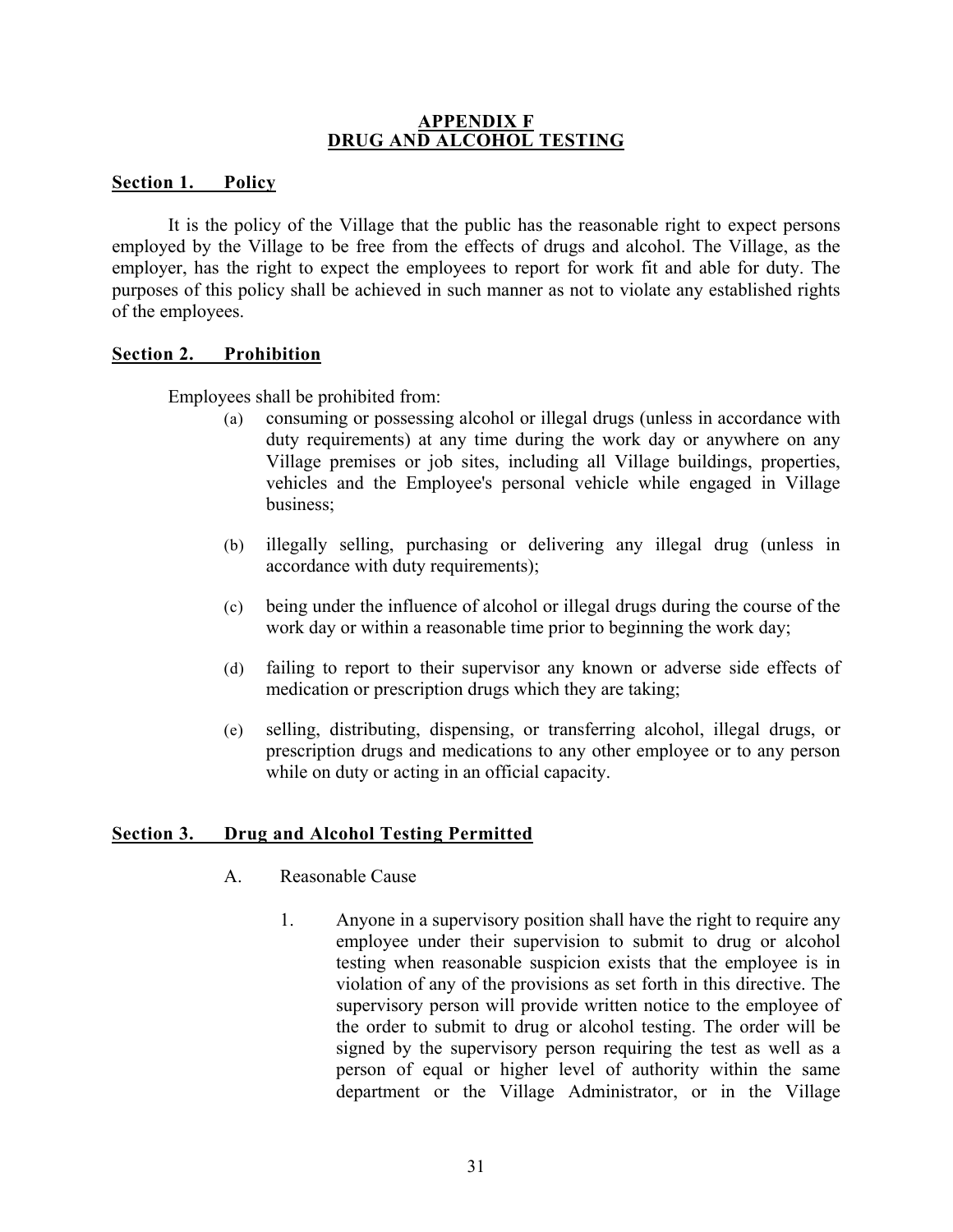Administrator's absence, the Human Resources Coordinator, and will further state the specific facts and inferences leading to the reasonable suspicion to order to such test. The employee shall be permitted to consult with a representative of the Labor Council at the time the order is given. Testing shall not be unreasonably delayed by reason of the Employee's inability to consult legal counsel or labor representatives. No questioning of the employee shall be conducted without first affording the employee the right to Labor Council representation and/or legal counsel. The employee shall complete the test required by the supervisor within one (1) hour of issuance of the order. A supervisor shall provide transportation to the test.

- 2. Any employee suspected of drug or alcohol use as a result of reasonable evidence upon reporting to work, during the day, or upon completion of the employee's shift may be subjected to a reasonable cause urine drug or breath alcohol test in accordance with the provisions of the aforementioned paragraph. Refusal to submit to such screening will be considered grounds for immediate discipline up to, and including discharge.
- B. Discharge of a Weapon Causing Injury or Death

An employee shall be ordered to submit to drug and alcohol testing whenever that employee discharges a firearm on duty and such action has caused injury or death to a person or persons. The employee shall submit to the test as soon as practical, but no later than the end of the shift, unless the officer is incapacitated. All time spent in the testing shall be permitted under this Section shall be compensable under this Agreement. No drug and alcohol testing shall be permitted under this Section if such testing is against the advice of an attending physician.

C. Pre-employment/Promotion/Job Assignment Change

1. All job offers are contingent upon successfully passing a five-panel urine drug test and an alcohol drug test.

2. Any employee may be required to submit to drug or alcohol testing as a condition of the promotional process, or initial employment without the requirement of reasonable suspicion.

- D. Duty-Related Post-Accident Testing
	- 1. Post-accident urine drug and breath alcohol testing will be required of those employees who are involved in an accident if the employee receives a citation for a moving, traffic violation arising from the accident, the accident results in personal injury to the employee or others, or more than \$1,000 in property damage, or a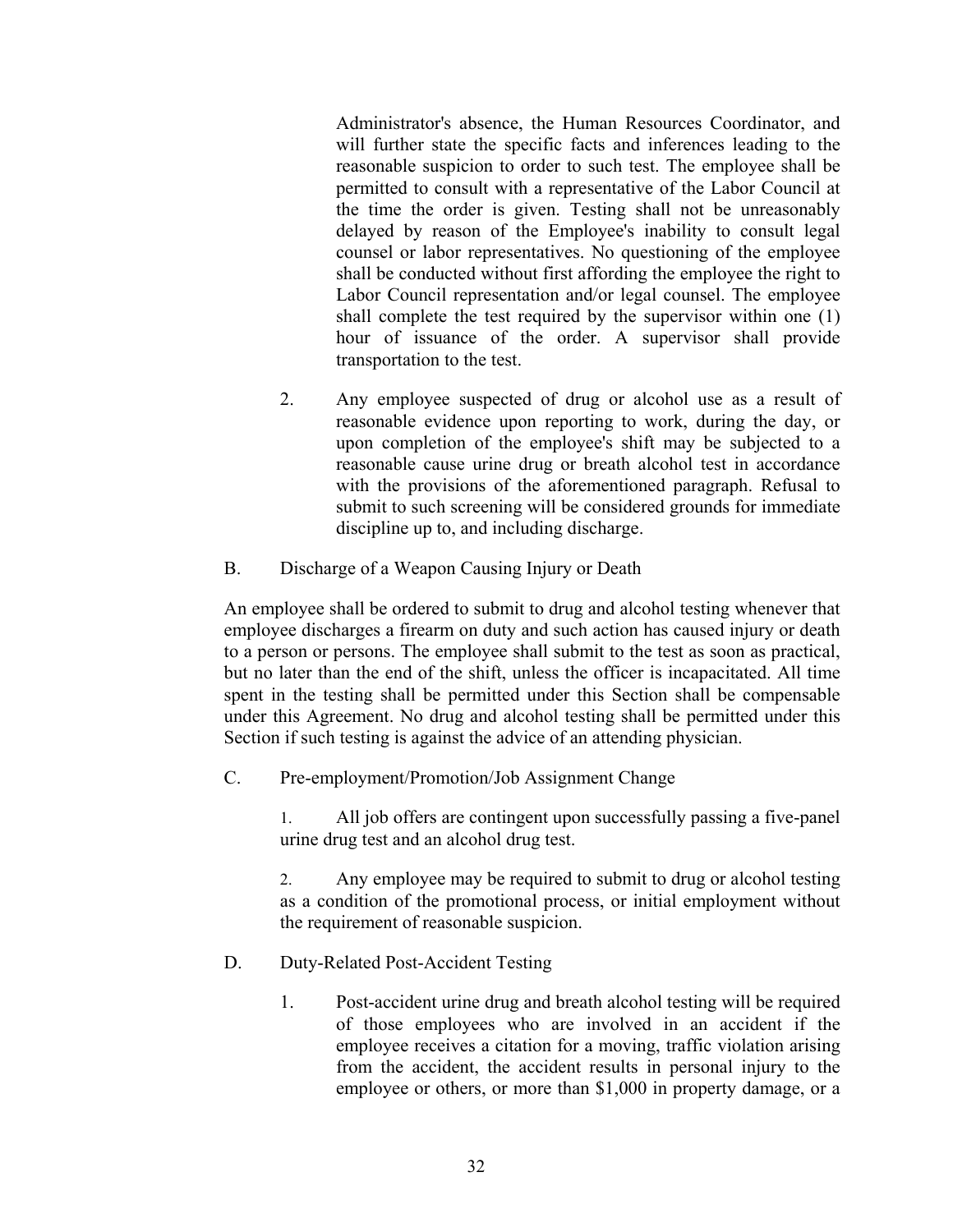supervisor observes one or more items as defined under reasonable cause suspicion.

- 2. The post-accident urine drug test shall be conducted as soon as possible but not later than 32 hours after a reportable or fatal accident. If the test is not administered the Village shall prepare and maintain on file a record stating the reasons the test was not promptly completed. If a breath alcohol test is not conducted within 2 hours, a record shall be prepared and retained stating why. If in 8 hours a test is still not conducted, all attempts shall cease and a complete record made of why it was not accomplished. The employee should not consume alcohol for at least 8 hours following an accident or until a breath alcohol test has been accomplished.
- 3. An employee who is seriously injured and cannot provide a specimen or breath alcohol test at the time of the accident shall provide the necessary authorization for obtaining only those medical records and reports that would indicate if a controlled substance or alcohol was in the employee's system and the level present.
- 4. Failure of an employee to be readily available or refusal to give a urine sample or breath alcohol test when the employee has been involved in an accident covered under this directive, except for a driver in paragraph 3, shall be grounds for immediate discipline up to, and including discharge.
- E. Return to Duty-testing
	- 1. Prior to being eligible for return-to duty testing an employee may be required to be evaluated by a Substance Abuse Professional (SAP), who shall set up any assistance needed. When the employee has complied with all the recommendations of the SAP, the employee must request the results of the evaluation relating to compliance with recommendations as they relate to fitness for duty, and notification of release be given in writing to the Village's Human Resources Coordinator.
	- 2. Any officer reinstated to active duty from a drug or alcohol related leave of absence in excess of 30 days will be required to submit to drug or alcohol testing without the requirement of reasonable suspicion within the 12-month period subsequent to reinstatement.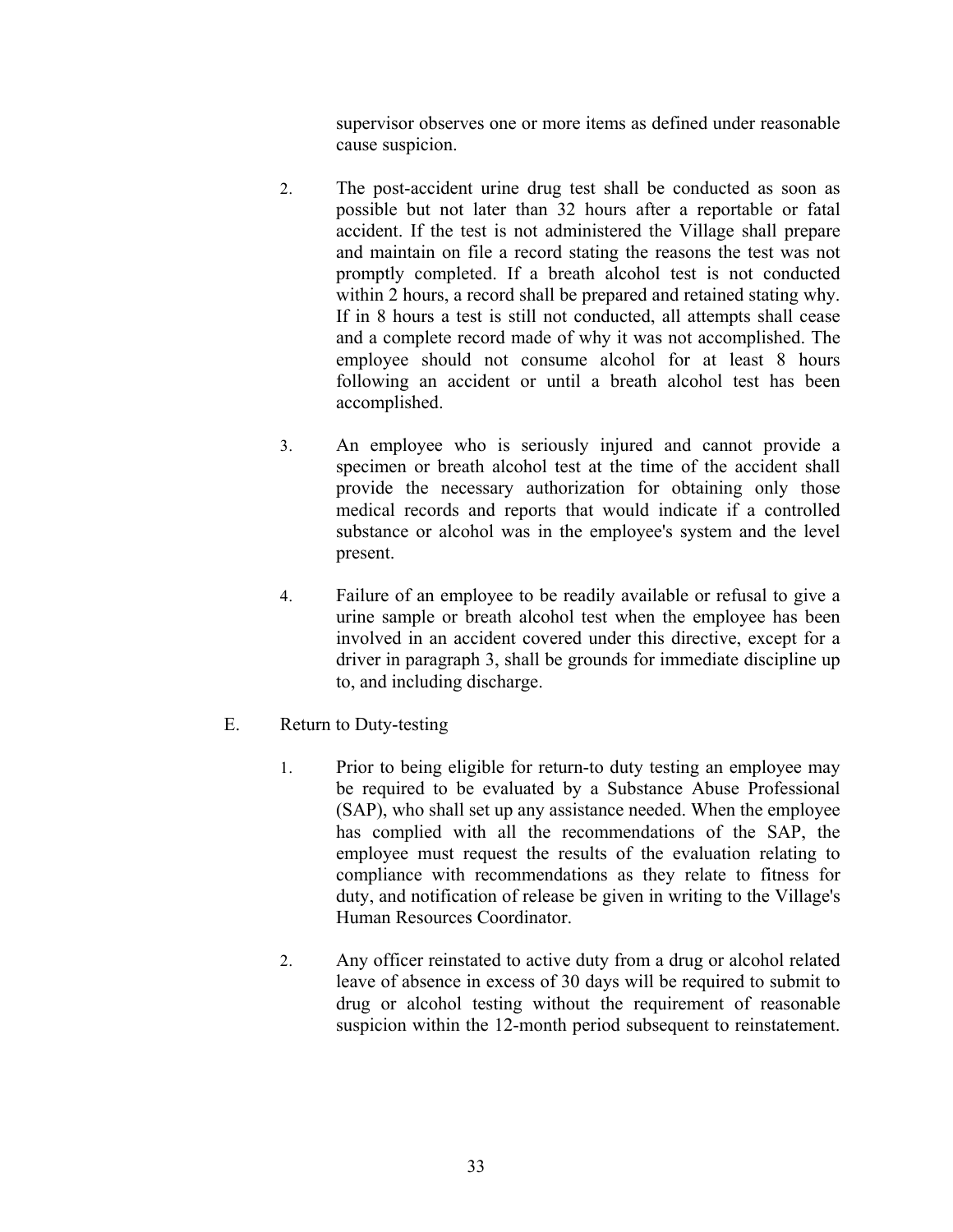#### **Section 4. Tests to be conducted**

In conducting the testing authorized by this Agreement, the Village shall:

- (a) use only a clinical laboratory or hospital facility that is licensed and accredited pursuant to the Department of Health and Human Services(MIS) the Substance Abuse Management Safety & Health Administration (SAMSHA);
- (b) If the type of test administrated allows for a split sample, the employee shall have the option to request that such a sample be taken;
- (c) establish a chain of custody procedure for both the sample collection and testing that will insure the integrity of the identity of each sample and test result. No Employee covered by this Agreement shall be permitted at any time to become a part of such chain of custody;
- (d) collect a sufficient sample of the same bodily fluid or material from an Employee to allow for initial screening, a confirmatory test and a sufficient amount to be set aside reserved for later testing if requested by the Employee;
- (e) collect samples in such a manner as to preserve the individual Employee's right to privacy, insure a high degree of security for the sample and its freedom from adulteration. Employees shall not be witnessed by anyone while submitting a sample, except in circumstances where the laboratory or facility does not have a "clean room" for submitting samples or where there is reasonable belief that the Employee has attempted to compromise the accuracy of the testing procedure;
- (I) confirm any sample that tests positive in the initial screening for drugs by testing the second portion of the same sample by gas chromatography mass spectrometry (GCMS) or an equivalent or better scientifically accurate and accepted method that provides quantitative data about the detected drug or drug metabolites;
- (g) provide the Employee tested with an opportunity to have the additional sample tested by a clinical laboratory or hospital facility of the Employee's own choosing, at the Employee's own expense; provided the Employee notifies the Village within seventy-two (72) hours of receiving the results of the tests;
- (h) require that the laboratory or hospital facility report to the Village that a blood or urine sample is positive only if both the initial screening and confirmation test are positive for a particular drug. The parties agree that should any information concerning such testing or the results thereof be obtained by the Village inconsistent with the understandings expressed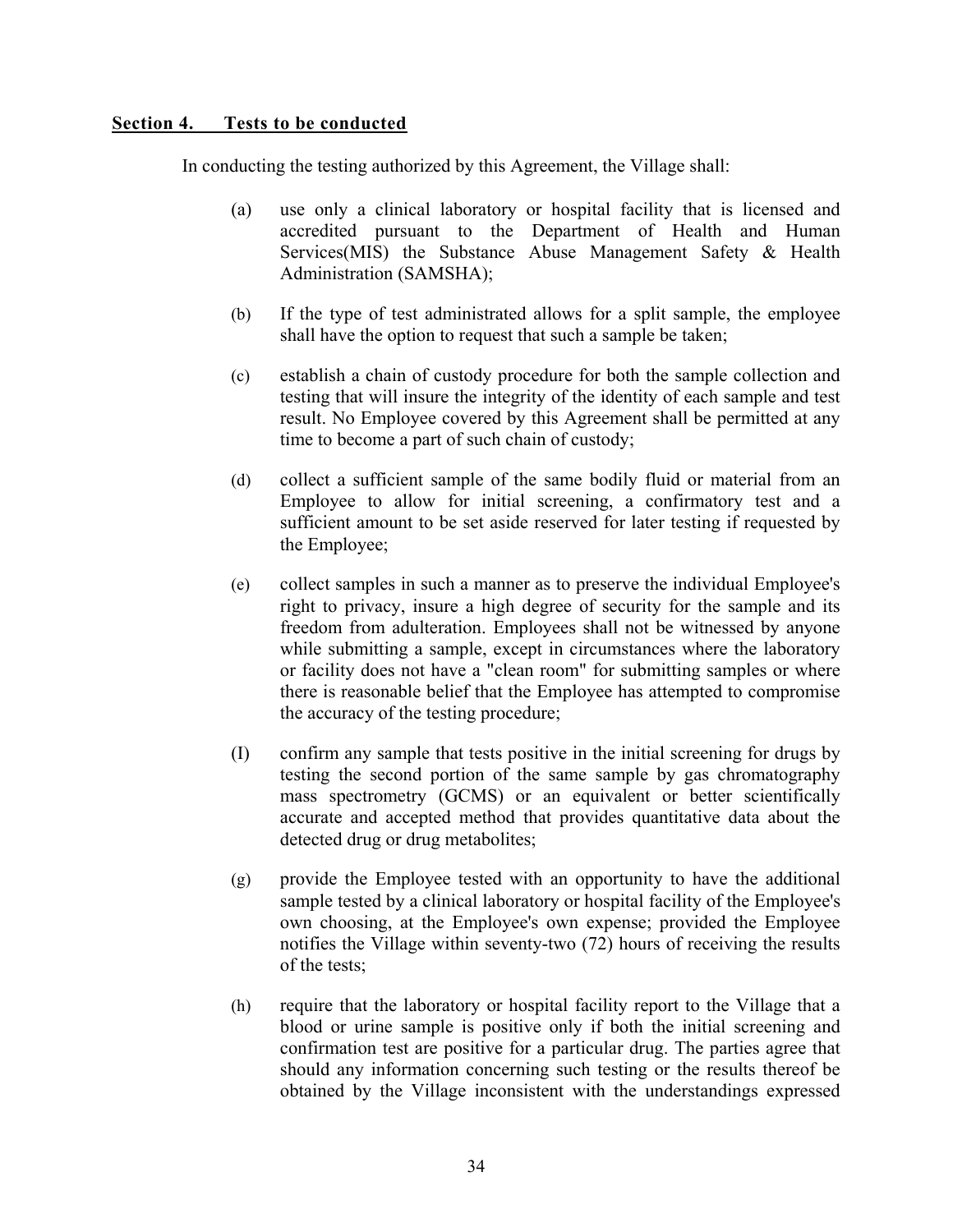herein (e.g., billings for testing that reveal the nature or number of tests administered), the Village will not use such information in any manner or forum adverse to the Employee's interests;

- (i) require that with regard to alcohol testing, for the purpose of determining whether the Employee is under the influence of alcohol, test results showing an alcohol concentration of .08 or more based upon the grams of alcohol per 100 milliliters of blood be considered positive (Note: the forgoing standard shall not preclude the Village from attempting to show that test results between .05 and .08 demonstrate that the Employee was under the influence,
- (j) provide each Employee tested with a copy of all information and reports received by the Village in connection with the testing and the results;
- (k) insure that no Employee is the subject of any adverse employment action except emergency temporary reassignment or relief from duty with pay during the pendent of any testing procedure. Any such emergency reassignment or relief from duty shall be immediately discontinued in the event of a negative test result.

#### **Section 5. Voluntary Requests for Assistance**

The Village shall take no adverse employment action for drug or alcohol use against an Employee who voluntarily (prior to being requested to submitting to a test) seeks treatment, counseling or other support for an alcohol or drug related problem, prior to any request by the Village to submit to testing in accordance with this Article, other than the Village may require reassignment of the Employee with pay if he is then unfit for duty in his current assignment, however employees may only avail themselves of this help once during the employee's tenure. The Village shall make available a means by which the Employee may obtain referrals and treatment. All such requests shall be confidential and any information received by the Village, through whatever means, shall not be used in any manner adverse to the Employee's interests, except reassignment as described above.

An Employee who voluntarily seeks assistance with drug and/or alcohol related problems, shall not be subject to any disciplinary or other adverse employment action for drug or alcohol use by the Village. The foregoing is conditioned upon:

- (a) the Employee agreeing to appropriate treatment as determined by the physician(s) involved;
- (b) the Employee discontinues his use of illegal drugs or abuse of alcohol;
- (c) the Employee completes the course of treatment prescribed, including an "after-care" group for a period of up to twelve months;